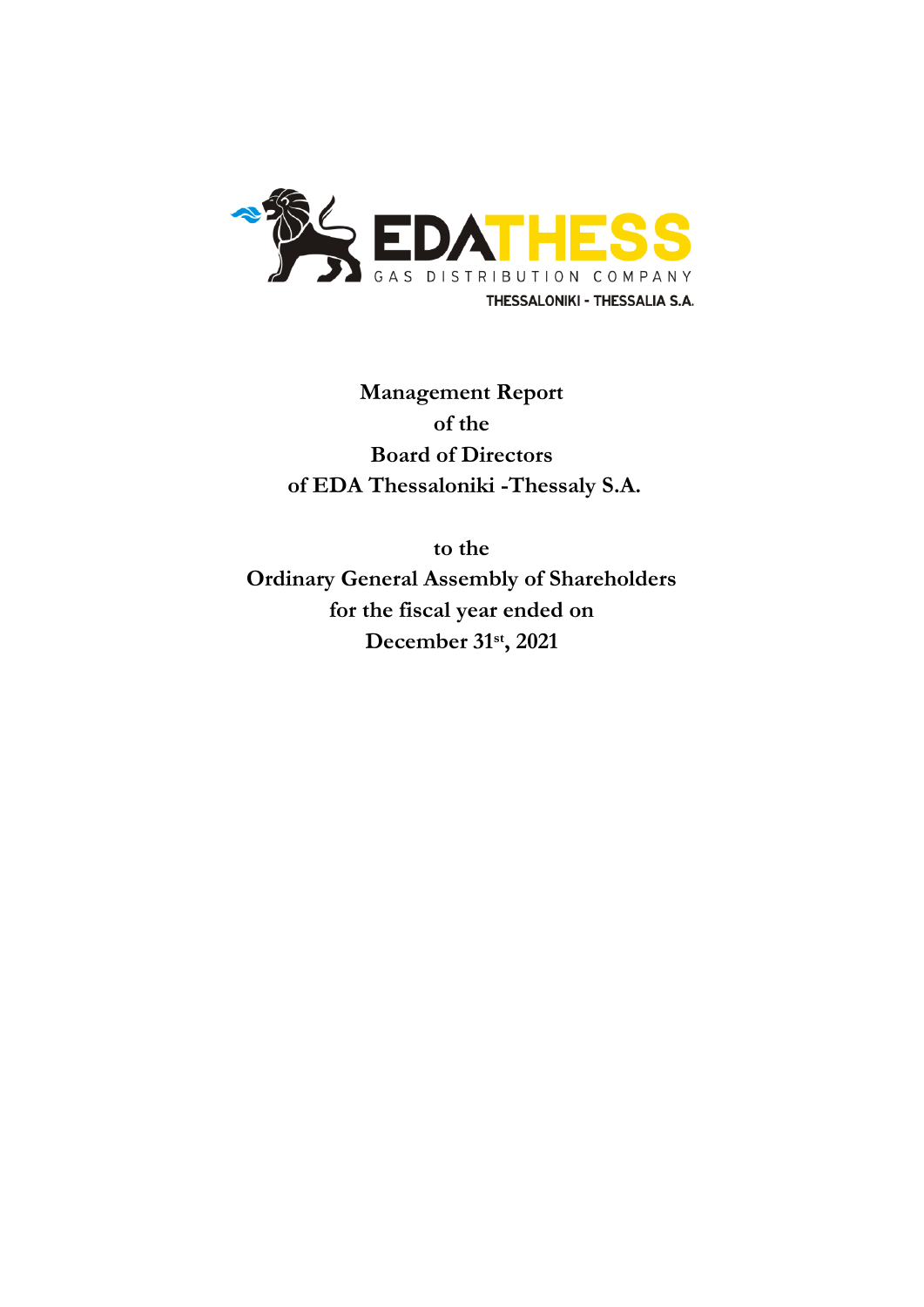

# **TABLE OF CONTENTS**

| ×<br>I |
|--------|
|--------|

| 1.             |                                                         |  |
|----------------|---------------------------------------------------------|--|
| 2.             |                                                         |  |
| 3.             |                                                         |  |
| 4.             |                                                         |  |
| 5 <sub>1</sub> |                                                         |  |
| 6.             |                                                         |  |
| 7.             |                                                         |  |
| 8.             |                                                         |  |
| 9.             |                                                         |  |
| 10.            |                                                         |  |
| 11.            |                                                         |  |
| 12.            |                                                         |  |
| 13.            |                                                         |  |
| 14.            |                                                         |  |
| 15.            |                                                         |  |
| 16.            |                                                         |  |
| 17.            |                                                         |  |
| 18.            | SUBSEQUENT EVENTS FOLLOWING THE FINANCIAL STATEMENTS 38 |  |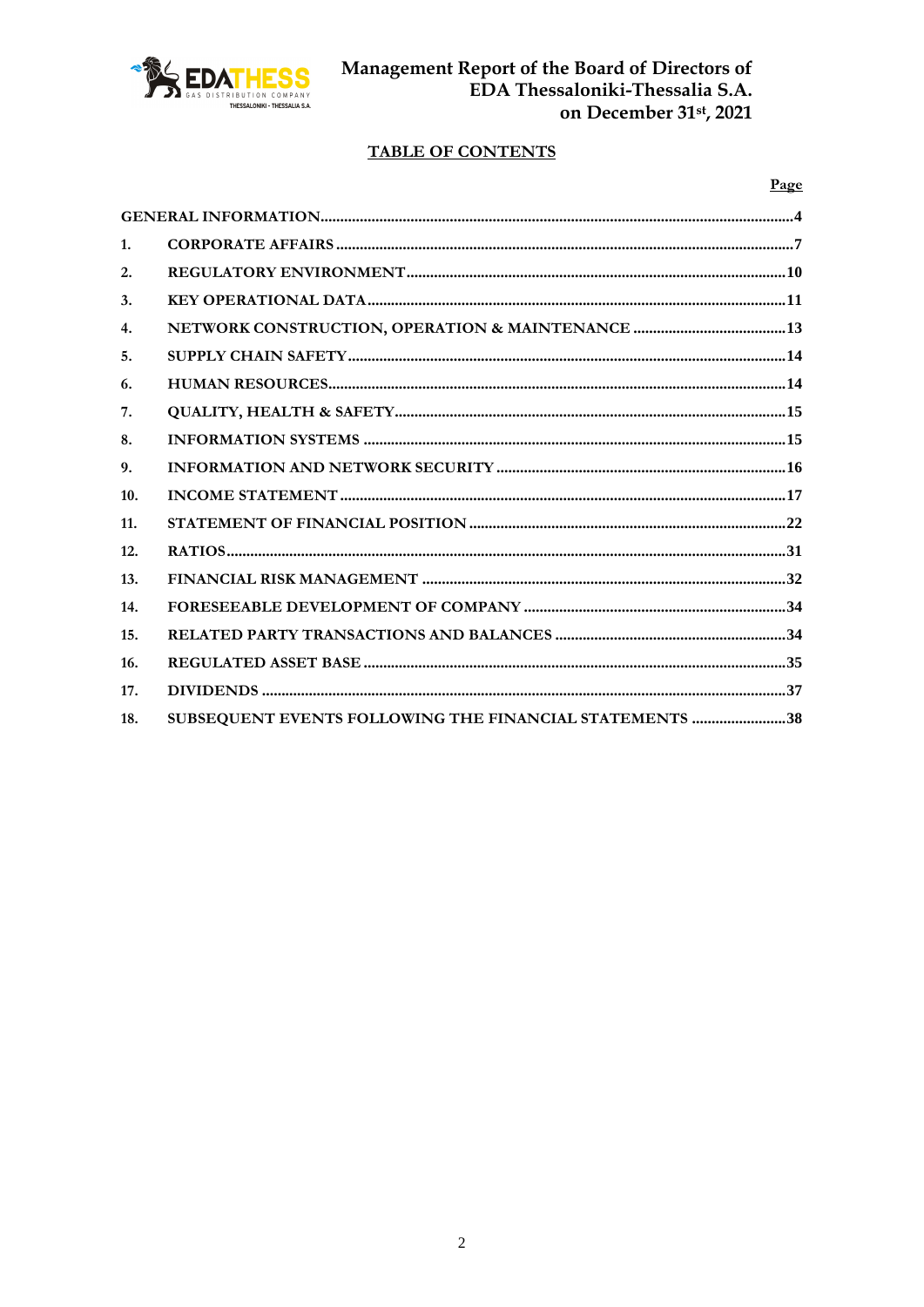

Dear Shareholders,

According to the Law and the Articles of Incorporation of the Company, we submit for approval the Financial Statements for the fiscal year 01.01.2021 - 31.12.2021 which were drafted in accordance with the International Financial Reporting Standards as adopted by the European Union and we report to you the following, regarding the Company's activity during the fiscal year, its financial position, the prospects foreseen by the Board of Directors for the next fiscal year, the main risks and uncertainties that the Company may face within the next fiscal year, the non-financial information required by the law, and the significant transactions between the Company and the related parties.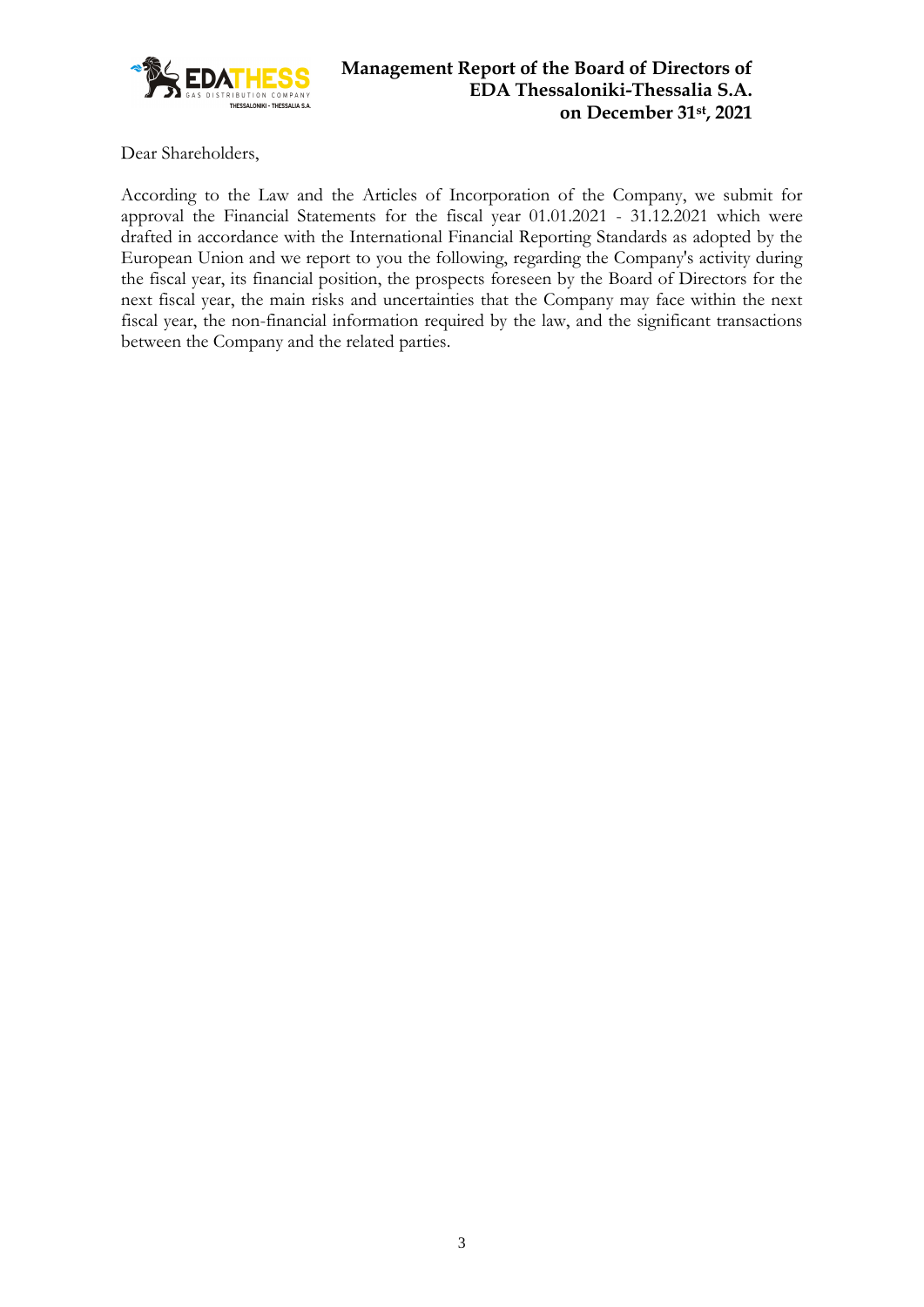

# **General Information**

<span id="page-3-0"></span>The GAS DISTRIBUTION COMPANY THESSALONIKI-THESSALY S.A. (former GAS SUPPLY COMPANY OF THESSALONIKI S.A.) or "Company" or "EDA THESS" was founded in 2000 as a Société Anonyme in accordance with Greek Corporate Law. The Company is based in Thessaloniki, Greece, at 256 Monastiriou & 7 Glinou street, 54628.

The Company's share capital stands at Euro 247.127.605,00 and is divided into 247.127.605 registered shares with a nominal value of one Euro each, and it is fully paid up. On 30.04.2020, all the shares of DEPA S.A. have been transferred to the company DEPA INFRASTRUCTURE S.A. due to universal succession following the partial division of the infrastructure sector.

The Company's current shareholding structure as of December 31st, 2021, is as follows:

(1) DEPA INFRASTRUCTURE S.A.: 126.035.079 shares, i.e. 51%

- 
- (2) ENI Gas e Luce S.p.A: SB 121.092.526 shares, i.e. 49%.

On 31.12.2018, the Natural Gas Distribution License (RAE's dec. 1314/2018 OGG B' 5922/31.12.2018) and the Natural Gas Distribution Network Operation License (RAE's dec. 1315/2018 OGG B' 5916/31.12.2018), were granted to the Company, pursuant to the provisions of L. 4001/2011, and the Licensing Regulation (OGG B' 3430/17.08.2018). On 22.11.2021 the Decisions RAE 786 (OGG Β' 5428/22.11.2021), on the modification of the Distribution Network Operation License of EDA THESS, and 785 (OGG Β' 5411/22.11.2021) on the modification of the Distribution License of EDA THESS, were published to the OGG due to the change in the Company's name and shareholding structure, following the conversion of "DEPA S.A." (partial division of the infrastructure sector).The licenses are in force for 25 years expiring on 31.12.2043 and may be extended by decision of the Regulatory Authority for Energy under the provisions of the Law and the Licensing Regulation. The geographical area of the Licenses covers the Regional Unit of Thessaloniki and the Region of Thessaly.

The Company, as Distribution Network Operator, in the areas of its License in the Regional Unit of Thessaloniki and the Region of Thessaly, operated in full respect of the current legislation, the regulatory framework, and the provisions of the Licenses, based on the principles of transparency, impartiality, and equal treatment of Users and End Consumers.

In summary, in 2021 the Company implemented its strategy based on its main pillars for:

- Development of the Distribution Networks aiming to the increase of natural gas penetration and value creation.
- Compliance with the safety standards of Distribution Networks and natural gas installations.
- High quality services to Consumers, Distribution Users, and other Distribution Operators.
- Respect of legislation, Licenses, and regulatory framework.
- Organizational and operational independence of the Company, by providing services in the most cost-effective, transparent, and direct way, without any discrimination among Distribution Users and Consumers.
- Exemplary business operation and increased efficiency.
- Leadership and use of technological innovations.
- Digital transformation of the Company.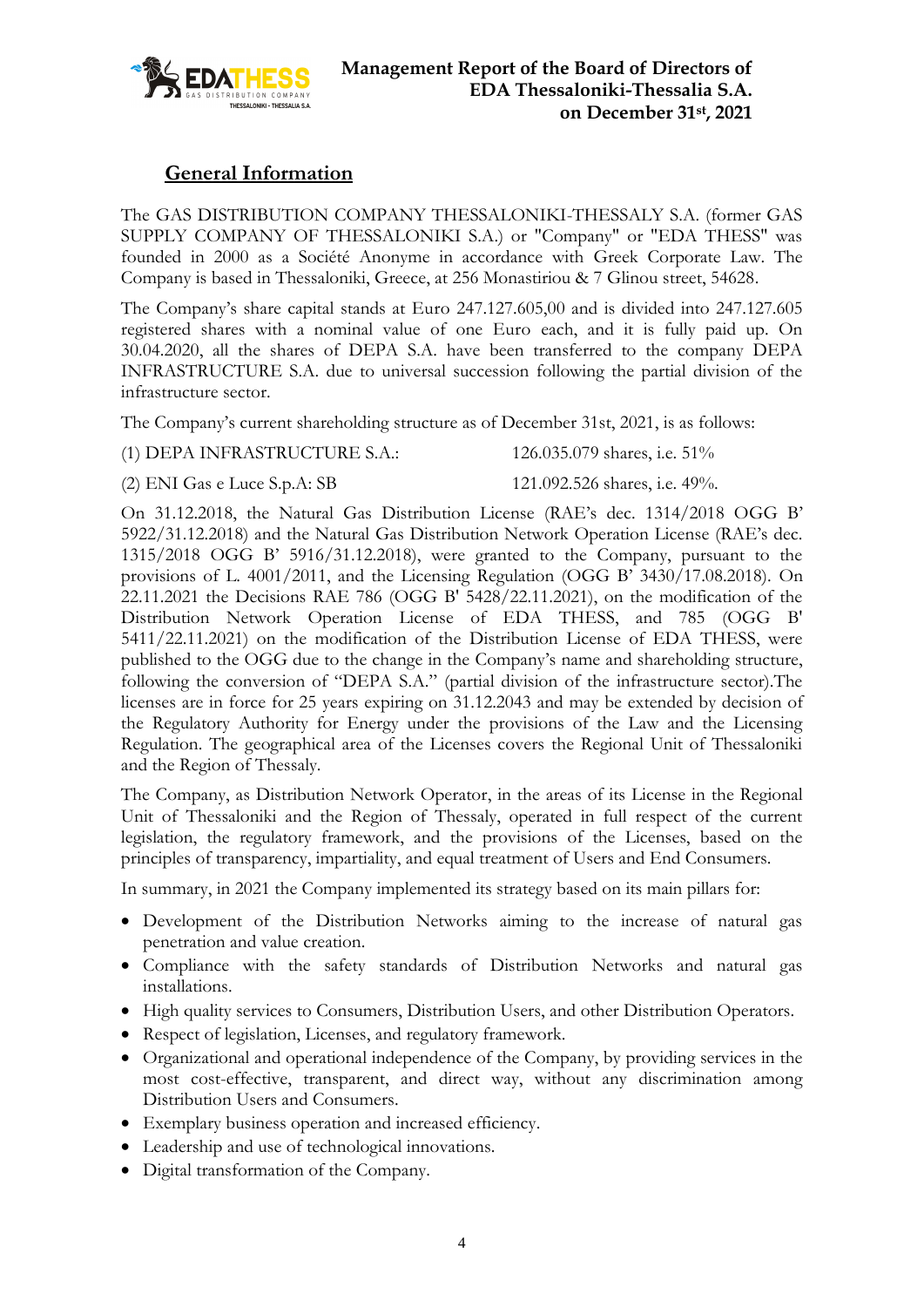

- Implementation of high-return investments.
- Securing of the License Areas.
- Integration of sustainability criteria in line with the targets of sustainable development.

Despite the difficult circumstances that prevailed due to the ongoing pandemic, the financial hardship and the increase of the energy costs prompted by the energy crisis in 2021, the main goals that the Company's Management had set, were achieved, while implementing the approved Budget, and providing services with security and transparency.

Safeguarding the seamless performance of all its activities, the Company continued to develop the Market and to increase Natural Gas penetration by expanding the network in its License Areas, according to the approved Development Program.

In the areas of the License, there are 17 Distribution Users whose management is successfully performed through the online platform guaranteeing absolute transparency, equal access and impartial treatment, in full compliance with the Distribution Network Operation Code and the Supply Code.

Focusing on distribution network safety and the uninterrupted supply of End Consumers, the Company implemented the Distribution Network Maintenance Program in 2021, according to the applicable legislation and Article 57 of the Distribution Network Operation Code (OGG Β' 1507/02.05.2018). Furthermore, the Regulations on the inspection of internal installations before their activation, have been fully observed.

The Company's capital expenditure (Capex) during 2021 for the expansion and development of the distribution network, the supply of new areas, new connections and network reinforcement amounted to Euro 34.5 mil. Total capital expenditure, including investments in information systems and infrastructure, amounted to Euro 36.0 mil.

In 2021, the necessary actions were taken for the further development of the main services of the IT Systems, aiming to support and enhance the Company's operations and activities.

EDA THESS, aiming to prevent overcrowding and to ensure the optimal service to the citizens at the Customer Service Offices, continued the implementation of the online service E-Contract, for the remote conclusion of Contracts for Connection to the natural gas distribution network.

The Company aims to provide high-level services, and, to this end, a Customer Service Call Center operates with the five-digit number 11150. The Call Center manages the Consumers' requests regarding the Distribution activities. At the same time, the Emergency Intervention Call Center operates, with the five-digit number 10302, with incoming telephone calls being answered within 30 seconds, in compliance with the Distribution Network Operation Code. In addition, in the framework of the contract for the Provision of Natural Gas Distribution Network Operation Services to DEDA, the Company provided services related to the Emergency Call Center.

The promotion of the Company's activity through the mobile customer service unit also continues, mainly in the new areas where the natural gas network is expanded. Finally, information leaflets have been distributed regularly.

The promotion of the Company was performed through local and national print and electronic media. Especially in the year 2021, the main goal of the promotional actions carried out, was to increase the penetration of natural gas by advertising the discount on the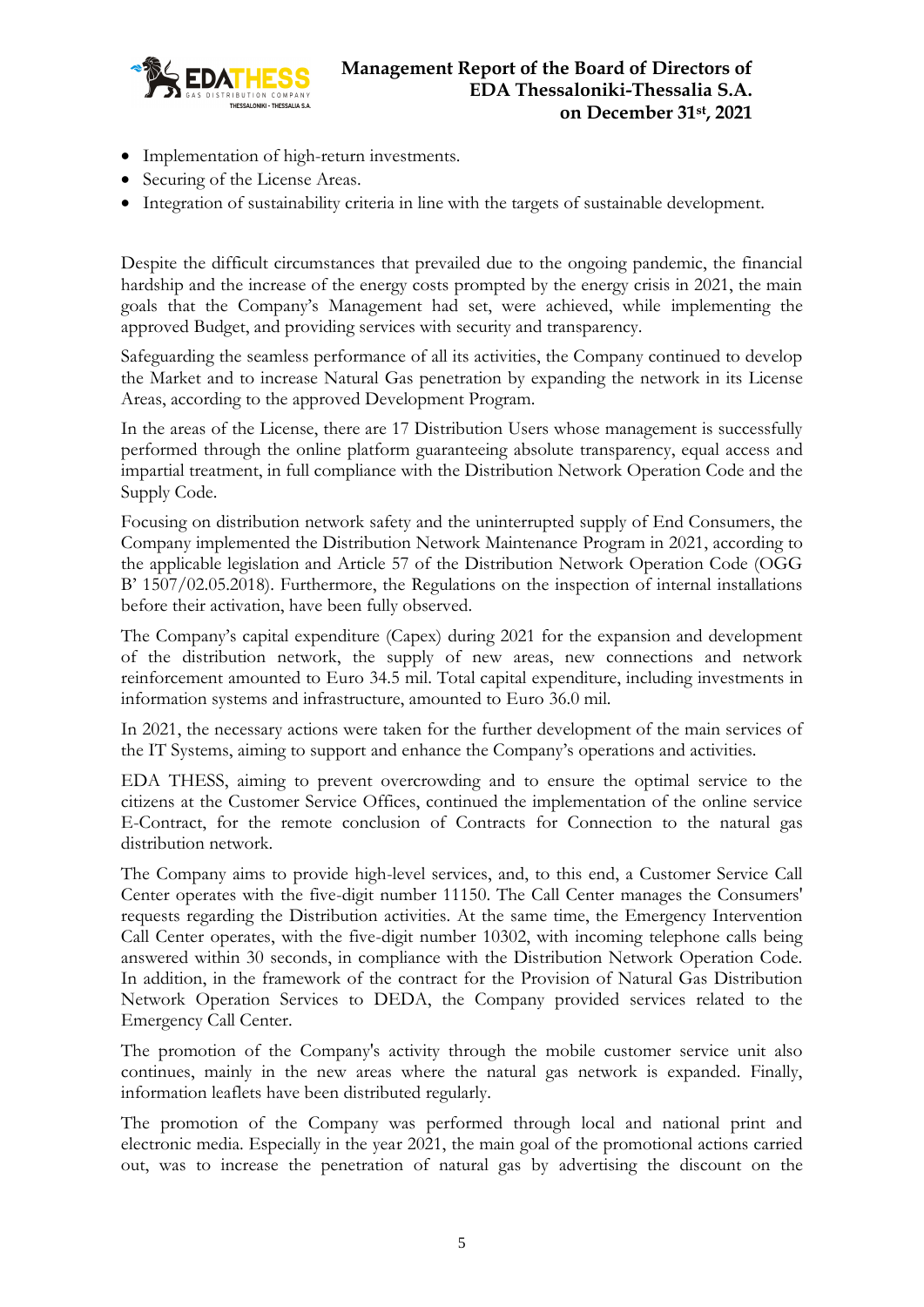

connection fees for 2021, informing potential consumers, informing about the safety of the installations and the Distribution Network, as well as by promoting the new online services, such as the e-contract.

In addition, in 2021 the contract with DEDA was applied regarding the provision of Ancillary Services and more specifically, the provision of technical services for the Operation and Maintenance of DEDA Distribution Networks in the Regions of Central Greece, Central Macedonia, Eastern Macedonia, Thrace and Peloponnese. Also, the contract on the provision of Distribution Network operation services and / or consulting-training services concluded between EDA THESS and HENGAS was in force until the end of the year.

In addition, in the year 2021, the submission of applications started for potential beneficiaries to be included in the action plan "Replacement of domestic oil heating systems with natural gas systems in the Region of Thessaly", implemented under the NSRF 2014-2020. The program is expected to benefit approximately 2,300 potential consumers in the region of Thessaly. A total of 3,520 applications have been received for the year 2021, which exceed the budget of the action, i.e. Euro 6.12 million. According to the procedure, the evaluation of the applications by the entity in charge of receiving and evaluating the applications continues on the basis of time order of submission, until 100% of the available grant is formally covered.

Focusing on providing high quality services at the whole range of its activities and conforming with the annual planning, the Company, aiming at taking advantage of the maximum performance of its human resources, continued the implementation of the evaluation system of its personnel's performance. On 31/12/2021, the manpower of the Company amounted 260 employees with a contract of indefinite duration and 5 employees with a fixed-term contract to meet seasonal needs provided for in the forecasts of the Budget.

Further to the introduction of Law 4624/2019 on the "European Regulation on the Protection of Personal Data GDPR, implementing measures of the General Regulation (EU) 2016/679 of the European Parliament and the Council of 27th April 2016 on the protection of individuals with regard to access to personal data and integration into the national legislation of Directive 2016/680 of the European Parliament and the Council of 27th April 2016 and other provisions", the Company has taken all the necessary measures, to fully comply with the provisions of the Regulatory and National framework regarding data protection.

With regard to the licensing of the Gas Decompression Stations, Law 4001/2011 was amended as of the definition of the Gas Distribution Networks that now includes the Decompression facilities too.

In terms of the establishment of a new Technical Regulation on Liquefied Natural Gas (LNG), a committee, in which the Company participates, has been set up by the competent Ministry. In addition, a meeting of the Technical Committee was held for the drafting of the technical regulation.

In accordance with the objectives of the National Climate and Energy Plan, the Company contributes to the reduction of pollutant emissions and the protection of the environment, as the implementation of investments and the increase of natural gas penetration in the areas where it operates lead to the mitigation of the energy footprint.

The Company, being a member of the powerful European organization GD4S, in consultations on energy and the establishment of the Sustainability Charter of the Association that represents the member Distribution Network Operators.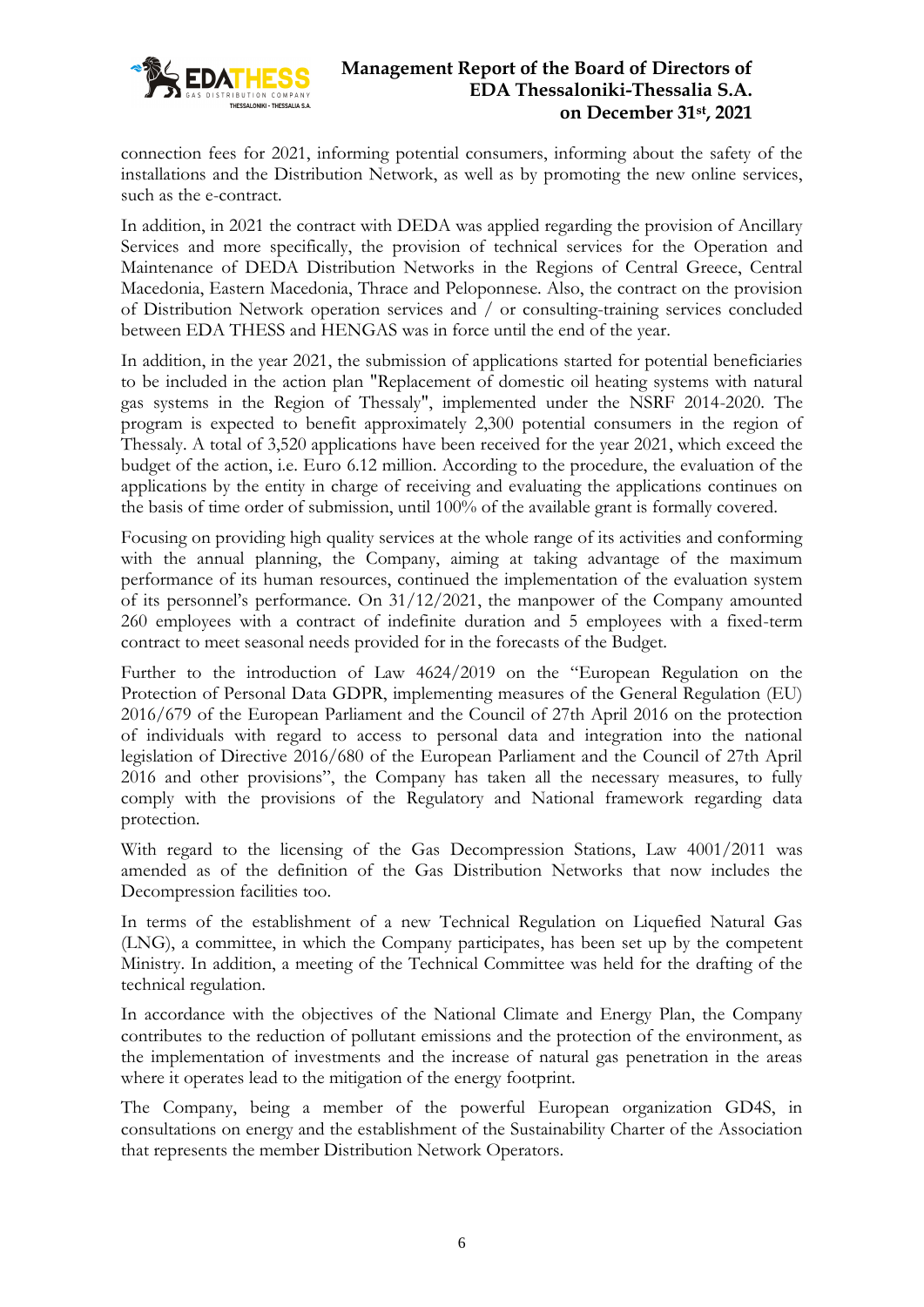

Regarding the Company's financial results for 2021, the revenues from the Main Activity of Natural Gas Distribution amounted to Euro 59.296 k., reduced by 0,7% compared to the corresponding revenues of 2020. The net earnings after taxes amount to Euro 18.347 k., reduced by 10,7% compared to the corresponding amount of fiscal year 2020.

The amounts are presented in thousands of Euro. It is noted that any small deviations are due to rounding.

# <span id="page-6-0"></span>**1. Corporate Affairs**

#### **Compliance Program**

In adherence to L. 4001/2011 (OGG Α΄ 179), as amended and applicable, EDA THESS, being a Distribution Network Operator, established and implements a Compliance Program that it submits to RAE for approval. In charge of the supervision of the Compliance Program is the Compliance Officer, who has submitted his Report to RAE for the Audit Year 2020, describing the measures taken by the Company concerning the observance of the Program and verifying the full compliance of the Company.

Special emphasis is placed, in the framework of the implementation of the Compliance Program, to the operational independency of EDA Thessaloniki-Thessaly with regard to the Distribution Network Users and the End Consumers, by providing Distribution Services in the most cost-effective, transparent and direct way, without discriminations. The implementation of the Compliance Program is systematically monitored and audited by means of internal audits carried out based on the annual planning.

#### **Internal Audit**

The objective of the internal audit mechanism is to provide the management with reasonable assurance in terms of the effectiveness of control measures and the compliance with the regulatory and legal framework governing the operation of the Company as well as the corporate procedures. In the year 2021, thirteen (13) scheduled audits according to the annual internal audit plan, and eleven (11) extraordinary audits based on the operational needs were carried out, focusing on special construction projects for the Medium and Low-pressure network, thus covering the full annual internal audit planning. Following the performance of internal audits, according to the data delivered, reasonable assurance is provided for the compliance with the Management system and the legislative and regulatory framework.

#### **Risk Management**

In 2021, the procedure established for the assessment of the identified risks has been systematically implemented for their timely and effective management. The Company's Risk Register includes seven hundred and six (706) identified risks in total, of which five hundred fifty-five (555) were identified in the year 2021. The control measures taken for every risk are monitored, to ensure the mitigation of risks at levels acceptable by the Company.

Furthermore, in the year 2021, the Company carried out an Enterprise Risk Management (ERM) exercise. The identification of risks and the drafting of the action plans were performed in accordance with the Strategic Axes of the Company, as well as the risk appetite.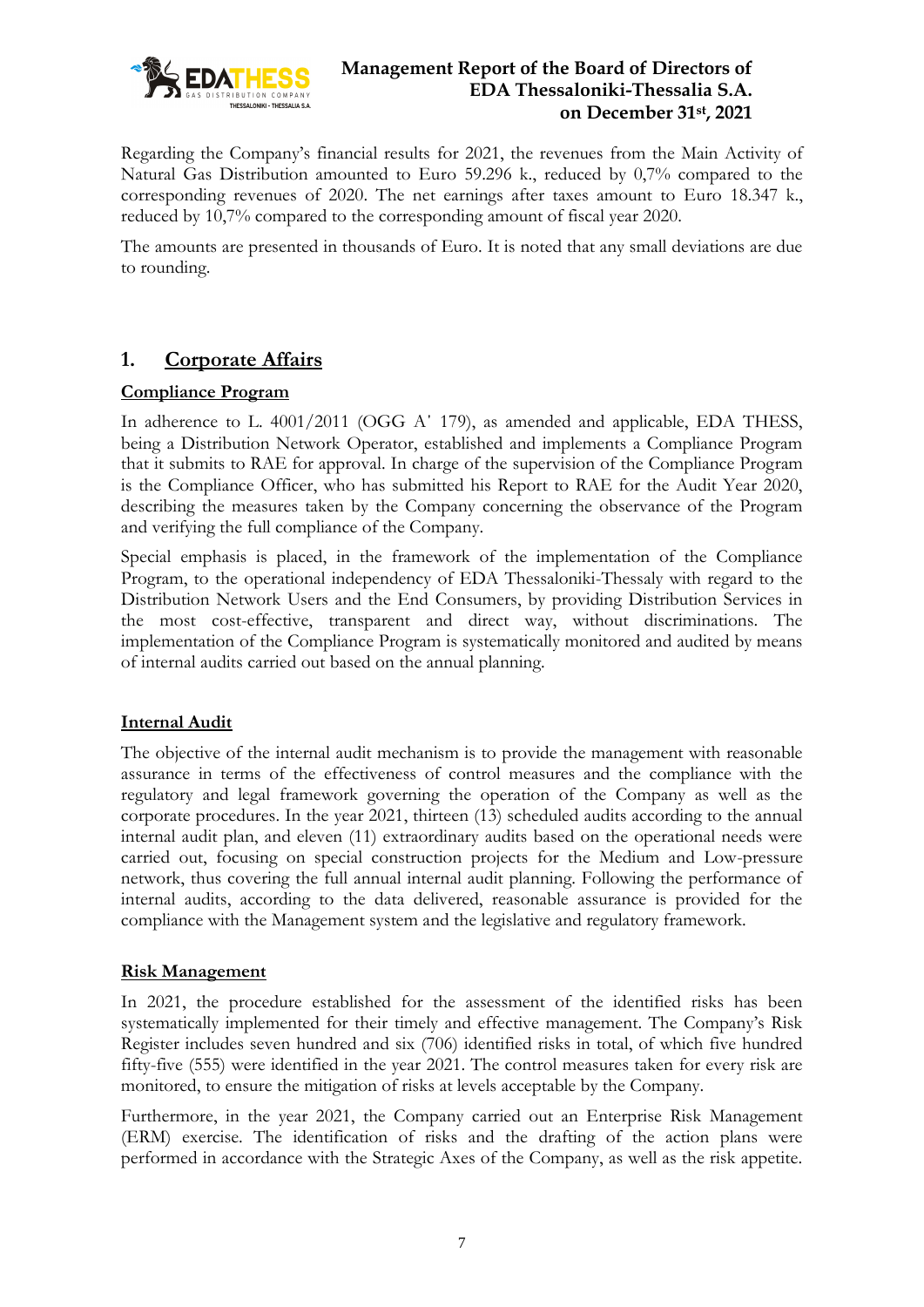

At the same time, a specialized application of Corporate Governance, Risk Management and Regulatory Compliance (GRC) was developed and implemented to further enhance Corporate Governance. The automation of works ensured the real-time monitoring of risks, as well as the systematic monitoring of the control measures.

#### **Code of Ethics – Anti-corruption Guidelines – Complaints Management Procedure**

Focusing on the full compliance with the legal and regulatory framework governing the Company's operation and on assuring the key operational principles of EDA THESS, namely transparency, equality, integrity and honesty, the Company systematically monitors the implementation of the Code of Ethics, the Anti-corruption Guidelines as well as the management system for complaints received. In order to raise awareness on issues related to the anti-corruption framework, the Company focused primarily on the adoption of preventive measures and mechanisms to enhance its transparency and independence in all its activities, with strict control mechanisms. In addition, the Company conducted trainings aimed at raising the awareness of its staff on Anti-Corruption issues.

#### **European General Data Protection Regulation**

In the context of compliance with the European General Data Protection Regulation GDPR (General Regulation (EU) 2016/679 of the European Parliament and Council), EDA THESS, in 2021, has taken all necessary measures and continued to develop sufficient and appropriate technical measures, which are reviewed regularly for their effectiveness. Within 2021, no case of personal data violation was recorded.

At the same time, in 2021, the annual planning of the Company was observed. In this context, a series of awareness raising actions on personal data protection issues were implemented:

- Information campaign on print and electronic media, regarding the measures taken by the Company to safeguard data protection.
- Continuous awareness raising actions for the protection of personal data, addressed to the Company's staff.
- Disclosure of information material regarding the obligations of the contracting companies and 3rd parties performing the processing of personal data, stemming from the Regulation.
- Working meetings with Distribution Users and Technical Bodies to continuously raise awareness on issues of personal data protection.

#### **Corporate Social Responsibility**

In the context of harmonization with sustainable development throughout the range of its business operation, EDA THESS in 2021 implemented the annual action plan for "Corporate Social Responsibility". The preparation of the program is in line with the main axes of the strategic sustainability of the Company, while the needs of the society, as well as the special conditions that arose during this period from external factors, were taken into account.

In particular, the Company emphasized initiatives aiming at environmental and social awareness. It took actions in cooperation with local agencies to support vulnerable groups and strengthen the citizens' sense of safety. At the same time, respectfully responding to the work of eminent organizations, it supported numerous charitable actions.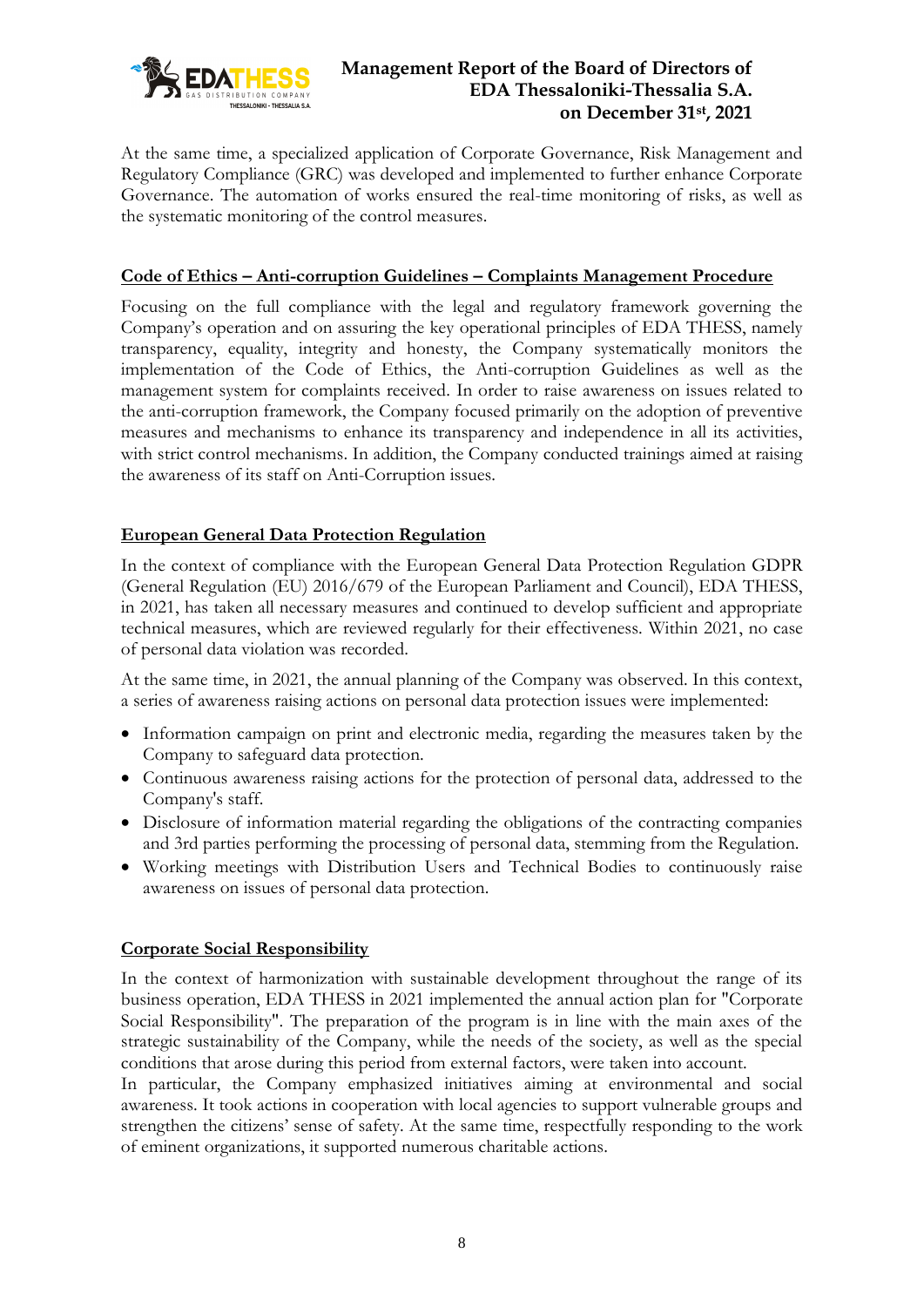

#### **Environment**

By promoting the use of natural gas in 2021, the Company has expanded the benefits of its use compared to other fossil fuels in the areas of its License. The high rate of natural gas penetration in Thessaloniki and Thessaly, helps to reduce the carbon footprint, the accumulation of microparticles and other greenhouse gas emissions.

In particular, in the year 2021, the savings of greenhouse gas emissions in the License areas, thanks to the increasing use of natural gas, amounted to:

- 625.8 thousand tons of carbon dioxide (CO2)
- 3.8 thousand tons of sulfur dioxide (SO2)
- 1.5 thousand tons of nitric oxide (NO)

Finally, the Company participated in actions related to the environment and adopted an environmental management system in accordance with the requirements of the ISO 14001 standard.

#### **Sustainability**

Recognizing the paramount importance of implementing the terms of sustainability at corporate and international level, the Company incorporates in its strategy, parameters that foster social prosperity and good corporate governance, and promote environmental protection.

Identifying the need for value delivery to third parties, the Company establishes channels of communication with both local, technical and professional bodies, as well as with the competent Authorities, ensuring multiple benefits and constructive cooperation. It also enhances the awareness of stakeholders by informing, at its training natural gas facility laboratories, both professionals and end consumers of natural gas on Distribution Network Maintenance and Safety issues.

In the year 2021, the first Sustainability Report was prepared for the year 2020. The Report was prepared in accordance with the international methodology and practice regarding the ESG criteria monitored by the Company. The Report presents the Company's performance based on the guidelines of the international standard Global Reporting Initiative (GRI) related to sustainability, contribution to energy transition, environmental footprint, and good corporate governance practices.

#### **Legal Cases**

In order to ensure EDA THESS' legitimate operation and in accordance with the Corporate Procedure for the Management of Legal and Judicial Cases, the Legal Committee has been monitoring the pending legal cases on a monthly basis.

With regard to the RAE's decision n. 1058/2020 on "Compensatory measures for natural gas distribution tariffs pursuant to par. 10 of article 41 of the Directive 2009/73/EC as incorporated in the domestic law by the provision of par.4 of article 15 of L. 4001/2011", and following the rejection of the request for revision of the RAE's decision 1058/2020 by the Authority with its decision 1480/2020, the Company informed the Authority about the application filed before the Administrative Court of Appeals and the State Council for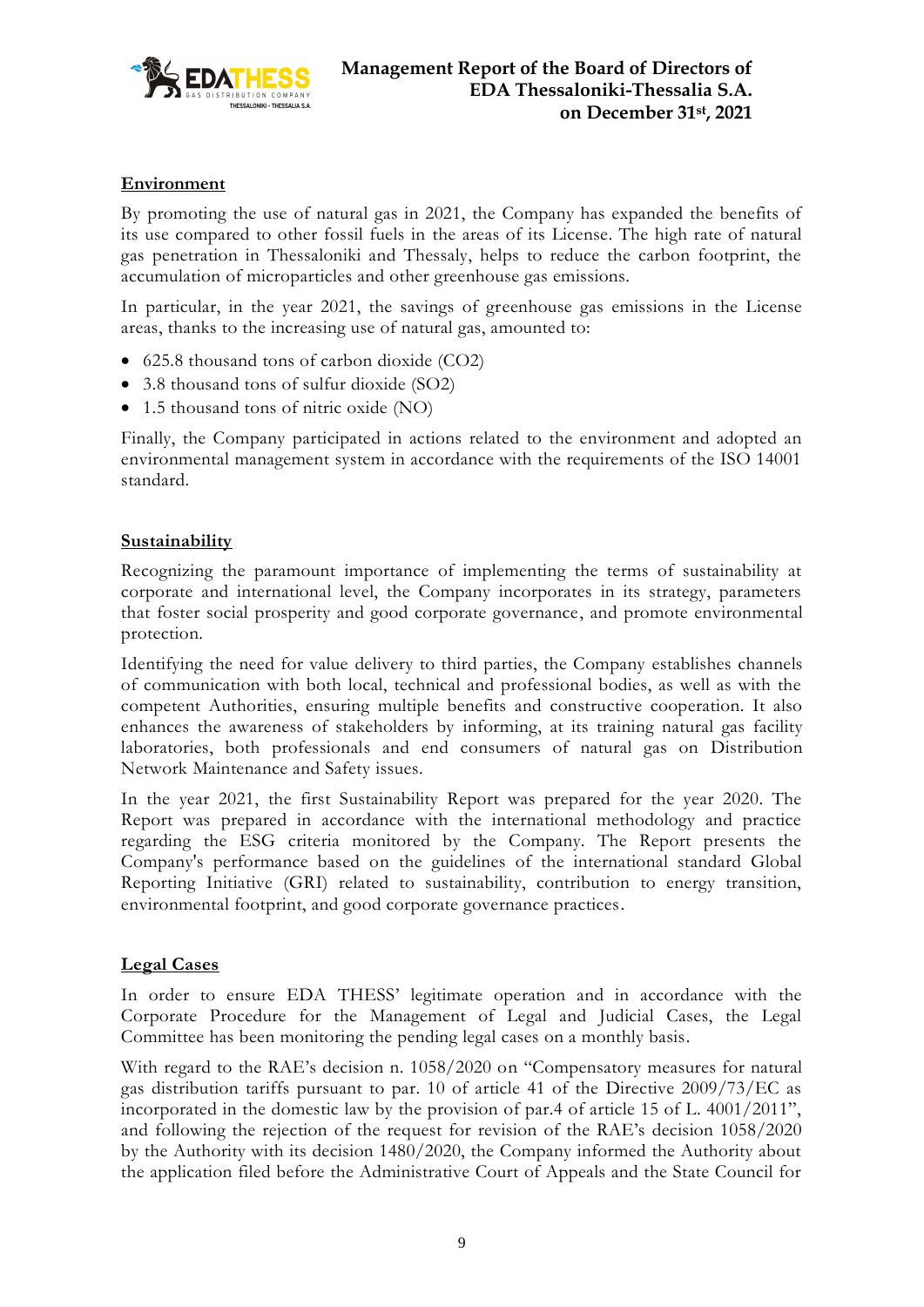

the annulment of the decisions n. 1480/2020 and 1058/2020 of the Authority. Subsequently, the hearing for both appeals before the Athens' Court of Appeals was seat on 22.10.2021 and, in case of deferral, on 18.03.2022. Furthermore, on 23.09.2021 the RAE issued its decision 729/2021 «Approval of amounts to be refunded by the Company GAS DISTRIBUTION COPMPANY THESSALONIKI THESSALIA S.A., to the Eligible Customers that are beneficiaries of compensatory measures pursuant to the RAE Decisions 1058/2020 and 1480/2020». A Request for Revision was filed against the said decision before the RAE and the relevant decision is pending. Pending the trial of the case before Administrative Course of Appeal of Athens, on 01/02/2022 the Company filed two applications for suspension of the execution of the above RAE decisions (1058/2020, 1480/2020 and 729/2021) until the Court issues a decision on the administrative appeal and the application for annulment. The notes of Financial Statements include details on this issue.

Additionally, on 21.09.2021 a lawsuit of DEPA COMMERCIAL S.A. before the arbitral tribunal was served to the Company. The lawsuit concerns the construction and operation of a natural gas medium pressure pipeline at Kokkina – SOVEL Industry and the engagement of the total transmission capacity of the pipeline for DEPA. On 28.09.2021, EDA THESS appointed promptly and legally its own arbitrator. Up to date, the proceedings before the Arbitration Court have not proceeded.

Furthermore, the Three-member Court of Appeals of Thessaloniki issued the decision 1736/2021, acknowledging that EDA THESS should pay to DIMCO the total amount of Euro 19.121,34 plus the legal interest from the service of the action.

The ministerial decision ΥΠΕΝ/ΔΥΔΡ/123679/3381 / 23.12.2021 was issued, the article 2 of which provides that the Gas Distribution Network Operators who held a Natural Gas Distribution Network Operation license, during the period 1.1.2019-31.12.2020 are obliged to pay the special levy of article par. 1 of article 5 of law 2364/1995 to KEDE. The Municipalities, which lie within the geographical limits of activity of the Gas Distribution Network Operators, according to the granted Licenses, are the beneficiaries of the above levy. According to the provisions of article 3 of the MD, every obligated Operator of Natural Gas Distribution Networks, of article 2, must pay to KEDE, a special levy, for the period 1.1.2019-31.12.2020, the amount of which is equal to ten percent (10%) of the dividend paid to DEPA Infrastructure SA, for the said years. The Company is required to pay the total amount of Euro 1,952,751.58 in the time specified by the aforementioned MD, while it has already paid to DEPA Infrastructure SA the total of the respective dividend without any withholding based on the decisions of the Ordinary General Assembly of Shareholders for the years 2019 and 2020. On 25.02.2022 EDA THESS submitted an application for annulment of the above MD before the CoS, following a respective decision of the Board of Directors of the Company during its meeting No. 56/23.02.2022. It is deemed necessary to challenge the above decision for formal and substantive reasons. The notes of Financial Statements include details on this issue.

## <span id="page-9-0"></span>**2. Regulatory Environment**

Pursuant to the applicable legislative and regulatory framework, the Company, being the Operator of the Distribution Networks of Thessaloniki and Thessaly, operates within a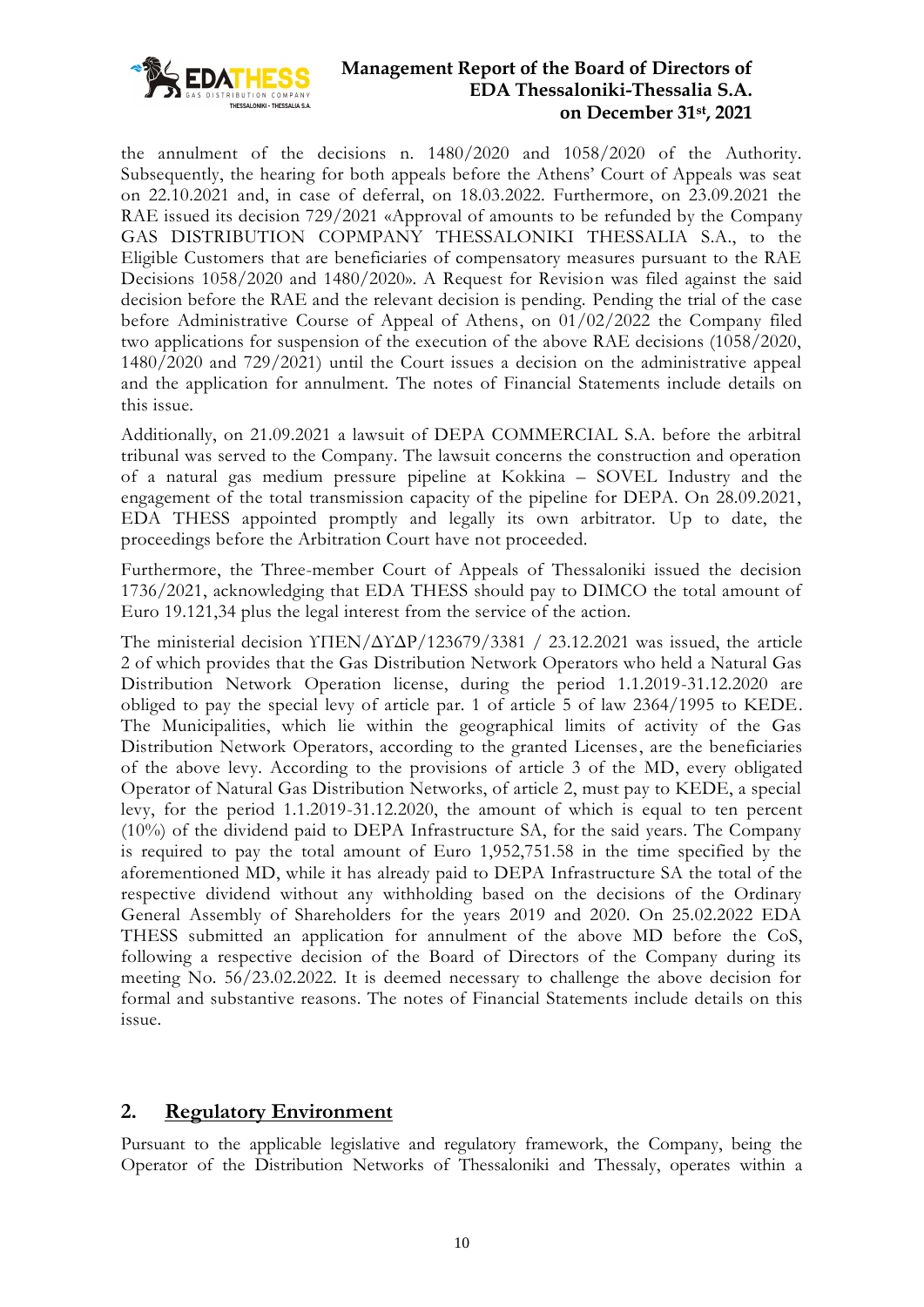

regulated environment, under the control and the supervision of the Regulatory Authority for Energy (RAE). The Company strictly observes its regulatory obligations, as stipulated by law, by the Licenses and the regulatory decisions. In this context:

- 1. The data specified by the regulatory framework have been submitted to the RAE.
- 2. The data specified by the regulatory framework were posted on the Company's website.
- 3. The Company participated in the Public Consultations of the RAE.
- 4. The Company complied with the Tariff Regulation of the Main Activity of Distribution and the decision approving the tariffs 1429/2020 (OGG B '4882 / 04.11.2020).

The main events of regulatory nature for the year 2021 are summarized as follows:

- I. On 22.11.2021, RAE Decisions 786 (OGG B '5428 / 22.11.2021) on the modification of the Distribution Network Operation License of EDA THESS, and 785 (Government Gazette B' 5411 / 22.11.2021) on the modification of the Distribution License of EDA THESS, due to a change in the name and the shareholding structure of the Company, following the conversion of "DEPA SA" (partial division of the infrastructure sector), were published in the Official Government Gazette.
- II. Law 4872/2021 (OGG Β' 247/10.12.2021) was introduced. According to article 33 of the law, the net value of the tariff concerning the Distribution Network use charges of Residential Consumers for the consumption months of November and December 20021, can be paid by the natural gas suppliers to the Distribution Network Operators on the basis of a settlement, without penalty and interests in 4 equal monthly instalments, the first one to be paid in March and April 2022, respectively.
- III. On 17.12.2021, the modified Distribution Tariff Factors of the year 2022 were submitted to the Authority, following the application of the value of the percentage change in the average annual Consumer Price Index ΔCPIt-1 for the year 2022, equal to +0,6%, according to the relevant ELSTAT Press Release of November 2021.
- IV. On 21.12.2021, the Company submitted to RAE the request for the certification of EDA THESS as a Natural Gas Distribution Network Operator according to the provisions of articles 80ST and 80Z of Law 4001/2011.

#### **Pending Regulatory Issues**

On 31.12.2021, there are issues to be regulated, for which relevant decisions are expected to be issued.

## <span id="page-10-0"></span>**3. Key Operational Data**

In the year 2021, 26.017 new connection contracts were signed, increased by 13,9% compared to the corresponding period of 2020, and 23.363 delivery points were activated, reduced by 2,1% compared to 2020. However, both figures have exceeded the figures forecasted in the approved budget of 2021.

On 31.12.2021 the total progressive number of the acquired connection contracts amounted to 411.951, increased by 6,7% compared to the corresponding number on 31.12.2020. Progressive activations of new connections amounted to 398.152 on 31.12.2021, increased by 6,2% compared to the year 2020. Respectively, the progressive number of activated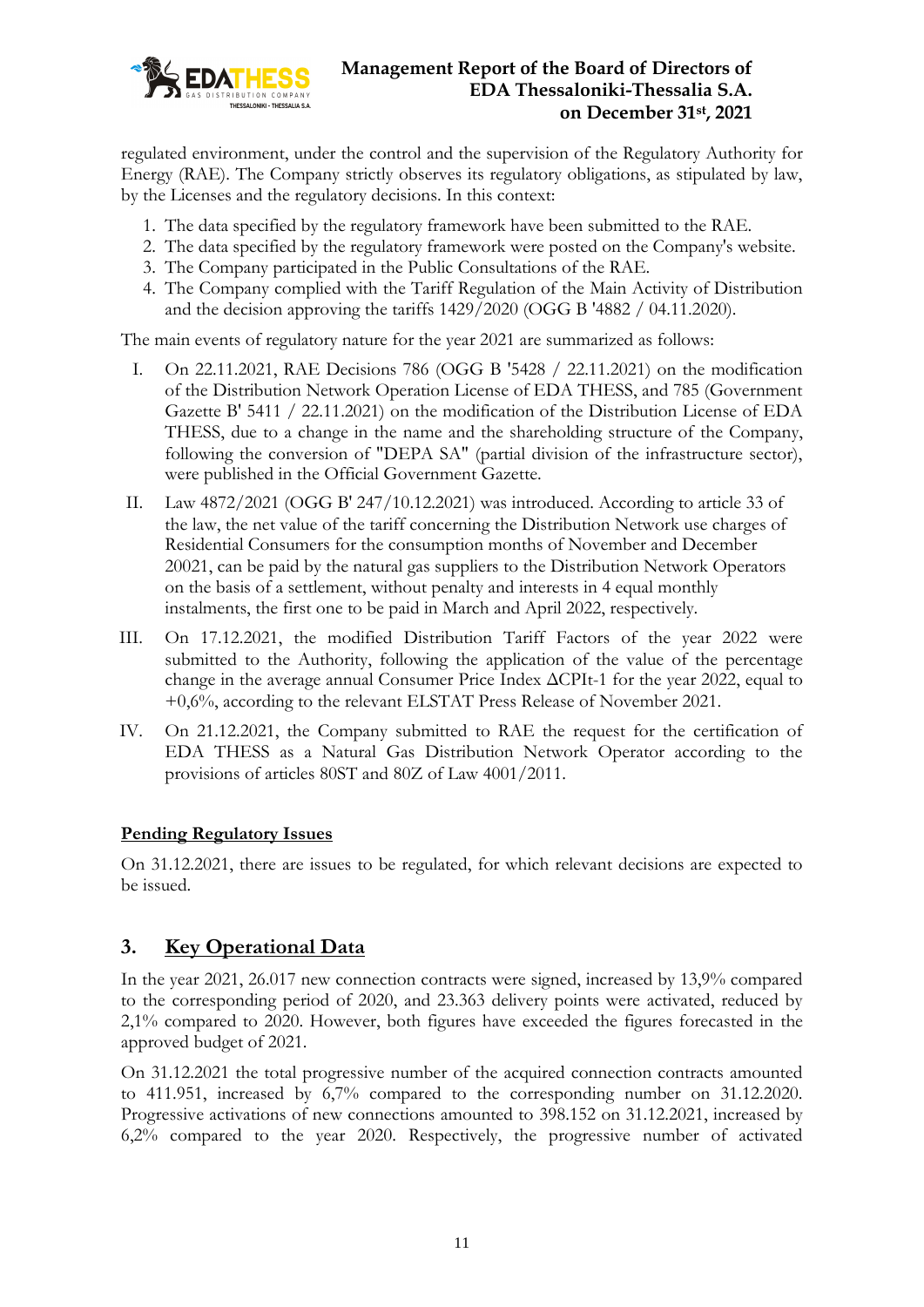

consumers at the end of 2021 amounted to 376.684 compared to 352.993 at the end of 2020, increased by 6,7%.

Distributed natural gas volumes amounted to 532,9 million cubic meters, increased by 14,9% compared to the year 2020, mainly due to increased number of natural gas consumers compared to the corresponding period of 2020, the connection of new industrial consumers and to a lower extent, due to weather conditions.

Furthermore, in the year 2021, 20 Large Industrial and Commercial Consumers were commissioned, thus contributing to the future increase of the distributed volumes in the areas of Thessaloniki and Thessaly, as well as to energy saving and strengthening of competitiveness, in conjunction with the mitigation of the environmental footprint.

At the same time, according to the Development Plan for the year 2021, the planning for the further development of the distribution network in existing and new areas was successfully completed and all the new areas in the areas of the License were supplied. More specifically, in the Regional Unit of Thessaloniki, the following areas were connected and commissioned in 2021: Kato Scholari - Municipality of Thermi, Mesimeri - Municipality of Thermaikos, Kymina and Malgara - Municipality of Delta, Agios Athanasios - Municipality of Chalkidona and Stavros - Municipality of Volvi. In addition, within the year, the 2 CNG decompressors in Lagadas and Koufalia were constructed and put into operation, the Halastra decompressor was disconnected as the area was connected to the distribution network, and the CNG decompressor in Stavros was constructed and put into operation. In the Region of Thessaly, respectively, the area of Alykes in the Municipality of Volos and Efxinoupolis in the Municipality of Almyros, were connected and commissioned, while the construction of the 2nd Decompression Station in the Municipality of Elassona was completed. In the above new areas, the contracts for the connection of the Municipal buildings to the natural gas distribution network, were signed.

Aiming at flexibility, optimizing operational efficiency as well as enhancing the security of gas networks, EDA THESS promotes innovation and invests in new technologies, giving priority to the digitization of distribution networks. The Company installs smart meters as part of a pilot program implemented in the License Areas. As at 31.12.2021, there were 19,083 progressively installed smart meters and 268 Automatic Volume Correctors with telemetry at the hourly-metered delivery points.

For the year 2021, the submitted complaints were resolved within the time defined by the Distribution Network Operation Code and the internal corporate complaint management procedure (ie 30 calendar days). There were no delays in the relevant opinions, and thus, the relevant replies were forwarded to all interested parties, Authorities, Bodies, Distribution Network Users or End Consumers within the aforementioned time.

In addition, the Company, in the context of the safe operation of the active internal installations in accordance with the provisions of the Distribution Network Operation Code, implemented in 2021, a total of 3,776 sample inspections for the Thessaloniki area carried out by the Contractor and 568 audits carried out by EDA THESS inspectors to verify the existence of the leak proofness retesting certificate, while respectively for the region of Thessaly 1,491 sample inspections were carried to verify compliance to the "Technical Regulation of Internal Gas Installations with operating pressure up to 500mbar" (OGG 976 / Β / 28.03.2012).

In order to ensure the optimal and technically complete inspection of documentation and installations for the promotion of the safety of Internal Installations, a training seminar of the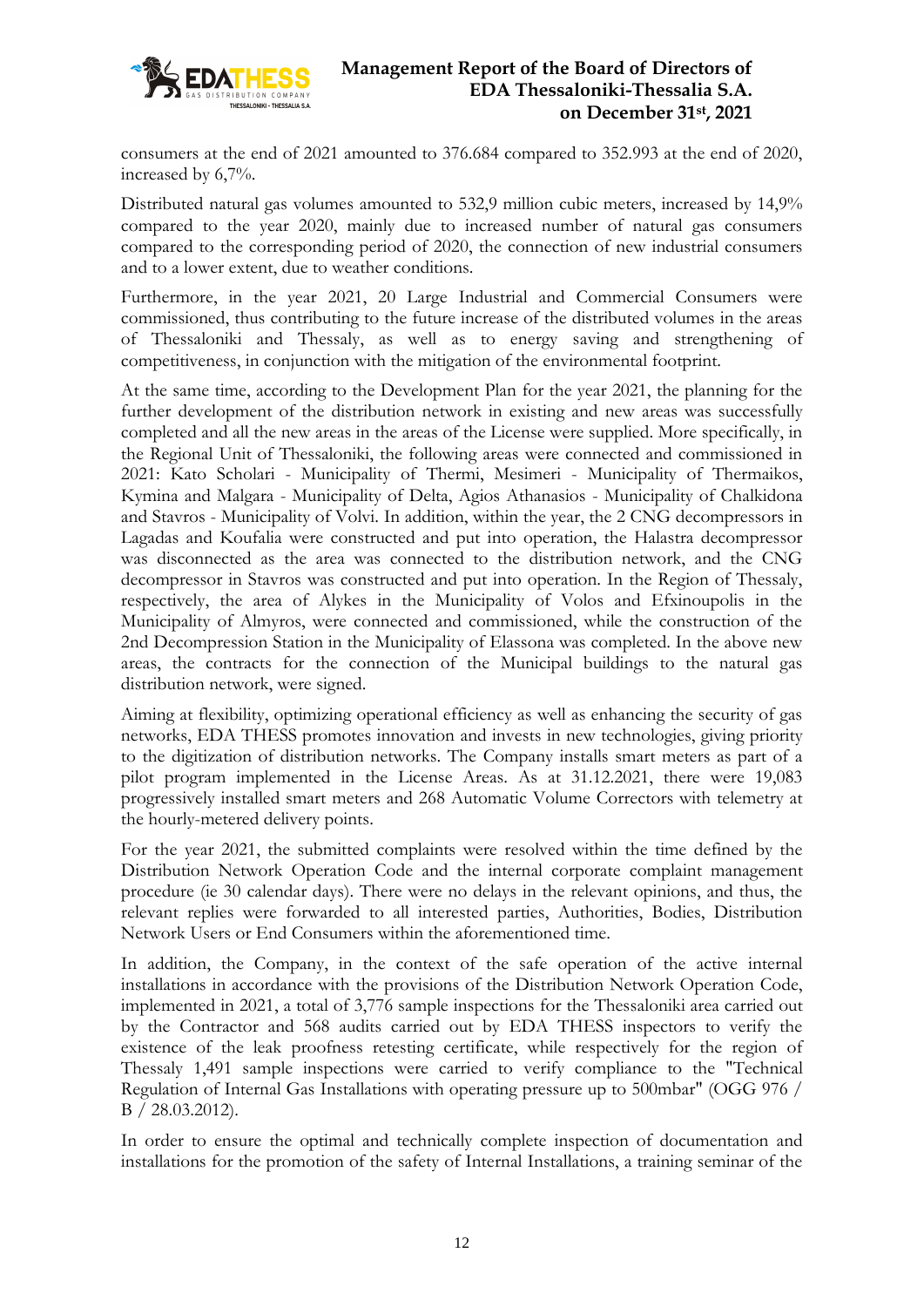

internal installation inspectors on "Exhaust Gas & Flues" was conducted by the Company's staff. Also, an online workshop organized by the Company on "Operational Independence and Safe Use of Natural Gas" was held on 09.12.2021, and it was attended by representatives of the Technical Bodies and Chambers in the License areas in Thessaloniki and Thessaly.

# <span id="page-12-0"></span>**4. Network Construction, Operation & Maintenance**

In the year 2021, the approved Development Program of EDA THESS was fully observed, and the distribution network was further expanded in existing and new areas, by 132,1 kilometers of low-pressure network and 18,3 of medium pressure in total, increasing the total number of the Company's network kilometers to 2.751,6. It is noted that the Distribution Network expansion activities have not been adversely affected by the COVID-19 pandemic.

The network and service lines construction activities were carried out following the rate of the new connections' acquisition, while the applicable technical regulations and the provisions of the Distribution Network Operation Code and the Regulatory Framework have been observed.

With the increase in the progressively constructed meters of PE 4 bar distribution network, the index "Meters of network per activated Consumer" on 31.12.2021 amounted to 6,20 meters/activated Consumer on average (5,00 in Thessaloniki and 8,99 in Thessaly), similarly to the 6,23 meters/activated Consumer (5,03 in Thessaloniki and 9,07 in Thessaly) recorded on 31 December 2020. Respectively, the distributed volumes of natural gas per kilometer of lowpressure distribution network in the year 2021 amounted to 215.95 thousand cubic meters/kilometer, increased compared to 191.97 thousand cubic meters/kilometer in 2020.

Furthermore, the activities of Network Operation and Maintenance focus on the safety of the natural gas distribution network in accordance with the provisions of the Regulation "Manual on the operation and maintenance of medium pressure natural gas distribution networks (design pressure 19 bar) and low-pressure natural gas distribution networks (maximum pressure 4 bar)" (OGG 1712 Β΄/23.11.2006) and the Distribution Network Operation Code (OGG Β' 487/20.02.2017).

Pursuant to Article 57 of the Distribution Network Operation Code (OGG Β' 487/20.02.2017), the Company established and uploaded on its website [www.edathess.gr](http://www.edathess.gr/) the Distribution Network Maintenance Program implemented in 2021.

In addition, the Company implements preventive maintenance and emergency response procedures on the basis of which corrective maintenance was designed.

In the year 2021, a leak investigation was carried out with a special gas leak detection vehicle equipped with a high-sensitivity electronic laser detector along 102 km of Larissa Network. The restoration of the detected leaks was completed in December.

Furthermore, in 2021, a feasibility study for steel pipeline In Line Inspection - Intelligent Pigging was implemented in parts of the Medium Pressure network in Larissa and Thessaloniki.

At the same time, 6 Preparedness Drills were conducted in the areas of the License. The 2 drills per area concerned incidents on the distribution network that were addressed based on the procedures and structures of the Emergency Intervention. In addition, 1 drill was conducted in each area with regard to the response to multiple events on the distribution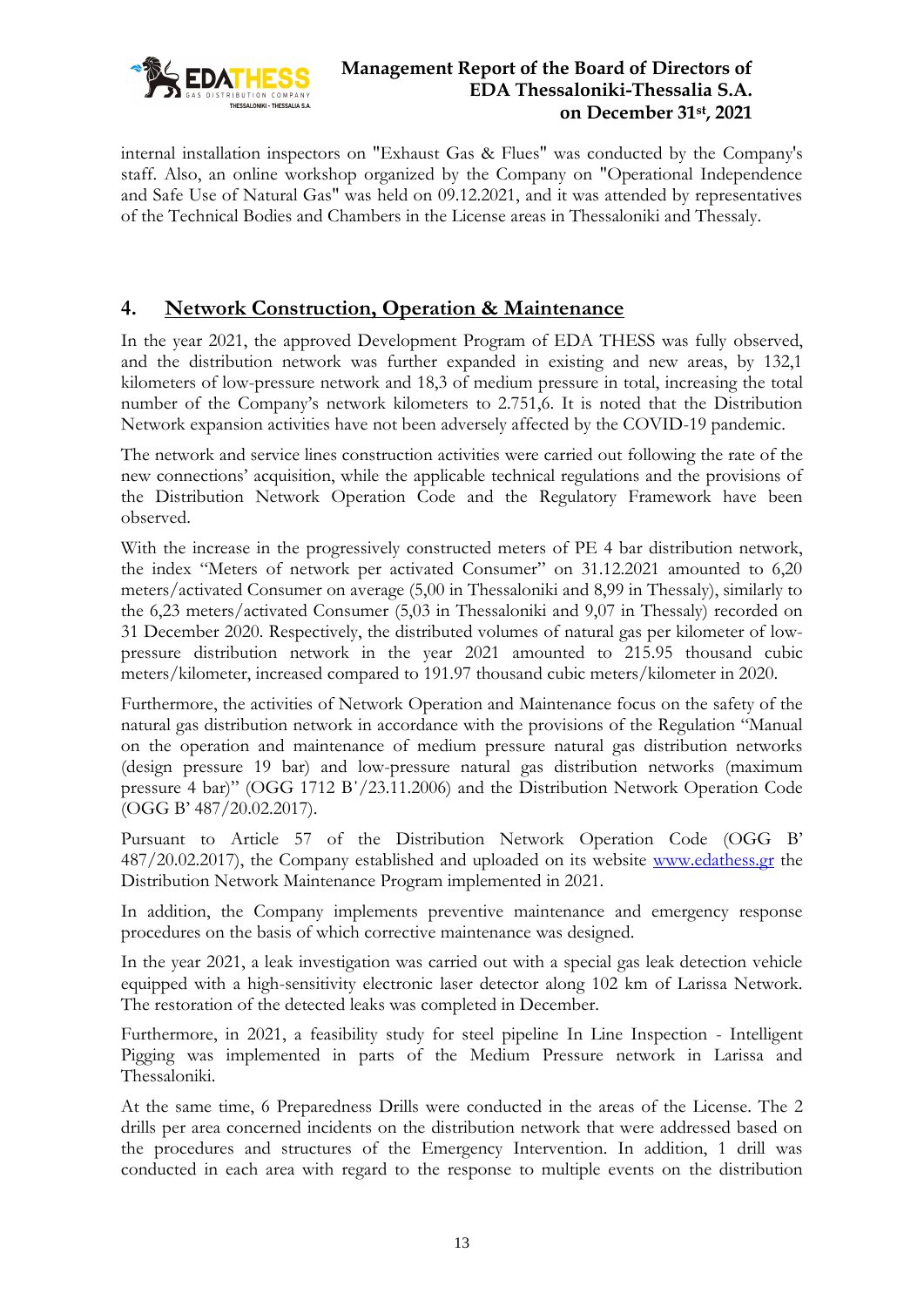

network and off-grid events as a result of seismic activity that were classified as General Crisis. In the Preparedness Drills, all the prescribed procedures and instructions were observed, while there was excellent cooperation with the Authorities and the competent bodies, successfully dealing with the incidents that were simulated.

# <span id="page-13-0"></span>**5. Supply chain safety**

The tenders for the supply of materials and services were carried out in accordance with the Regulations for the Award and Execution of Works Contracts, Procurement and Services of EDA THESS, ensuring the legality, transparency of the procedures and the equal treatment of potential contractors. It is noted that no objections were submitted to the tender procedures while the timely delivery of materials and the optimal management of the supply chain were ensured, keeping the required reserves to cover all business activities.

At the same time, the actions for the expansion of the Company's Preselection System continued. Particular emphasis was given to check the quality of the network materials, both during the tendering phase by strengthening the control of the Technical characteristics and the Technical Specifications of the Company's Management System and the European and International Standards, as well as upon their receipt.

Furthermore, within 2021, the insurance policies of the Company were renewed, providing full insurance coverage of the Fixed Assets of the Distribution Network.

# <span id="page-13-1"></span>**6. Human Resources**

The Company aims at the most effective possible utilization of its human resources for the coverage of its operational needs and related goals. The Company has established qualitative and quantitative objectives related to all its activities, which are systematically monitored. In 2021, the staff performance evaluation for 2020 took place. Also, in 2021, feedback was given for the first time, by the staff to the members of the Management Team and the Supervisors, according to the existing organizational structure.

In addition, according to the annual plan, a staff training program was implemented, which included 46 training programs compared to 13 in 2020, with 1,634 participants compared to 224 in 2020, making extensive use of the new electronic training platform.

The Company, applying best practices of human resource management, completed the digital monitoring of the time and requests of the staff.

During 2021, in the context of managing the COVID-19 pandemic, the Company applied all protection measures instituted by the State for the containment of the infection, including remote working, alternate working, alternate working times and special-purpose leave, and implemented detailed protocols to manage Covid-19 cases and to prevent spreading. Additionally, during the entire period of restrictive measures, the Company ensured the provision of the necessary protective means to its staff, significantly upgrading the equipment and the facilities and adjusting the schedule and organization of works, where necessary.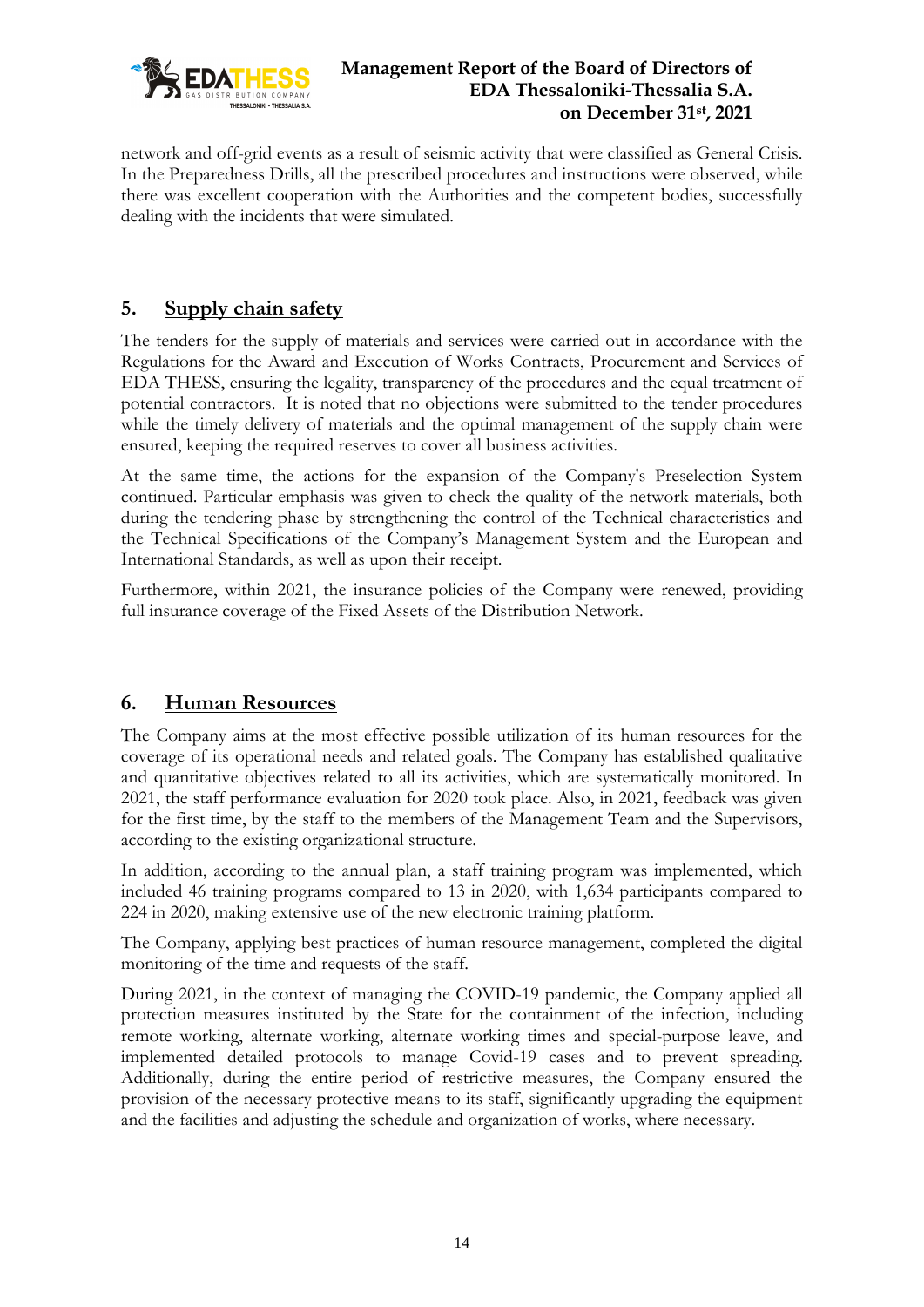

# <span id="page-14-0"></span>**7. Quality, Health & Safety**

Currently EDA THESS implements a Management System that covers all aspects of the organization's operations. The Management System has been certified by an accredited Certification Body for compliance with the requirements of the following standards:

- ISO 9001:2015 (Quality)
- ISO 14001:2015 (Environmental Management)
- ISO 45001: 2018 (Health & Safety)
- ISO 27001: 2013 (Information Security)
- ISO 37001:2016 (Anti-corruption)
- ISO 22301:2019 (Business Continuity)
- ISO 39001:2012 (Road Safety)
- ISO 50001:2018 (Energy Management)

Regarding the activities of quality, environment, and health & safety inspections, the annual inspection plan was prepared and implemented, covering the axes of compliance with the applicable legislation, the health and safety rules and the implementation of technical regulations for the year 2021.

More specifically, inspections were carried out on integrated sewerage projects, buildings and corporate vehicles. Particular emphasis was given to check the quality of the network materials, both during the tendering phase by strengthening the control of the Technical characteristics and the Technical Specifications of the Company's Management System and the European and International Standards, as well as upon their receipt. In addition, periodic inspections were carried out in compliance with the terms of the Work Contracts and the legal requirements of the Contracting Companies, including on-call and emergency intervention services.

At the same time the health and safety indicators in terms of accident incidence and the severity level for employees are remarkably low, verifying the strong commitment of the Company to the health and safety of its personnel of third parties.

## <span id="page-14-1"></span>**8. Information Systems**

The digital transformation of the Company continued throughout the year 2021, prioritizing the development of new core business applications to increase integrability and connectivity with third party systems. Operational processes have been redesigned to promote automation and to increase efficiency, to ensure control potential and to improve the operation and services provided by the Company.

In the above context, the relevant actions for the replacement of the core Information Systems were developed, with the completion of the operational and technical analysis and the preparation of the Implementation Study, that is the main implementation guide of the Project.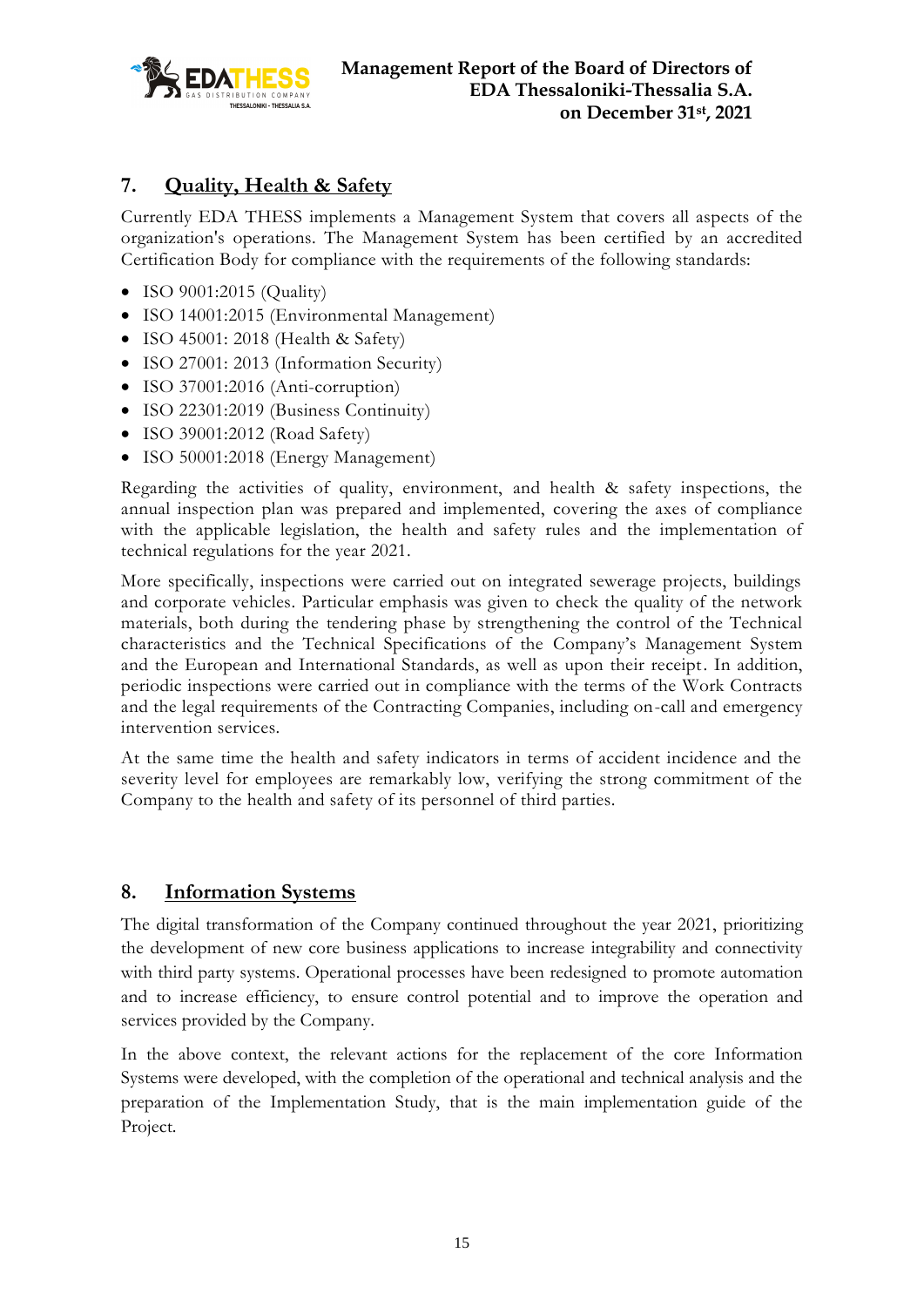

In addition, in 2021, the installation and configuration of the subsystems were initiated, as well as the analysis and implementation of the points of interconnection with the IT systems that will remain operational, while developing the required customized functionality to serve the special business requirements of the Company.

It is noted that during 2021, the availability of the Company's infrastructure and facilities exceeded 98%, taking into account the periods of scheduled works and maintenance that took place.

# <span id="page-15-0"></span>**9. Information and Network Security**

In 2021, the Company implemented the relevant Policies, Procedures and Directives and put into force a robust Information Security Management System, that received the compliance certification according to the requirements of ISO/IEC 27001:2013.

Furthermore, programs have been developed for the training of the staff in the use of the Information Security Management System. Technical safety controls have been performed and automized for the methodology assessment of the effectiveness of the existing safety controls and the calculation of resilience against cyberthreats to ensure business continuity.

At the same time, the Information Security was coordinated through a specialized platform and the related supporting tools, for the management of information disclosure risk, vulnerabilities and security incidents, while the risks of information resource security supporting the core business applications have been evaluated.

Finally, the monitoring of part of the indicators specified by ISO/IEC 27004:2016 concerning the monitoring of the Information Security Management System effectiveness has been incorporated and automated.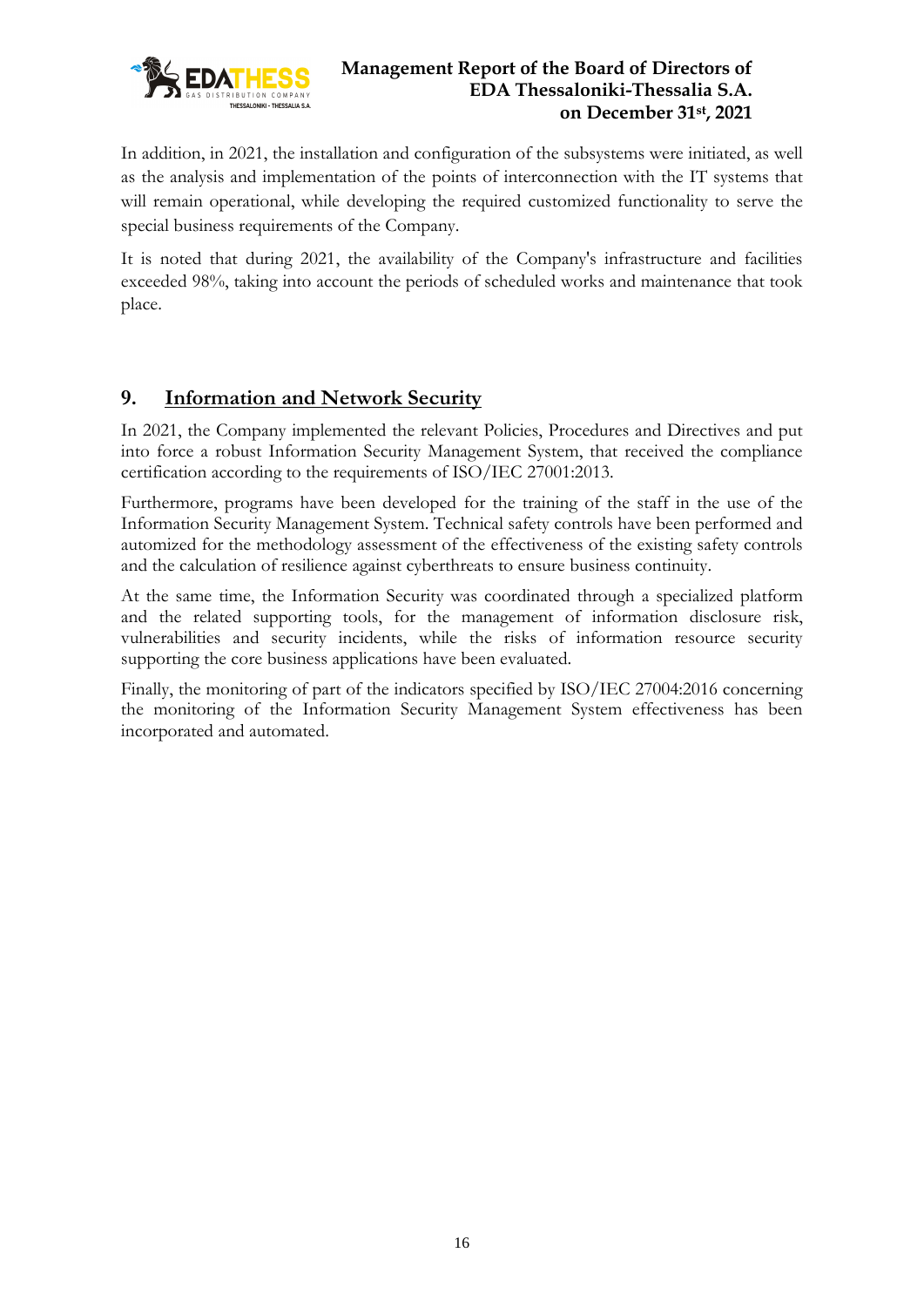

## <span id="page-16-0"></span>**10. Income Statement**

The following table presents in detail the results of the Company for the fiscal year 2021 which are also compared to the results for the year 2020.

| <b>Income Statement</b><br>(Amounts in Euro 000's)                         | 01.01.2021-<br>31.12.2021 | 01.01.2020-<br>31.12.2020<br>(Restated) | Var.     | $\%$ Var. |
|----------------------------------------------------------------------------|---------------------------|-----------------------------------------|----------|-----------|
| Distribution revenue                                                       | 59.296                    | 59.719                                  | $-424$   | $-0.7%$   |
| Connection charges                                                         | 126                       | 37                                      | 89       | 241,5%    |
| Other income                                                               | 3.675                     | 2.620                                   | 1.056    | 40,3%     |
| Total distribution revenue                                                 | 63.097                    | 62.376                                  | 721      | 1,2%      |
| Personnel cost                                                             | $-11.703$                 | $-13.286$                               | 1.584    | $-11,9%$  |
| Other operating expenses                                                   | $-15.357$                 | $-10.754$                               | $-4.604$ | 42,8%     |
| Personnel Cost & Services Capitalisation                                   | 5.853                     | 5.132                                   | 721      | 14,1%     |
| Earnings before interest, taxes, depreciation and<br>amortisation (EBITDA) | 41.891                    | 43.468                                  | $-1.578$ | $-3,6%$   |
| <b>EBITDA Margin %</b>                                                     | 66,4%                     | 69,7%                                   |          |           |
| Depreciation tangible & intangible assets                                  | $-16.191$                 | $-14.883$                               | $-1.308$ | 8,8%      |
| Depredation of rights of use of assets                                     | $-1.108$                  | $-1.101$                                | $-7$     | 0,6%      |
| Amortization of grants                                                     | 412                       | 412                                     | $-0$     | $0,0\%$   |
| Earnings before interest and taxes                                         | 25.004                    | 27.896                                  | $-2.893$ | $-10,4%$  |
| <b>EBIT</b> Margin%                                                        | 39,6%                     | 44,7%                                   |          |           |
| Interest income                                                            | 10                        | 131                                     | $-121$   | $-92,5%$  |
| Interest expense                                                           | $-1.330$                  | $-1.066$                                | $-264$   | 24,8%     |
| Earnings before taxes                                                      | 23.684                    | 26.962                                  | $-3.278$ | $-12,2%$  |
| <b>EBT</b> Margin %                                                        | 37,5%                     | 43,2%                                   |          |           |
| Income tax                                                                 | $-5.337$                  | $-6.406$                                | 1.069    | $-16,7%$  |
| <b>Earnings after taxes</b>                                                | 18.347                    | 20.556                                  | $-2.209$ | $-10,7%$  |
| EAT Margin %                                                               | 29,1%                     | 33,0%                                   |          |           |

Despite the unfavorable conditions that prevailed due to the pandemic COVID-19, the Company achieved strong profitability in fiscal year 2021, as in previous years, with an EBITDA margin greater than 66% and an Earnings after taxes ratio of 29,1%.

The main elements of the Income Statement for the year 2021 are the following (amounts in Euro thousands):

• **Distribution Revenue** amount to: Euro 59.296 k

Revenues show a decrease of Euro 424 k compared to the corresponding period of 2020 which is mainly due to the reduction of distribution tariffs based on RAE decision 1429/22.10.2020 (OGG B 4882 / 04.11.2020) which is significantly balanced by both increased distribution volumes during the months of February, March and October and increased number of activated delivery points which contributes to the increase of revenue from capacity charge.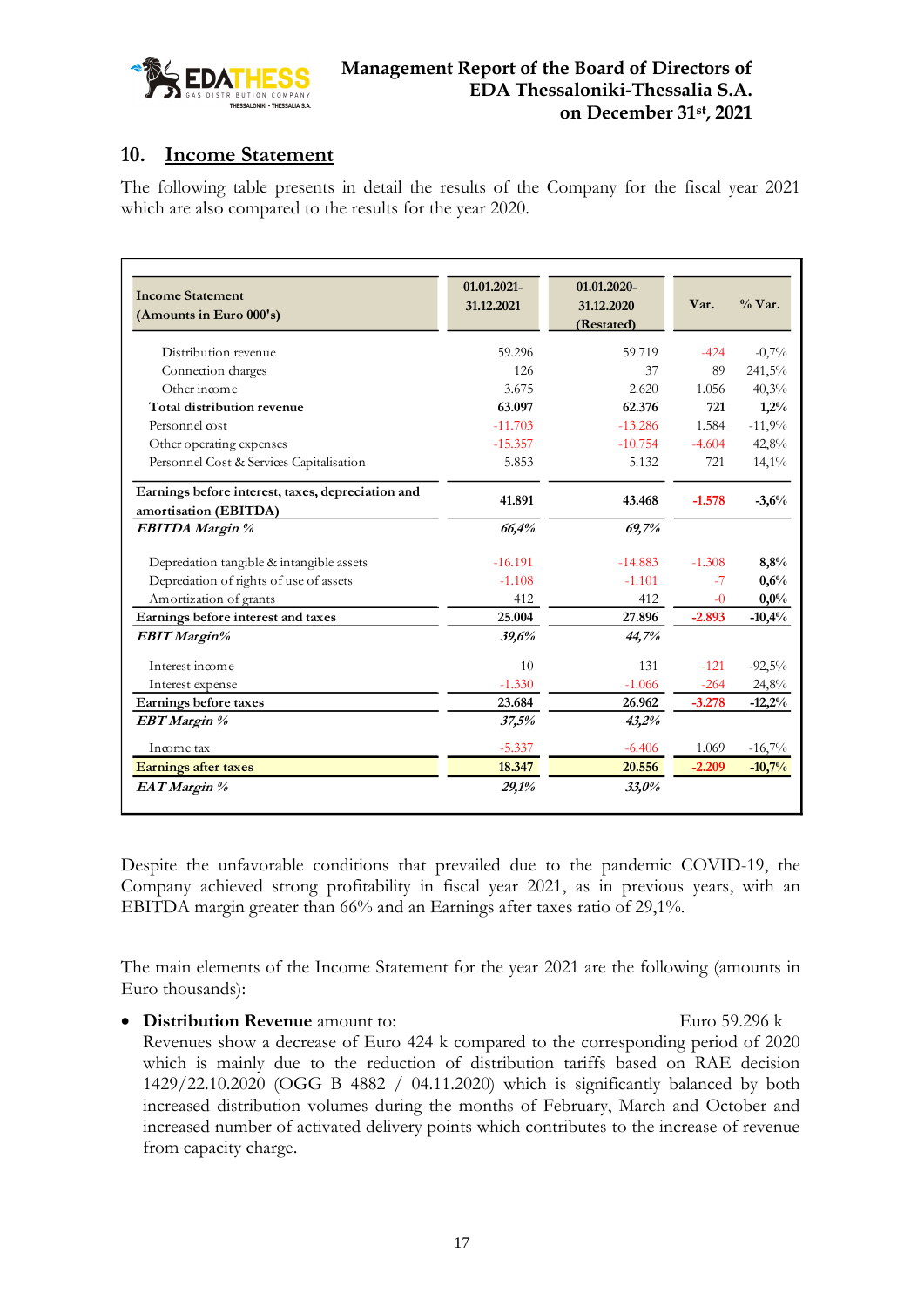It is noted that the Revenue from the Basic Distribution Activity was based on the distribution tariff coefficients, according to Decision RAE 1429/2020 (OGG B' 4882/04.11.2020) on "Determination of the Required Revenue and Approval of Tariff for the Basic Natural Gas Distribution Activity of the Distribution Network of Thessaloniki and the Distribution Network of Thessaly for the Regulatory Period 2019-2022", with which the Regulatory Authority for Energy approved the Distribution Tariffs with effect from 01.12.2020. It should be also noted that the approved tariff coefficients for the Regulatory Period 2019-2022 are lower than the corresponding coefficients of the previous Regulatory Period, which were valid until 30.11.2020.

• **Connection charges** amount to: Euro 126 k.

Revenues from connection charges increase of Euro 89 k compared to the corresponding period of 2020.

• **Other Income** amount to: Euro 3.675 k.

Other Income increases by Euro 1.056 k in comparison with the previous year. The variance is analyzed as follows:

✓ Ancillary Services Euro 1.514 k

Ancillary Services relate to the provision of services to the Distribution Users and / or to the End Customers, which are ancillary to the Basic Distribution Activity, and which are provided exclusively by the Company. The increase of Euro 345 k compared to prior year is mainly due to the increase of revenues from expansion fees amounting to Euro 227 k and to the increase of other ancillary services (deactivation, reactivation, disconnection, etc.) amounting to 118 k.

✓ Optional Services: Euro 1.440 χιλ.

Optional services relate to provision of services for the organization, management, operation, maintenance, and development of the Natural Gas Distribution Network to another Gas Distribution Company (which were completed in December 2021). There was an increase of Euro 700 k compared to the corresponding year of 2020 (since during 2020 the provision of the respective services started on April)

- $\checkmark$  Other Services: Euro 721 k Other services remain almost at the same level as in the previous year (increase of Euro 11 k)
- **Personnel Cost** amounts to Euro 11.703 k

Personnel Cost decreased by Euro 1.584 k compared to the previous year, which is mainly due to works supervision services cost starting from January 1st, 2021.

• **Other Operating Expenses** amount to: Euro 15.357 k The following table presents Other Operating Expenses for the years 2021 and 2020 and their movement in amount and percentage.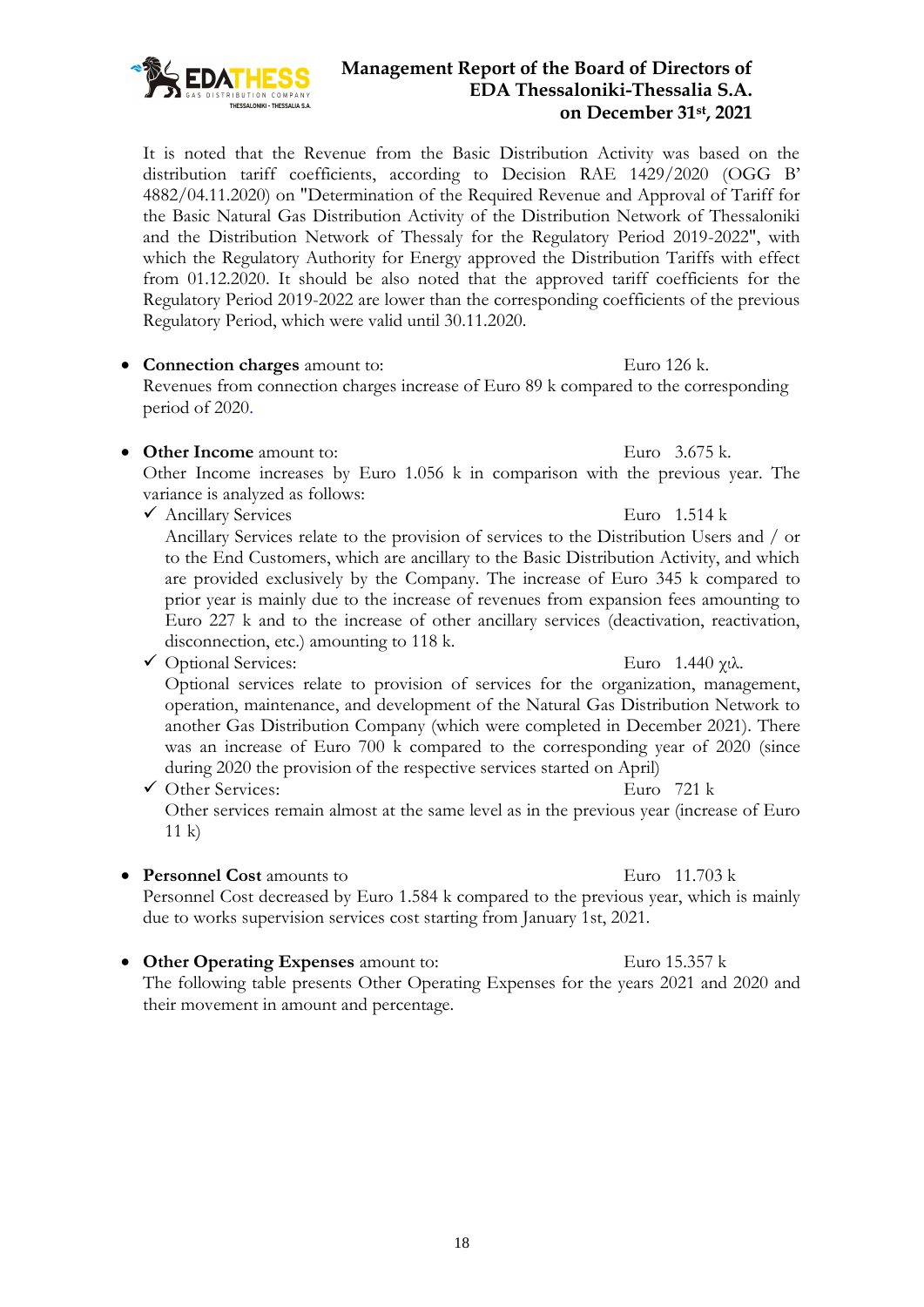

| <b>Other Operating Expenses</b><br>(Amounts in Euro 000's) | 01.01.2021-<br>31.12.2021 | 01.01.2020-<br>31.12.2020 | Var.   | $\%$ Var. |
|------------------------------------------------------------|---------------------------|---------------------------|--------|-----------|
| <b>Staff Related Expenses</b>                              | 690                       | 765                       | $-75$  | $-9,8%$   |
| Gas Meter Readings                                         | 1.855                     | 2.054                     | $-199$ | $-9.7\%$  |
| <b>Gas Network Expenses</b>                                | 2.246                     | 1.635                     | 611    | 37,4%     |
| Software Maintenance                                       | 935                       | 1.001                     | -66    | $-6,6%$   |
| Marketing Expenses                                         | 948                       | 1.010                     | $-61$  | $-6.1\%$  |
| Building Maintenance                                       | 640                       | 649                       | -9     | $-1.4\%$  |
| CNG Virtual Pipeline Service                               | 2.398                     | 1.101                     | 1.297  | 117,8%    |
| Service and other costs                                    | 5.646                     | 2.539                     | 3.106  | 122,3%    |
| Total                                                      | 15.357                    | 10.754                    | 4.604  | 42,8%     |

Other Operating Expenses increased by the amount of Euro 4.604 k, in comparison with the previous year. The main elements of the variance are analyzed as follows:

o **Staff Related Expenses**: reduction of Euro 75 k.

The difference mainly derives from decreased telephony expenses amounting to Euro 42 k, the reduced cost of short-term car rental amounting to Euro 45 k, the reduced cost of health services amounting to Euro 20 k, and the reduced cost of consumables amounting to Euro 13 k which is partially offset by the increase in the gasoline amounting to Euro 30 k.

o **Gas Meter Readings**: reduction of Euro 199 k.

The difference is mainly due to the reduction of the cost of measuring gas consumption of Euro 526 k which was partially offset by the increase of the cost of monitoring the consumption of smart meters of Euro 307 k.

o **Gas Network Expenses**: increase of Euro 611 k.

The difference is mainly due to the increase of standby and network maintenance costs by Euro 90 k, of the increased cost of materials consumption by Euro 202 k, of the inspection service of external network facilities by Euro 265 k and to other services by Euro 54 k.

o **Software Maintenance**: reduction of Euro 66 k.

The difference mainly derives from the reduction in the maintenance and upgrade cost of software programs amounting to Euro 57 k and from the reduced cost of repair and maintenance of IT equipment amounting to Euro 9 k.

o **Marketing Expenses**: reduction of Euro 61 k.

The reduction is mainly due to reduced advertising costs.

o **Building Maintenance**: reduction of Euro 9 k.

The difference mainly derives from the reduction of rent payment by Euro 100k (40% reduction in the professional rents of companies due to COVID 19), which was offset by the increase of utilities (electricity, gas, water) amounting to Euro 62 k and the increase of building management costs (security, cleanliness, maintenance, etc.) amounting to Euro 29 k.

o **CNG Virtual Pipeline Services**: increase of Euro 1.297 k.

The increase mainly derives from the increase in gas volumes distributed through CNG virtual power stations compared to the year 2020.

The increase is analyzed as follows:

i. Region of Thessaloniki (Lagadas, Koufalia, Chalastra, Stavros Volvis) increase amounting to Euro 723 k and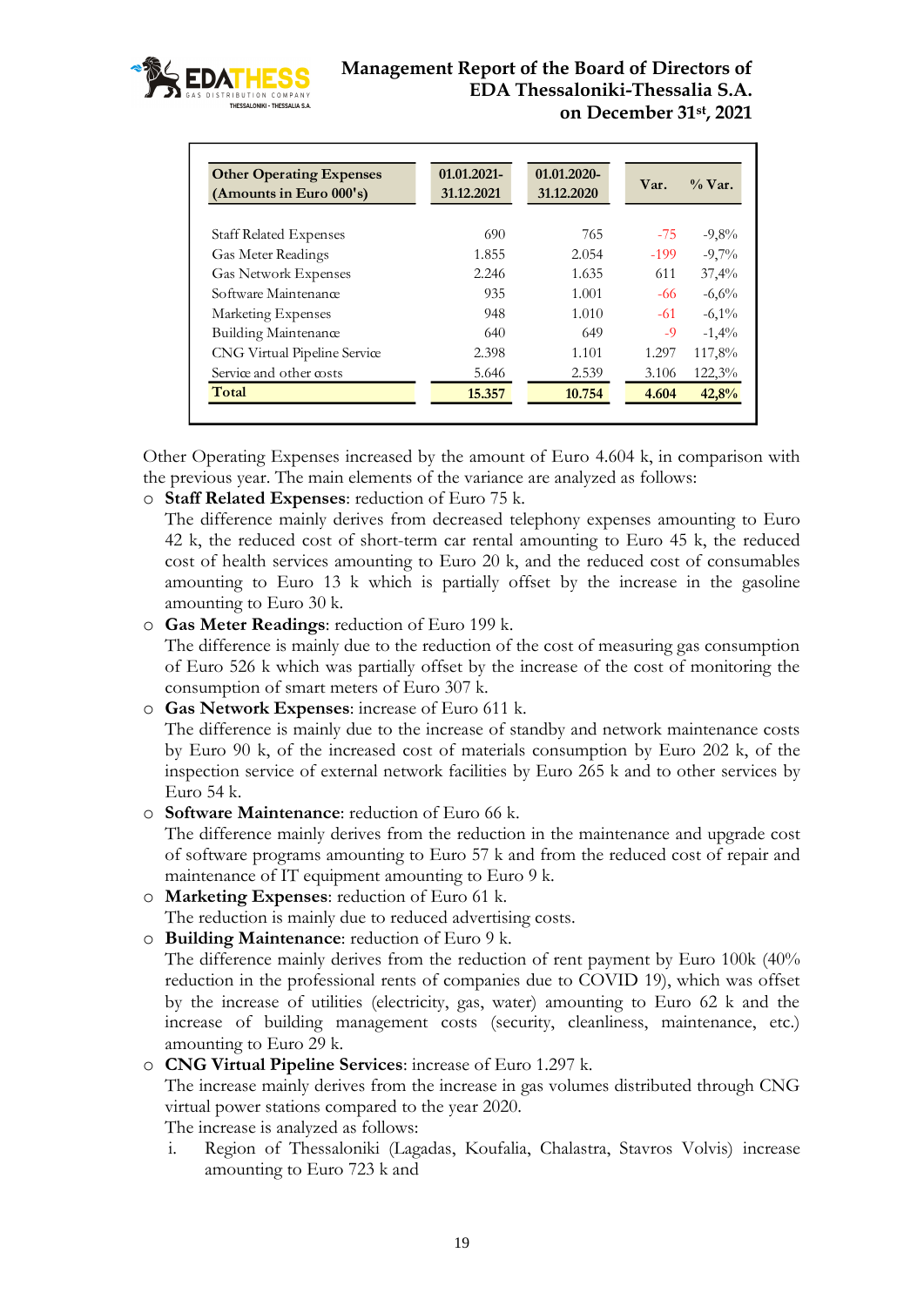

ii. Region of Thessaly (Tyrnavos, Kalampaka, Elassona, Palama, Agia, Sofades, Sikourio, Ambelonas, Pyle Mouzaki) increase amounting to Euro 574 k

o **Services and Other Costs**: increase of Euro 3.106 k

The difference is mainly analyzed in the increase of works supervision services amounting to Euro 1,719 k, in the increase of optional services to another gas distribution provider amounting to Euro 744 k, in the increase of call center expenses amounting to Euro 211 k, in the increase of SMS services amounting to amounting to Euro 86 k, to the increase of specialized services amounting to Euro 79 k and to the increase of various other expenses amounting to Euro 264 k.

#### • **Payroll Capitalization** which is divided into:

- $\checkmark$  Payroll capitalization of personnel cost Euro 4.597 k
- $\checkmark$  Payroll capitalization of services capitalization Euro 1.256 k

Part of payroll cost as well as part of works supervision services cost, has been capitalized as cost of Network Capex since it is directly related to Network construction. The increase compared to the previous year is due to the fact that, the personnel working hours (which constitute the base for the calculation of payroll capitalization) during the months March to May 2020 were significantly reduced for the specific period and consequently for the year due to the pandemic COVID 19.

| • Total net depreciation amount to                                                | Euro 16.887 k           |  |
|-----------------------------------------------------------------------------------|-------------------------|--|
| Depreciation is separated to:                                                     |                         |  |
| O Depreciation of Tangible & Intangible Assets                                    | Euro $16.191 \text{ k}$ |  |
| o Depreciation of Rights of use of assets                                         | Euro $1.108 \text{ k}$  |  |
| o Amortization of Grants                                                          | Euro $-412 \text{ k}$   |  |
| The increase of Euro 1.315 k compared to previous year's balance is mainly due to |                         |  |

additions of new network capex. • **Net financial expenses** amount to: Euro 1.320 k

There is an increase in net financial expenses of Euro 385 k compared to the previous year which is due to the additional financial costs from the issuance of the new Bond Loan at late 2020 as well as to the reduced interest income from deposits given to the decreased interest rates.

#### • **Income tax** amounts to: Euro 5.337 k

It should be noted that for the year 2021 the income tax rate has been reduced, based on Law 4799/2021, to 22% from 24% that was valid for the year 2020. In total, the reduction in the income tax of the amount of Euro 1.069 k is due to

- $\checkmark$  the reduced Earnings before Taxes (EBT) in the year 2021 compared to ones of the previous year, resulting in reduced income tax by Euro 787k
- $\checkmark$  the reduced tax rate (from 24% in year 2020 to 22% in the year 2021) resulting in reduced income tax by Euro 473 k.
- $\checkmark$  the reduced deduction of advertising expenditure (based on the application of Article 22C of L.4172/2013) in comparison to 2020, which had an increase effect to income tax of Euro 191k

On 19.04.2021, the Independent Public Revenue Authority, has issued an order with protocol No 254/0/1118, for the partial audit of the Value Added Tax (VAT) of the year 2015 of EDA THESS S.A. In addition, on 10.06.2021, the Independent Public Revenue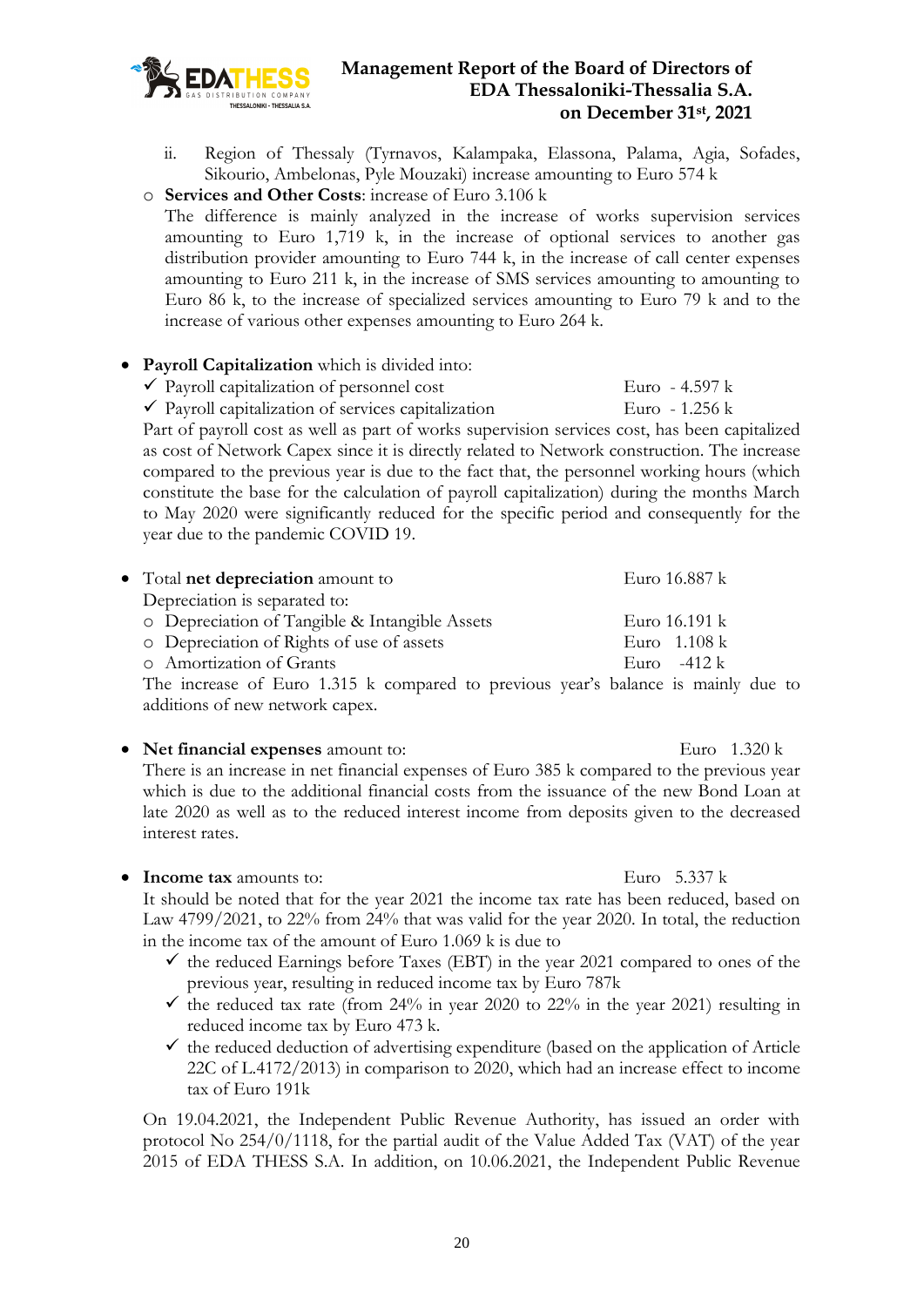

Authority, has issued an order with protocol No 286/0/1118 for the partial audit of the Value Added Tax (VAT) of the year 2015 of EPA THESSALIA S.A.

The tax audit for the year 2015 has already been completed for both EDA THESS and EPA Thessaly without the imposition of additional taxes against the Company.

On 18.03.2021, the Independent Public Revenue Authority, has issued two orders with protocol No 203/0/1118 and No 204/0/1118, for the audit of the year 2016 of the companies EDA THESS S.A. and EPA Thessalia S.A.

The above-mentioned tax audits for fiscal year 2016 have also been completed and it is expected that within the next period the respective reports with the findings of the audits will be sent, which based on what we know so far, are not expected findings that will result in a tax burden.

The above mentioned figures result in:

• **EBITDA**: Euro 41.891 k • **EBIT**: Euro 25.004 k • **EBT**: Euro 23.684 k • **EAT**: Euro 18.347 k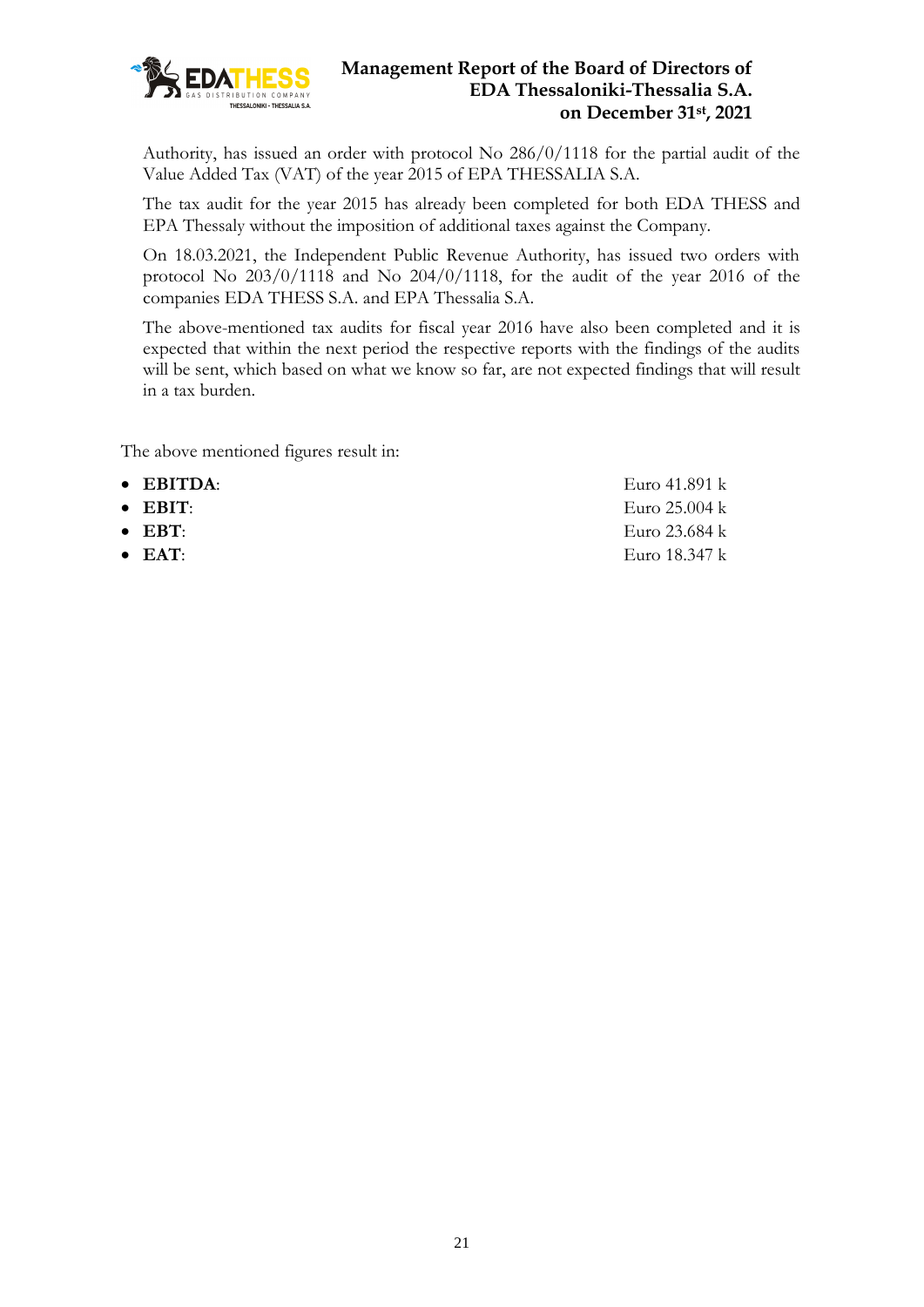

# <span id="page-21-0"></span>**11. Statement of Financial Position**

The following table presents the Statement of Financial Position as at December 31st, 2021 and December  $31<sup>st</sup>$ , 2020:

| <b>Statement of Financial Position</b><br>(Amounts in Euro 000's) | 31.12.2021 | 31.12.2020<br>(Restated) | Var.      | $\%$ Var. |
|-------------------------------------------------------------------|------------|--------------------------|-----------|-----------|
| Assets                                                            |            |                          |           |           |
| Tangible assets                                                   | 128.957    | 98.825                   | 30.132    | 30,5%     |
| Intangible assets                                                 | 230.257    | 240.555                  | $-10.298$ | $-4,3%$   |
| Right of use of assets                                            | 2.144      | 3.010                    | $-866$    | $-28,8%$  |
| Deferred tax asset                                                | 691        | 741                      | $-50$     | $-6,7%$   |
| Long-term receivables                                             | 253        | 266                      | $-13$     | $-4,9%$   |
| <b>Non-Current Assets</b>                                         | 362.302    | 343.397                  | 18.905    | 5,5%      |
| Inventories                                                       | 1.908      | 1.859                    | 49        | 2,6%      |
| Trade and other receivables                                       | 20.053     | 18.783                   | 1.269     | 6,8%      |
| Cash and cash equivalents                                         | 22.536     | 10.283                   | 12.253    | 119,2%    |
| <b>Current Assets</b>                                             | 44.496     | 30.925                   | 13.571    | 43,9%     |
| <b>Total Assets</b>                                               | 406.798    | 374.322                  | 32.476    | 8,7%      |
| Equity & Liabilities                                              |            |                          |           |           |
| Share capital                                                     | 247.128    | 247.128                  | $\theta$  | $0,0\%$   |
| Reserves                                                          | 19.112     | 18.194                   | 918       | 5,0%      |
| Retained earnings                                                 | 18.603     | 20.714                   | $-2.111$  | $-10,2%$  |
| Equity                                                            | 284.843    | 286.035                  | $-1.192$  | $-0,4%$   |
| Long-term loan                                                    | 64.331     | 37.000                   | 27.331    | 73,9%     |
| Financial liabilities for leases                                  | 1.140      | 2.038                    | $-898$    | $-44,1\%$ |
| Provision for personnel compensation                              | 443        | 385                      | 58        | 15,1%     |
| Grants                                                            | 9.073      | 9.485                    | $-412$    | $-4,3%$   |
| Other long-term liabilities                                       | 1.632      | 1.182                    | 450       | 38,1%     |
| Non - Current Liabilities                                         | 76.618     | 50.090                   | 26.529    | 53,0%     |
| Trade and other payables                                          | 31.258     | 25.713                   | 5.544     | 21,6%     |
| Short term portion of long term loans                             | 11.169     | 10.100                   | 1.069     | 10,6%     |
| Financial liabilities for leases                                  | 1.067      | 1.032                    | 34        | 3,3%      |
| Income tax payable                                                | 1.843      | 1.351                    | 492       | 36,4%     |
| <b>Current Liabilities</b>                                        | 45.337     | 38.197                   | 7.140     | 18,7%     |
| <b>Total Liabilities</b>                                          | 121.955    | 88.287                   | 33.669    | 38,1%     |
| <b>Total Equity &amp; Liabilities</b>                             | 406.798    | 374.322                  | 32.476    | 8,7%      |

Regarding the Statement of Financial Position as at 31.12.2021 it is worth noting the following: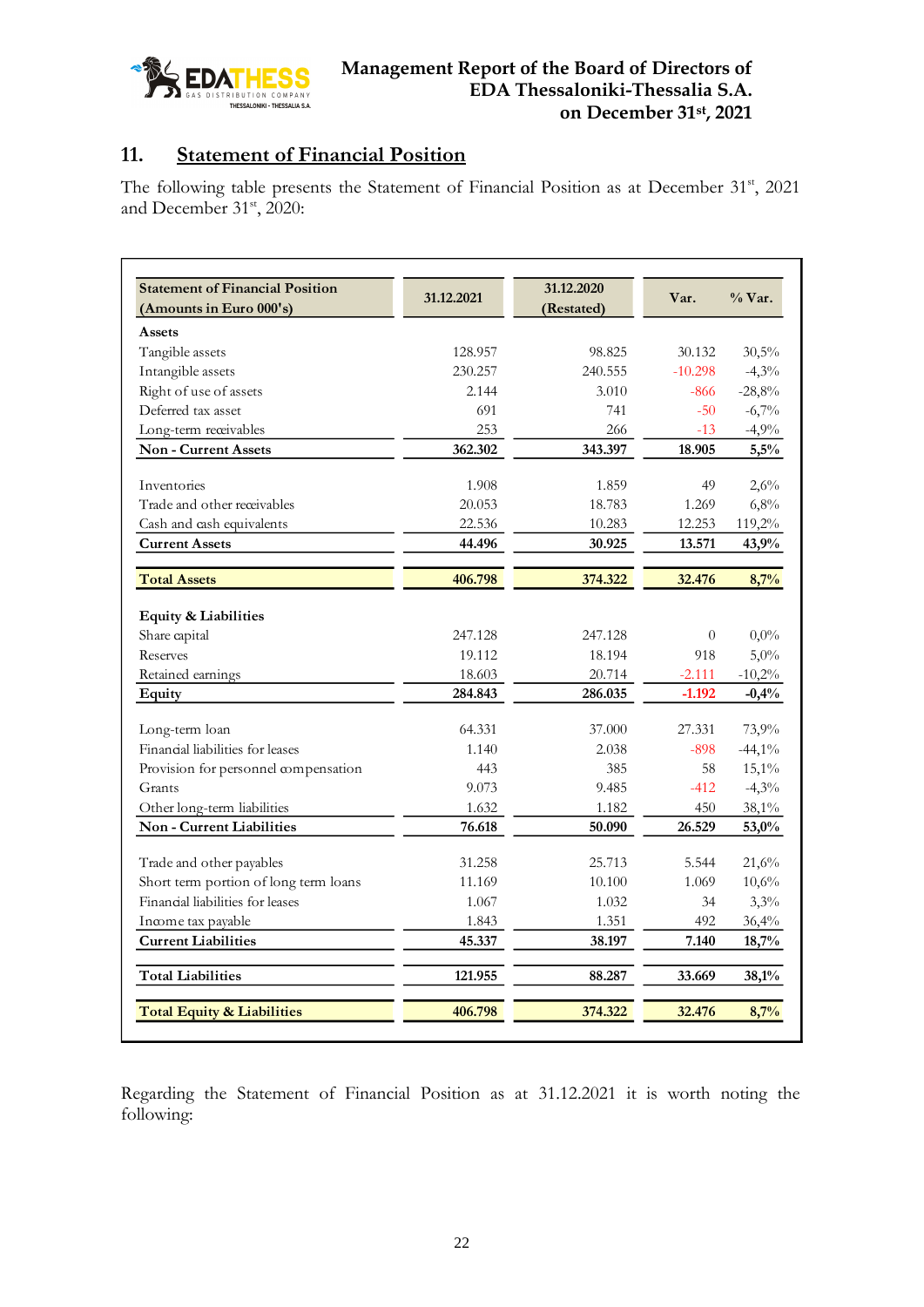## • **Tangible Assets:** Euro 128.957 k:

THESSALONIKI - THESSALIA S.A

Tangible Assets increased by Euro 30.132 k compared to the previous year. The increase is analyzed as follows:

- $\checkmark$  (+) Additions of Network amounting to Euro 34.491 k which represents the value of the network constructed during year 2021.
- $\checkmark$  (-) Depreciation of year 2021: Total annual depreciation amounts to Euro 5.594 k.
- $\checkmark$  (-) Network License rights transfers: The residual value of transferred Network to DEPA for the year 2021 which amounts to Euro 299 k.
- $\checkmark$  (+) Additions of Furniture and other equipment (Furniture, Hardware, Software, etc): amounting to Euro 997 k.
- $\checkmark$  (+) Other additions in tangible assets (property, building upgrades, means of transport etc): amounting to Euro 550 k.
- $\checkmark$  (-) Decrease amounting Euro 13 k relating to net book value of other assets (furniture, other equipment).

## • **Intangible assets:** Euro 230.257 k:

These refer to DEPA Infrastructure S.A. Network License rights.

The decrease of Euro 10.298 k compared to previous year's balance is due to:

- o (+) Additions of Network License rights transfer of Euro 299 k which relate to modifications to the existing DEPA Network performed during 2021 and
- o (-) Amortization for the year 2021 amounting to Euro 10.597 k.

It should be noted that:

- $\checkmark$  The Network License rights (as well as the Network included in tangible assets) are depreciated over the life of the concession license (i.e until 2043).
- $\checkmark$  The constructed network is adequately insured against all risks.

## • **Right of use of Assets:** Euro 2.144 k

Represent the present value of leased buildings and vehicles, following the adoption of IFRS 16 "Leases", effective as at 01.01.2019.

The decrease of Euro 866 k, compared to the balance as of 31.12.2020 is analyzed as follows:

- o (+) Net Additions: of Euro 242 k,
- o (-) Depreciations: of Euro -1.108 k.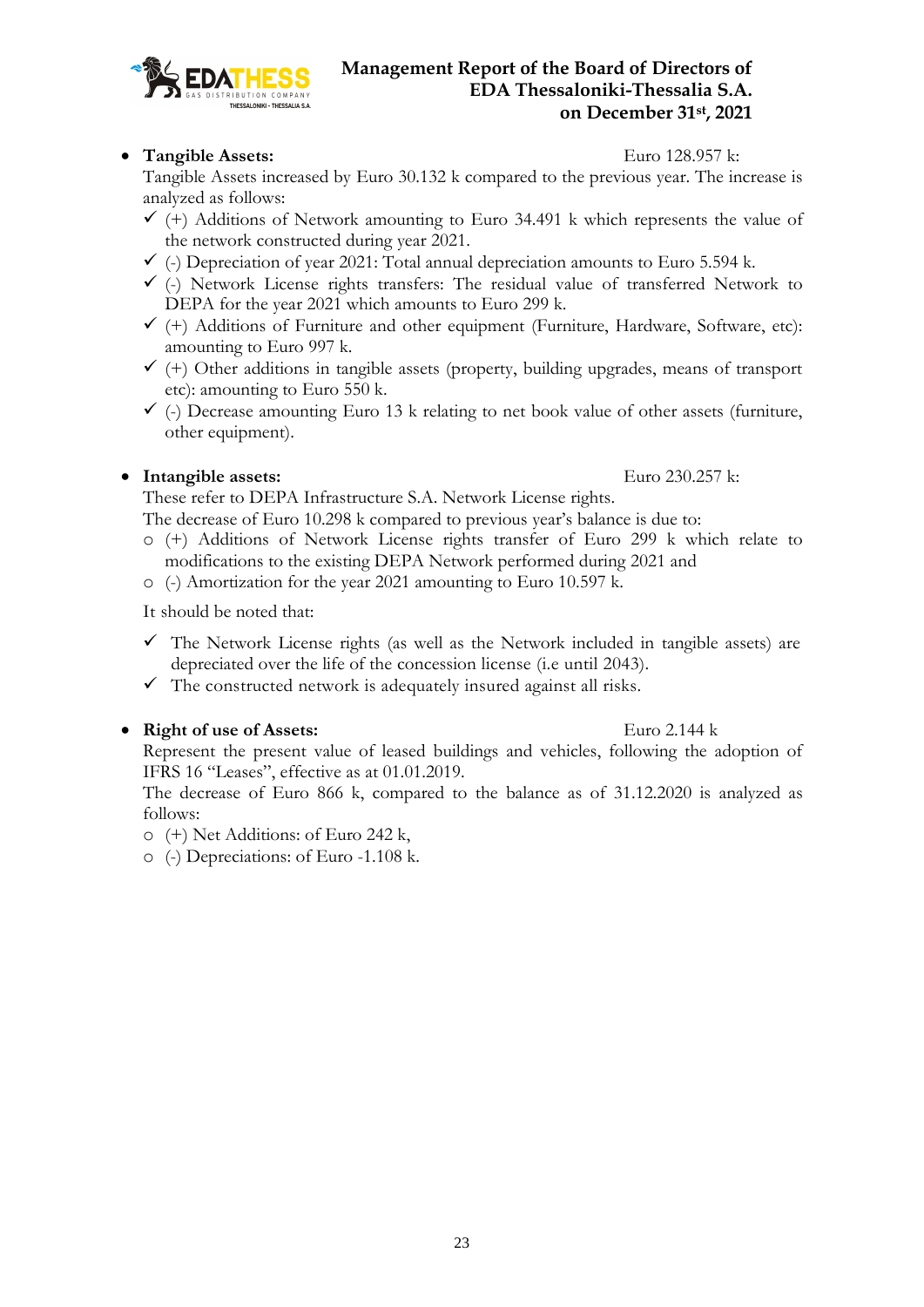

The following table presents the right of use assets.

| <b>Right of Use of assets</b><br>(Amounts in $\epsilon$ 000's) | <b>Buildings</b> | <b>Vehicles</b> | Total    |
|----------------------------------------------------------------|------------------|-----------------|----------|
| Cost                                                           |                  |                 |          |
| <b>Balance at 01.01.2020</b>                                   | 3.268,47         | 1.072,63        | 4.341,10 |
| Additions                                                      | 327,03           | 536,82          | 863,85   |
| <b>Balance at 31.12.2020</b>                                   | 3.595,50         | 1.609,44        | 5.204,95 |
| Additions (Note 14)                                            | 14,33            | 227,94          | 242,27   |
| <b>Balance at 31.12.2021</b>                                   | 3.609,83         | 1.837,38        | 5.447,21 |
| <b>Accumulated Amortization</b>                                |                  |                 |          |
| <b>Balance at 01.01.2020</b>                                   | 703,59           | 389,81          | 1.093,41 |
| Depredation                                                    | 704,06           | 397,13          | 1.101,19 |
| <b>Balance at 31.12.2020</b>                                   | 1.407,65         | 786,94          | 2.194,60 |
| Depredation                                                    | 708,00           | 400,21          | 1.108,21 |
| <b>Balance at 31.12.2021</b>                                   | 2.115,65         | 1.187,16        | 3.302,81 |
| <b>Net Book Value</b>                                          |                  |                 |          |
| 31.12.2020                                                     | 2.187,85         | 822,50          | 3.010,35 |
| 31.12.2021                                                     | 1.494,18         | 650,22          | 2.144,41 |

#### • **Deferred tax assets:** Euro 691 k.

The reduction of Euro 50 k mainly derives from the change in the tax rate from 24% to 22% (according to Law 4799/2021).

#### • **Long-term receivables:** Euro 253 k.

These mainly refer to guarantees paid in favor of third parties for various leases (building, car leases, etc).

#### • **Inventories**: Euro 1.908 k.

The increase of Euro 49 k compared to previous year is mainly due to the reduction of the provision regarding network materials consumption not invoiced by the end of the year

#### **Trade and other receivables:** Euro 20.053 k.

The increase of Euro 1.269 k is due to the following:

- $\checkmark$  Increased receivables from the Greek State (Refundable VAT) of Euro 399 k.
- ✓ Increased receivables related to accrued Distribution Revenues that have not been invoiced until the end of the year to the Distibution users (from December consumption), in comparison to the corresponding amount of the previous year, amounting to Euro 2.803k
- ✓ Reduced receivables from distribution users (from November consumption) in comparison to previous year, amounting to Euro 1.011 k.
- $\checkmark$  Reduced commercial receivables (due to ancillary services) amounting to Euro 574 k.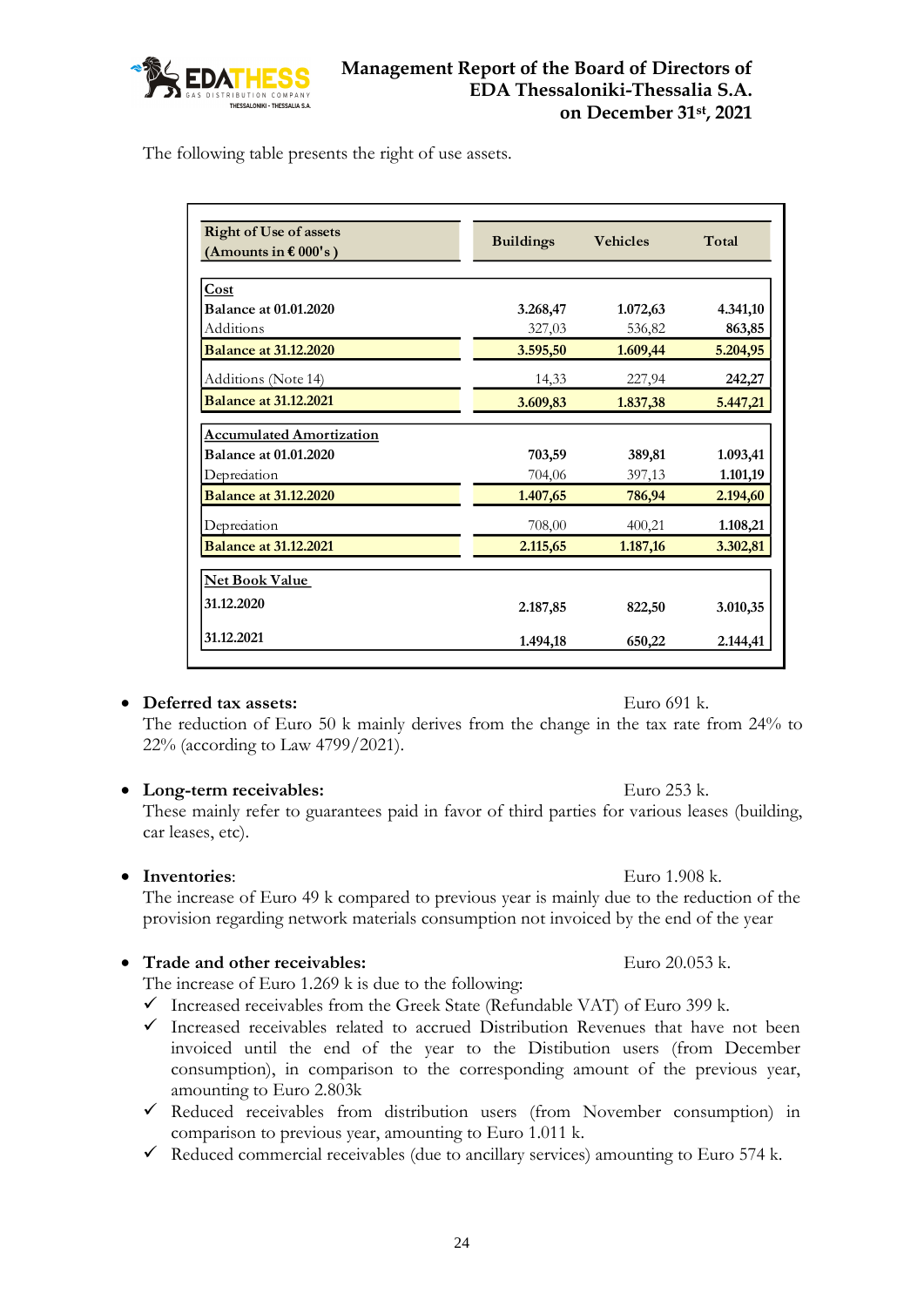

- $\checkmark$  Reduced other receivables amounting to Euro 268 k.
- $\checkmark$  Introduction of additional provision for doubtful receivables amounting to Euro 80 k.

Management estimates that the provision for doubtful receivables amounting to Euro 209 k is adequate to cover all doubtful receivables, net of any guarantees, taking into consideration that the Company also calculates the credit losses over the life of the receivables and forms additional provisions.

• Cash and cash equivalents: Euro 22.536 k.

The increase of Euro 12.253 k compared to previous year's balance is due to efficient cash management.

**Cash Flows** are analyzed in the following table and are the total of cash flows arising from:  $\checkmark$  operating activities,

- $\checkmark$  investing activities and
- $\checkmark$  financing activities

which mainly relate to repayments of the long-term Bond loan and dividends.

| <b>Statement of Cash Flows</b><br>(Amounts in Euro $000$ 's) | 01.01.2021-<br>31.12.2021 | 01.01.2020-<br>31.12.2020<br>(Restated) | Var.     | $\%$ Var. |
|--------------------------------------------------------------|---------------------------|-----------------------------------------|----------|-----------|
| Net Cash Flows from:                                         |                           |                                         |          |           |
| <b>Operating Activities</b>                                  | 40.522                    | 47.058                                  | $-6.537$ | $-13,9%$  |
| <b>Investing Activities</b>                                  | $-36.023$                 | $-37.032$                               | 1.009    | $-2,7%$   |
| Financing Activities                                         |                           |                                         |          |           |
| Payments for Financial liabilities from leases               | $-1.106$                  | $-1.068$                                | $-38$    | 3,5%      |
| Receipts from issued long term borrowing                     | 38.500                    | 16.000                                  | 22.500   | 140,6%    |
| Repayment of bank loans                                      | $-10.100$                 | $-8.100$                                | $-2.000$ | 24,7%     |
| Dividends paid                                               | $-19.540$                 | $-18.749$                               | $-791$   | $4,2\%$   |
| Increase / (Decrease) in Cash and cash equivalents           | 12.253                    | $-1.891$                                | 14.143   | $-747.9%$ |
| Cash and Cash equivalents:                                   |                           |                                         |          |           |
| at the beginning of the year                                 | 10.283                    | 12.174                                  | $-1.891$ | $-15,5%$  |
| at the end of the year                                       | 22.536                    | 10.283                                  | 12.253   | 119,2%    |
| Increase / (Decrease) in Cash and cash equivalents           | 12.253                    | $-1.891$                                | 14.143   | $-747.9%$ |

#### • **Share capital:** Euro 247.128 k.

There is no movement within the year.

• **Reserves**: Euro 19.112 k.

The increase of Euro 918 k is due to statutory reserve deriving from the distribution of profit.

#### • **Retained earnings**: Euro 18.603 k.

Retained Earnings decreased by Euro 2.111 k. The change in the amount derives from the Earnings after Taxes for year 2021 amounted to Euro 18.347 k which decreased compared to the related previous year's amount, in addition to the following:

 $\checkmark$  the transfer to statutory reserve of Euro 917 k from the 2021 profits and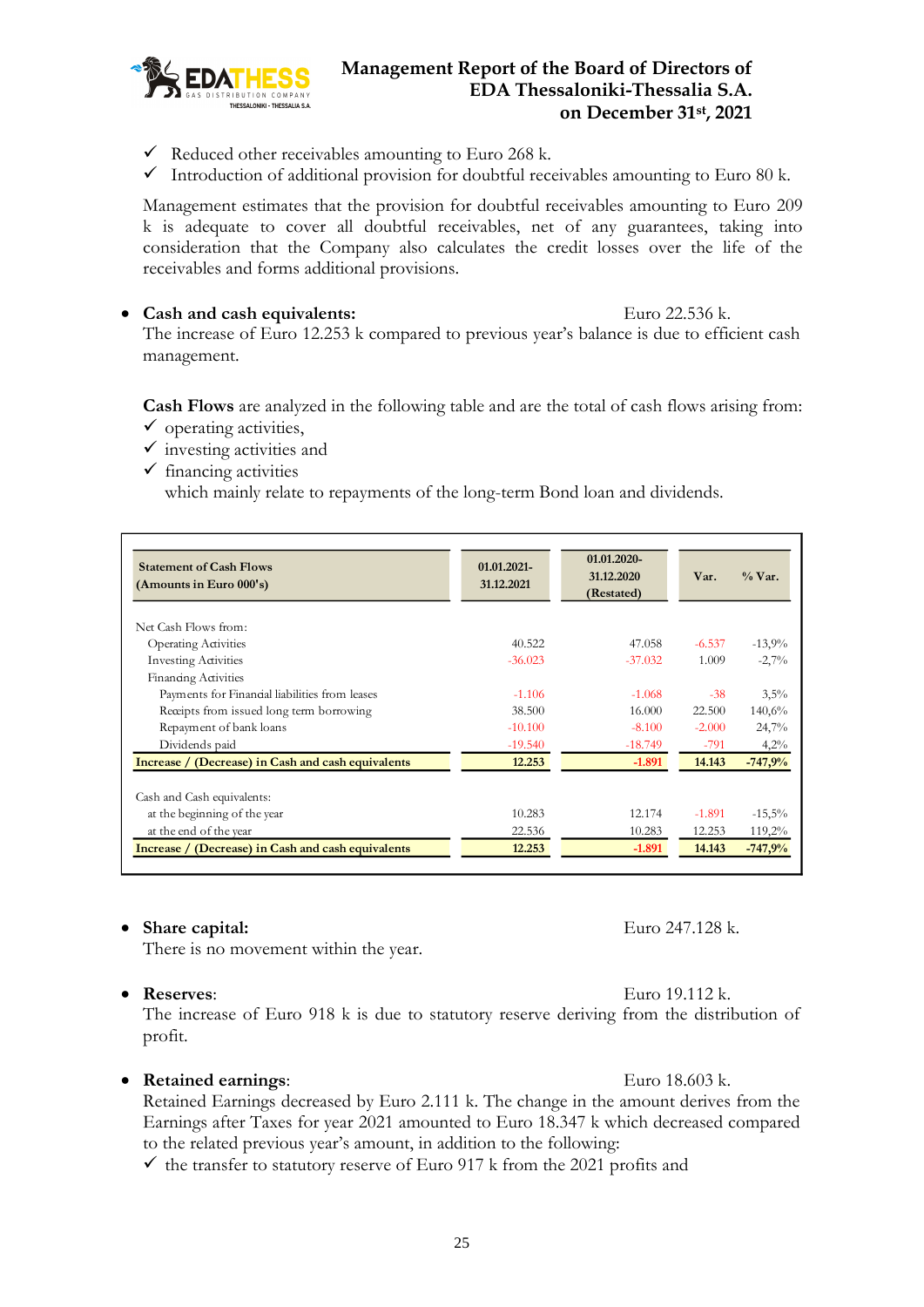

 $\checkmark$  the dividend distribution to the shareholders from the 2020 profits, amounting to Euro 19.540 k.

#### **Change in Accounting Policy**

As detailed in note 2.3 of the Financial Statements for the year 2021, according to the decision of the Committee for the Interpretation of International Financial Reporting Standards (IFRIC), issued in May 2021, the way in which the basic principles of IAS 19 regarding the manner of distribution of benefits in periods of service on a specific program of defined benefits similar to that defined in article 8 of L.3198 / 1955 regarding the provision of compensation due to retirement (the "Program of Defined Benefits of Labor Law") were applied in Greece in the past, is differentiated. . The application of this final decision in the financial statements, has as a result the distribution of benefits in the last 16 years until the date of retirement of employees following the scale of Law 4093/2012.

Based on the above, the application of the above mentioned final decision has been treated as a change in accounting policy, applying the change retroactively from the beginning of the first comparative period, ie 01.01.2020, in accordance with paragraphs 19 - 22 of IAS 8, resulting in increase of Retained Earnings by Euro 1.016 k on 31.12.2020

#### • **Long-term borrowings:** Euro 64.331 k.

Total interest expense in relation to long-term borrowings for the period ended on December 31<sup>st</sup>, 2021, is Euro 1.131 k (31.12.2020: Euro 911k) and is included in financial expenses in the Income Statement.

In addition, the increase of the total borrowings of Euro 28.400 k compared to the prior year 2020 is due to:

- $\checkmark$  addition of new bond loan during the year 2021 amounting to Euro 38.500 k and
- $\checkmark$  installments related to the Bond Loans that the Company received during the years 2017, 2018, 2019 and 2020 amounting to Euro 10.100 k.

#### **Short term portion of long-term loans:** Euro 11.169 k

Relates to amounts payable within one year of the date of Financial Statements are recognized in the current liabilities

The following table presents debt obligations (short-term and long-term):

| Loans<br>(Amounts in Euro $000$ 's) | 31.12.2021 | 31.12.2020 |
|-------------------------------------|------------|------------|
| Short-Term Liabilities              |            |            |
| from 0 to 2 months                  | 1.925      | 1.925      |
| from 2 to 12 months                 | 9.244      | 8.175      |
| Long-Term Liabilities               |            |            |
| From 1 to 5 years                   | 37.511     | 26,000     |
| More than 5 years                   | 26.819     | 11.000     |
| Total                               | 75.500     | 47.100     |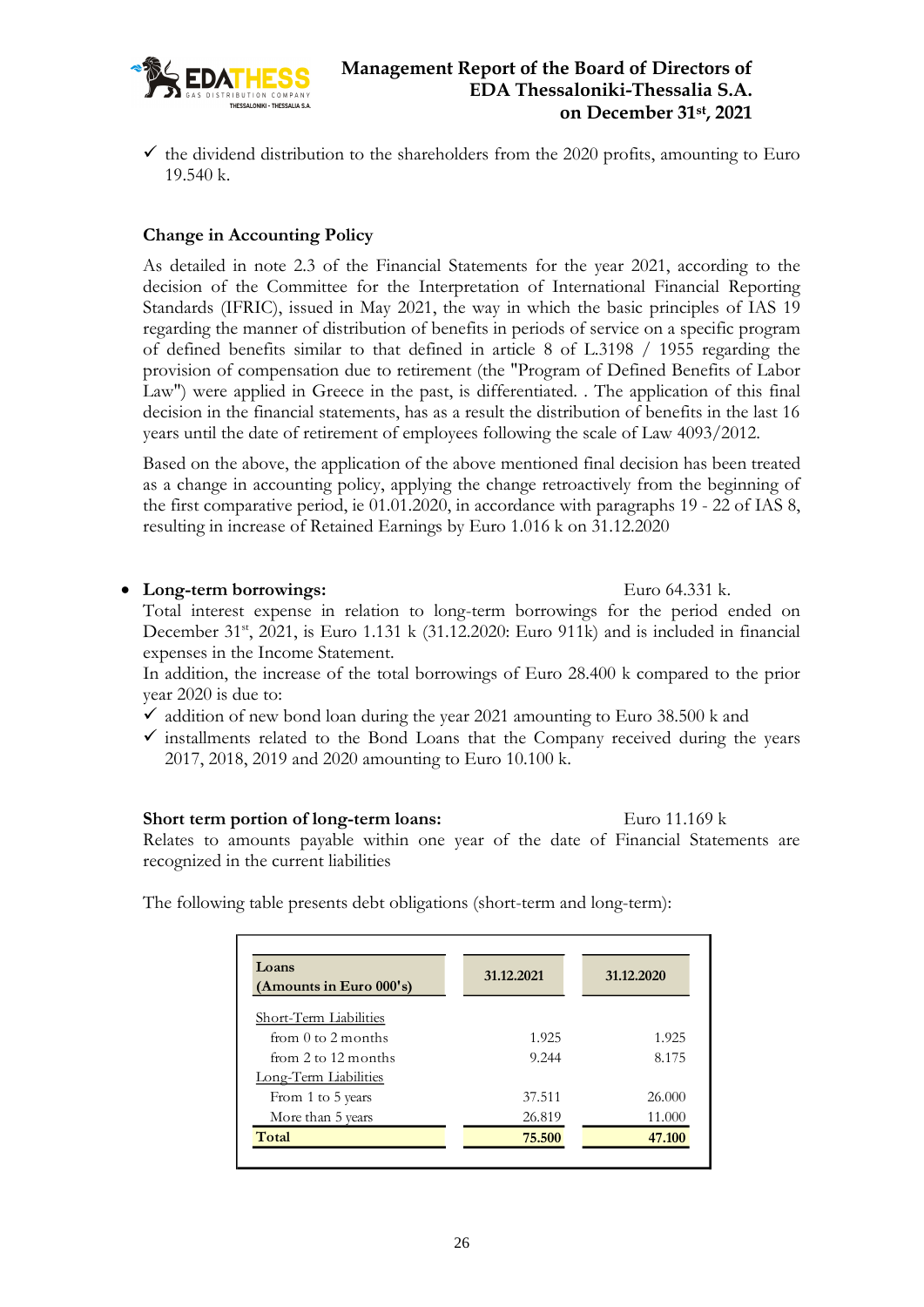

The average borrowing interest rate for the year 2021 is 2.17% (2020: 2.43%). The Company, at 31.12.2021 and 31.12.2020 has no unused available credit limits for long-term loans.

#### **Net Financial Debt (NBD)**

Net Financial Debt (or Net Financial Position) is a liquidity metric used to determine the portion of debts that the Company can pay using the existing cash.

The following table presents the Net Financial Position at 31.12.2021 and 31.12.2020

| Net financial debt<br>(Amounts in Euro $000$ 's) | 31.12.2021 | 31.12.2020 | Var.      | $\%$ Var. |
|--------------------------------------------------|------------|------------|-----------|-----------|
| Long-term loan                                   | 64.331     | 37,000     | 27.331    | 73,9%     |
| Short term portion of long term loans            | 11.169     | 10.100     | 1.069     | 10,6%     |
| Cash and cash equivalents                        | $-22.536$  | $-10.283$  | $-12.253$ | $119,2\%$ |
| <b>Net Financial Debt (NFP)</b>                  | 52.964     | 36.817     | 16.147    | 43,9%     |
| Financial Leasing                                | 2.206      | 3.070      | $-864$    | $-28,1\%$ |
| <b>Net Financial Debt (including Leasing)</b>    | 55.171     | 39.887     | 15.284    | 38,3%     |

The change by Euro 16,147 k of the Net Financial Debt, with the cash inflow of the Bond Loan, is used mainly to finance the Company's investments (since the payment of dividends is covered by the cash inflows of operating activities.)

The following table presents the change in the Net Financial Debt.

| Change in the Net Financial Debt<br>(Amounts in Euro 000's) | 31.12.2021 |
|-------------------------------------------------------------|------------|
| Net cash inflows from operating activities                  | 40.522     |
| Dividends paid                                              | $-19.540$  |
| Capital expenditure related to network                      | $-34.491$  |
| Other Capex                                                 | $-1.531$   |
| Payments of financial liabilities for leases                | $-1.106$   |
| <b>Change in the Net Financial Debt</b>                     | $-16.147$  |

#### • **Financial Liabilities for Leases (Long- Term):** Euro 1.139 k

The Company, in the context of implementation of IFRS 16 "Leases" has recognized until December 31<sup>st</sup>, 2020, financial liabilities from leases amounting to Euro 3.070 k while the additions of the year 2021 amounted to Euro 242 k.

The movement of financial liabilities for leases is as follows: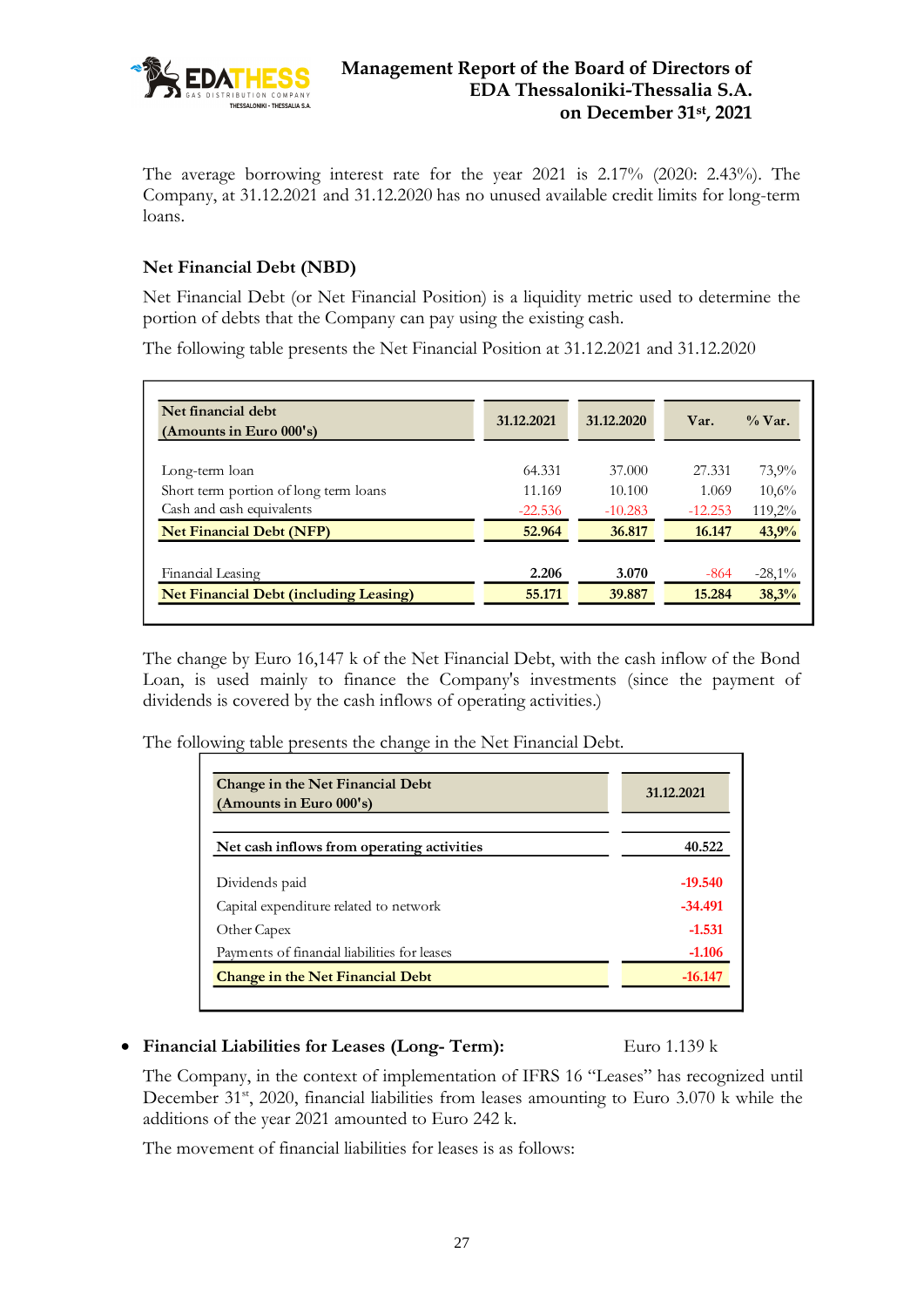

| <b>Financial liabilities for leases</b><br>(Amounts in $\epsilon$ 000's) |          |
|--------------------------------------------------------------------------|----------|
| <b>Balance at 01.01.2020</b>                                             | 3.275    |
| Additions                                                                | 864      |
| Interest of financial liabilities for leases                             | 118      |
| Payments                                                                 | $-1.186$ |
| <b>Balance at 31.12.2020</b>                                             | 3.070    |
| Additions                                                                | 242      |
| Interest of financial liabilities for leases                             | 94       |
| Payments                                                                 | $-1.201$ |
| <b>Balance at 31.12.2021</b>                                             | 2.206    |

**Short term portion of Financial Liabilities for Leases:** Euro 1.067 k Relate to amounts payable within one year of the date of Financial Statements are recognized in the current liabilities.

The following table shows the present value of the minimum lease payments for the Company as at December 31<sup>st</sup>, 2021 and as at December 31<sup>st</sup>, 2020 (short-term and longterm):

| <b>Financial liabilities for leases</b><br>(Amounts in $\epsilon$ 000's) | 31.12.2021 | 31.12.2020 |
|--------------------------------------------------------------------------|------------|------------|
| Short-Term Liabilities                                                   |            |            |
| Within one year                                                          | 185        | 183        |
| from 2 to 12 months                                                      | 882        | 849        |
| Long-Term Liabilities                                                    |            |            |
| From 1 to 5 years                                                        | 956        | 1.854      |
| More than 5 years                                                        | 183        | 184        |
| Total                                                                    | 2.206      | 3.070      |

#### • **Provisions of personnel compensation:** Euro 443 k.

The provision increased by Euro 58 k compared to the corresponding amount as at 31.12.2020, as a result of the actuarial study. Until the issuance of the agenda decision under the title "Distribution of benefits in periods of service in accordance with International Accounting Standard (IAS) 19", the Company applied IAS 19 by distributing the benefits defined by article 8 of Law 3198/1955, Law 2112/1920, and its amendment by Law 4093/2012 in the period from the recruitment to the completion of 16 years of work following the scale of Law 4093/2012.

The application of this final Decision in the attached financial statements, has as a result the distribution of benefits in the last 16 years until the date of retirement of employees following the scale of Law 4093/2012.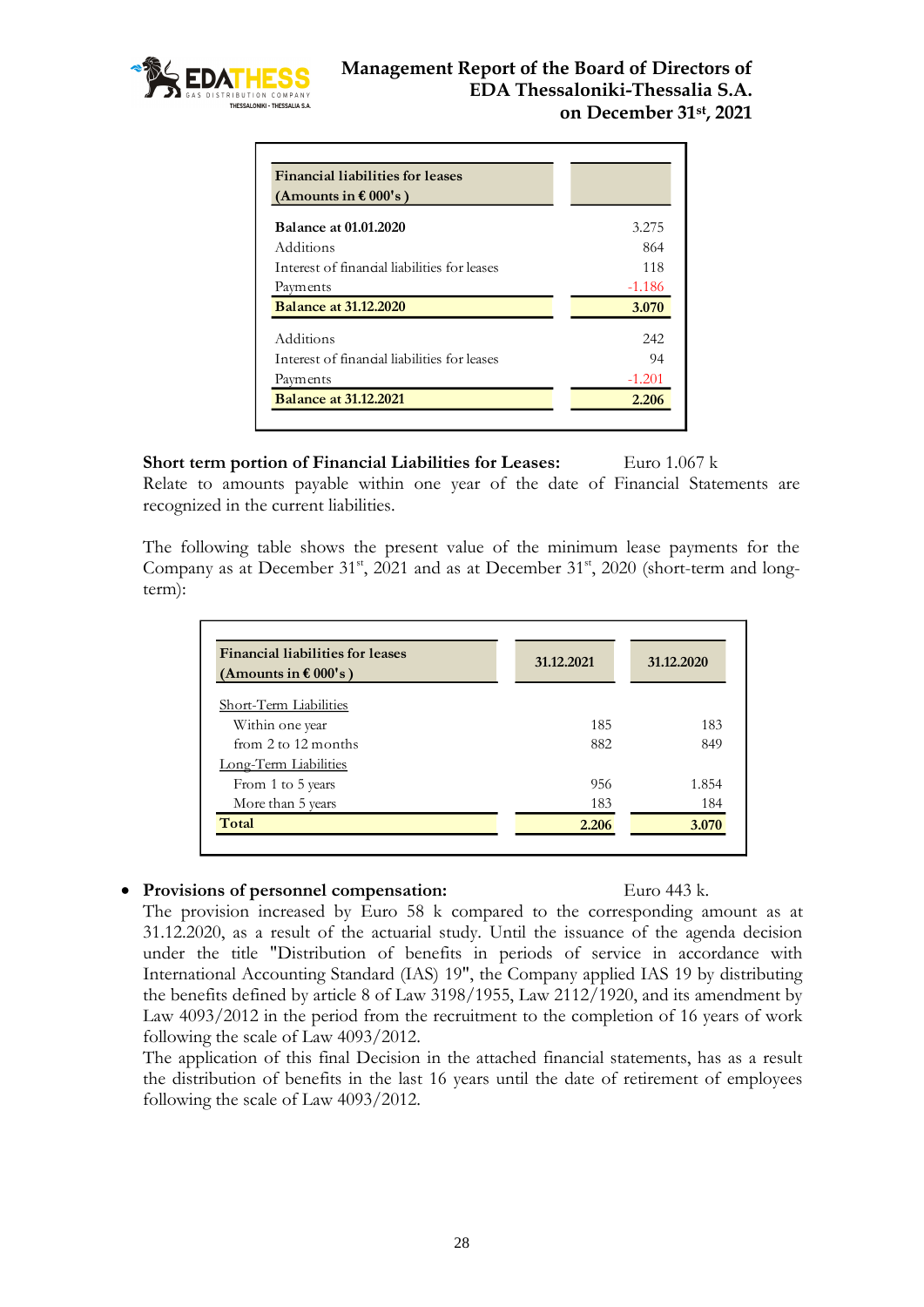

29

## **Management Report of the Board of Directors of EDA Thessaloniki-Thessalia S.A. on December 31st , 2021**

• Grants: Euro 9.073 k.

 $\Gamma$ 

Relate to grants obtained from the Greek State which are amortized over the life of the license (until 2043).

The Company did not obtain any new grants during 2021.

• Other long-term liabilities: Euro 1.632 k.

Other long-term liabilities mainly include the guarantees received from distribution users.

## • **Trade and other payables:** Euro 31.258 k.

The increase of the balance compared to previous year's balance by Euro 5.544 k is mainly due to:

- $\checkmark$  increase of trade payables amounting to Euro 5,254 k
- $\checkmark$  increase of Other payables amounting to Euro 402 k, which mainly concerns the obligation to the beneficiaries of the subsidy program of the action "Replacement of oil heating systems with natural gas systems in homes in Thessaly" in collaboration with the Ministry of Environment and Energy.
- $\checkmark$  reduction of accrued expenses (provision of Network construction) amounting to Euro 112 k

**Working Capital** is analyzed as follows:

| Working capital<br>(Amounts in Euro $000$ 's) | 31.12.2021 | 31.12.2020 | Var.     | $\%$ Var. |
|-----------------------------------------------|------------|------------|----------|-----------|
|                                               |            |            |          |           |
| Trade and other receivables                   | 20.053     | 18.783     | 1.269    | 6,8%      |
| Inventories                                   | 1.908      | 1.859      | 49       | 2,6%      |
| Cash and cash equivalents                     | 22.536     | 10.283     | 12.253   | 119,2%    |
| Trade and other payables                      | $-31.258$  | $-25.713$  | $-5.544$ | 21,6%     |
| Short term portion of long term loans         | $-11.169$  | $-10.100$  | $-1.069$ | 10,6%     |
| Financial liabilities for leases              | $-1.067$   | $-1.032$   | $-34$    | 3,3%      |
| Income Tax Payable                            | $-1.843$   | $-1.351$   | $-492$   | 36,4%     |
| Working capital                               | $-841$     | $-7.272$   | 6.431    | $-88,4%$  |

As of December 31, 2021, the current liabilities appear slightly higher than the current assets due to a significant expansion of the Company's construction activity during the last months of the closing year.

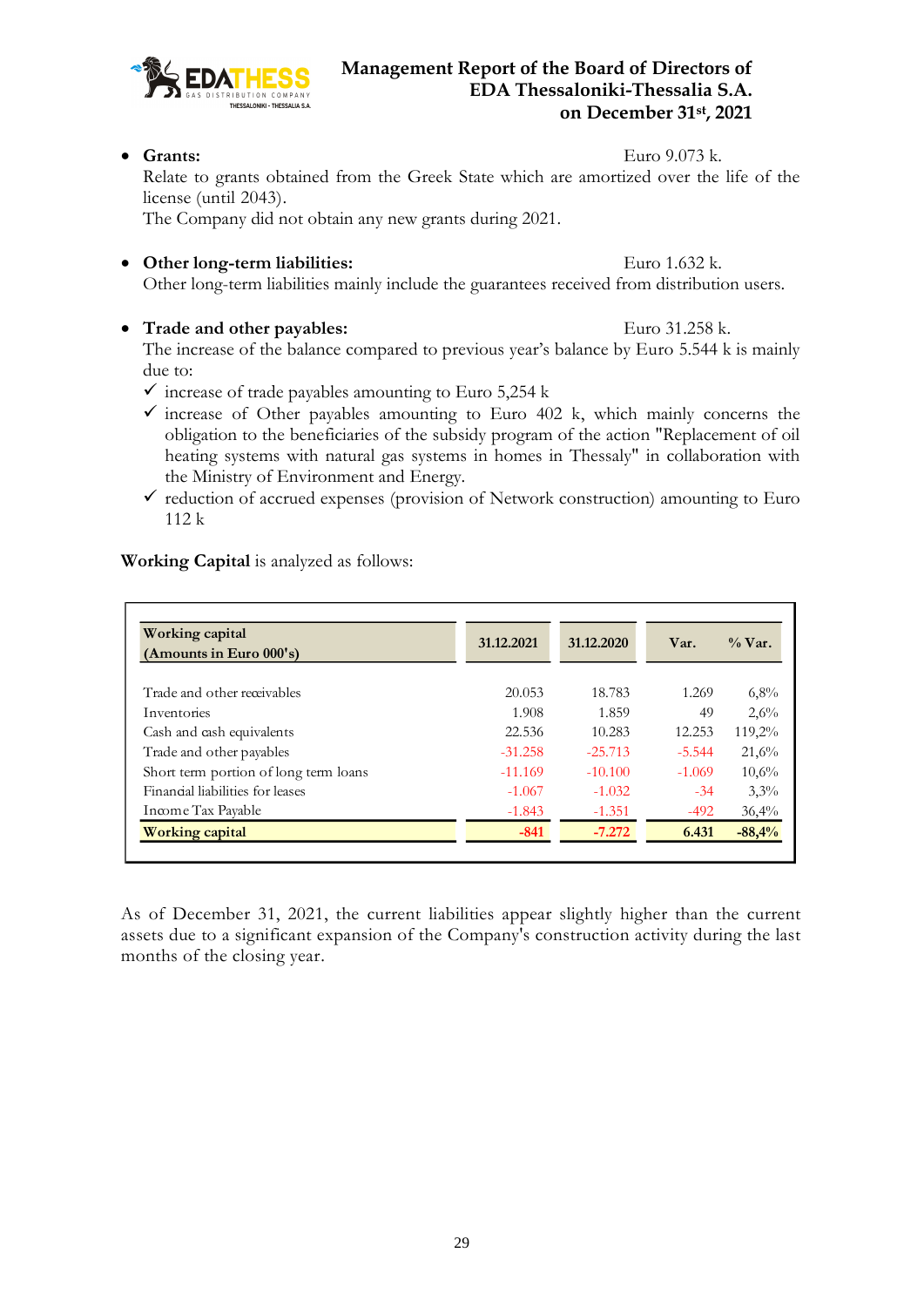

Additionally, the **Net Working Capital** is analyzed as follows:

| Net working capital<br>(Amounts in $\epsilon$ 000's) | 31.12.2021 | 31.12.2020 | Var.     | $\%$ Var. |
|------------------------------------------------------|------------|------------|----------|-----------|
|                                                      |            |            |          |           |
| Inventories                                          | 1.908      | 1.859      | 49       | 2,6%      |
| Trade and other receivables                          | 20.053     | 18.783     | 1.269    | 6,8%      |
| Trade and other payables                             | $-31.258$  | $-25.713$  | $-5.544$ | 21,6%     |
| Dividend payable                                     | $\theta$   | $\Omega$   | $\theta$ |           |
| Income Tax Payable                                   | $-1.843$   | $-1.351$   | $-492$   | 36,4%     |
| Net working capital                                  | $-11.140$  | $-6.423$   | $-4.718$ | 73,5%     |

The Net Working Capital is burdened, in relation to the previous year, mainly due to the increase of the Trade Payables more than the Trade Receivables. The increase in Trade Payables is due to the high level of construction activity in the last months of 2021.

Management estimates that the provision for doubtful receivables amounting to Euro 209 k is adequate to cover all doubtful receivables, net of any guarantees, taking into consideration that the Company also calculates the credit losses over the life of the receivables and forms additional provisions.

#### • **Income Tax Payable:** Euro 1.843 k.

The increase in payable income taxes amounting to Euro 492 k is analyzed as follows:

- $\checkmark$  Reduced income tax, amounting to Euro 1.140 k.
- $\checkmark$  Reduction of the remaining amount of previous year income tax installments, amounting to Euro 420 k.
- $\checkmark$  Reduced tax advance compared to the corresponding amount of the previous year, amounting to Euro 2.052 k.

The following table presents the changes in the Income Tax Payable.

| <b>Income Tax Payable</b><br>(Amounts in Euro 000's) | 31.12.2021 | 31.12.2020 | Var.     |
|------------------------------------------------------|------------|------------|----------|
| Income Tax                                           | 5.288      | 6.428      | $-1.140$ |
| (+) Income Tax installments- previous year           | 1.095      | 1.515      | $-420$   |
| Income tax advance and other withheld taxes          | $-4.540$   | $-6.592$   | 2.052    |
| Total                                                | 1.843      | 1.351      | 492      |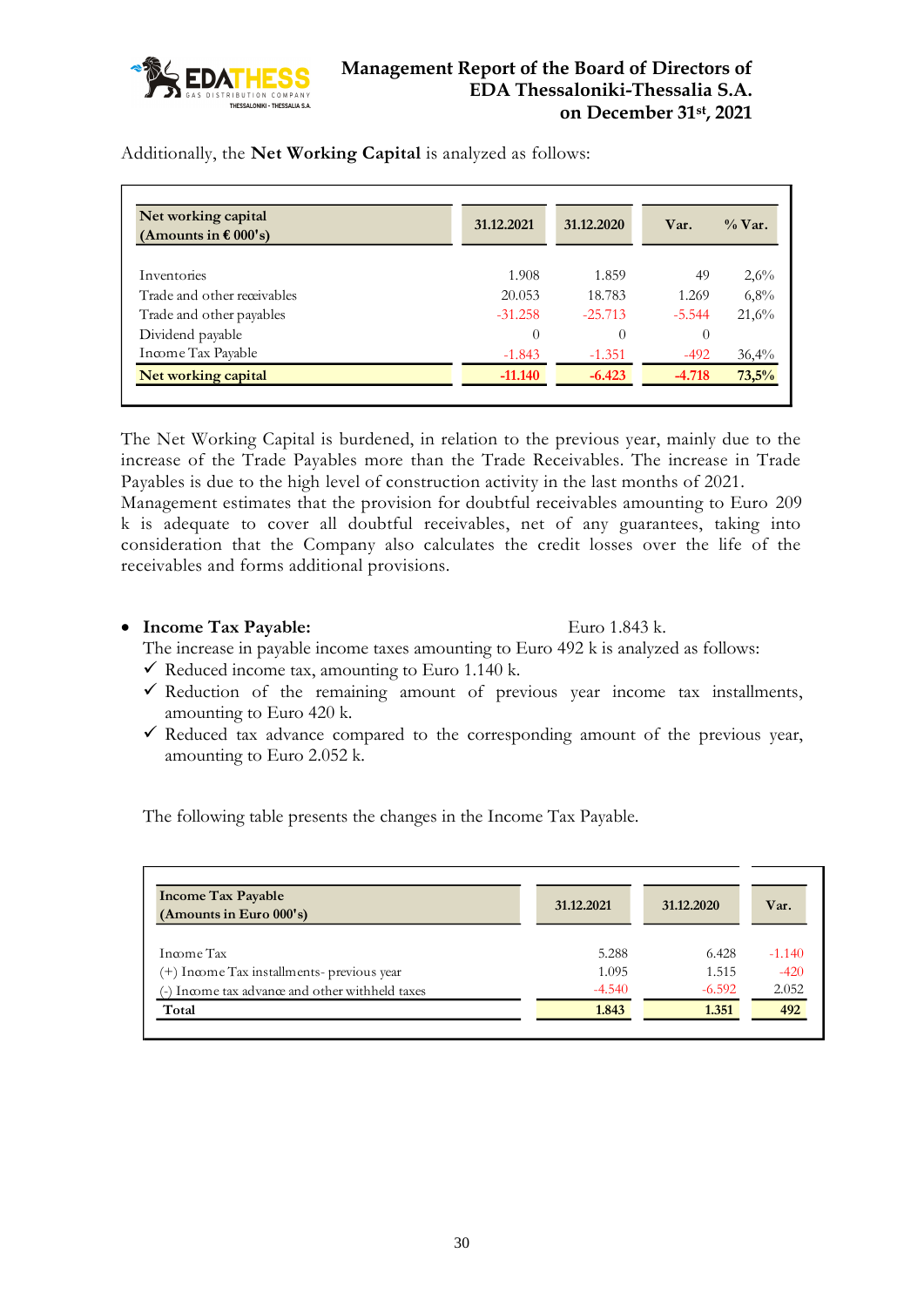

# <span id="page-30-0"></span>**12. Ratios**

| Ratios                                          | Calculation                                                    | 31.12.2021 | 31.12.2020 |
|-------------------------------------------------|----------------------------------------------------------------|------------|------------|
| <b>Current Ratio:</b>                           | Current Assets /<br><b>Current Liabilities</b>                 | 0,98       | 0,81       |
| <b>Quick Ratio:</b>                             | (Current Assets - Inventories) /<br><b>Current Liabilities</b> | 0,94       | 0,76       |
| Net Debt / EBITDA                               | (Desired value $\leq$ = 3,5)                                   | 1,32       | 0,92       |
| Liabilities / Equity                            | (Desired value $\leq$ = 1,5)                                   | 0,43       | 0,31       |
| <b>Gearing Ratio</b><br>(not including Leasing) | Total Loans /<br>(Total Loans + Equity)                        | 21,0%      | 14,1%      |
| Liabilities /<br>Assets                         | Values higher than 80% show<br>high probability of default     | 30,0%      | 23,6%      |
| Current Assets /<br><b>Total Assets</b>         | Part of Asstes that induding to<br>working capital             | 10,9%      | 8,3%       |
| <b>ROE</b><br>(Return on Equity)                | EAT/<br>Shareholders's equity                                  | 6,4%       | 7,2%       |
| ROA<br>(Return on Assets)                       | EAT/<br>Total Assets                                           | 4,5%       | 5,5%       |

**Liquidity ratios**, at the end of 2021, represent the Company's ability to meet its short-term liabilities.

The **Solvency Ratios** indicate the high degree of protection enjoyed by the Company's creditors

**Efficiency ratios** maintained at high levels as in previous years.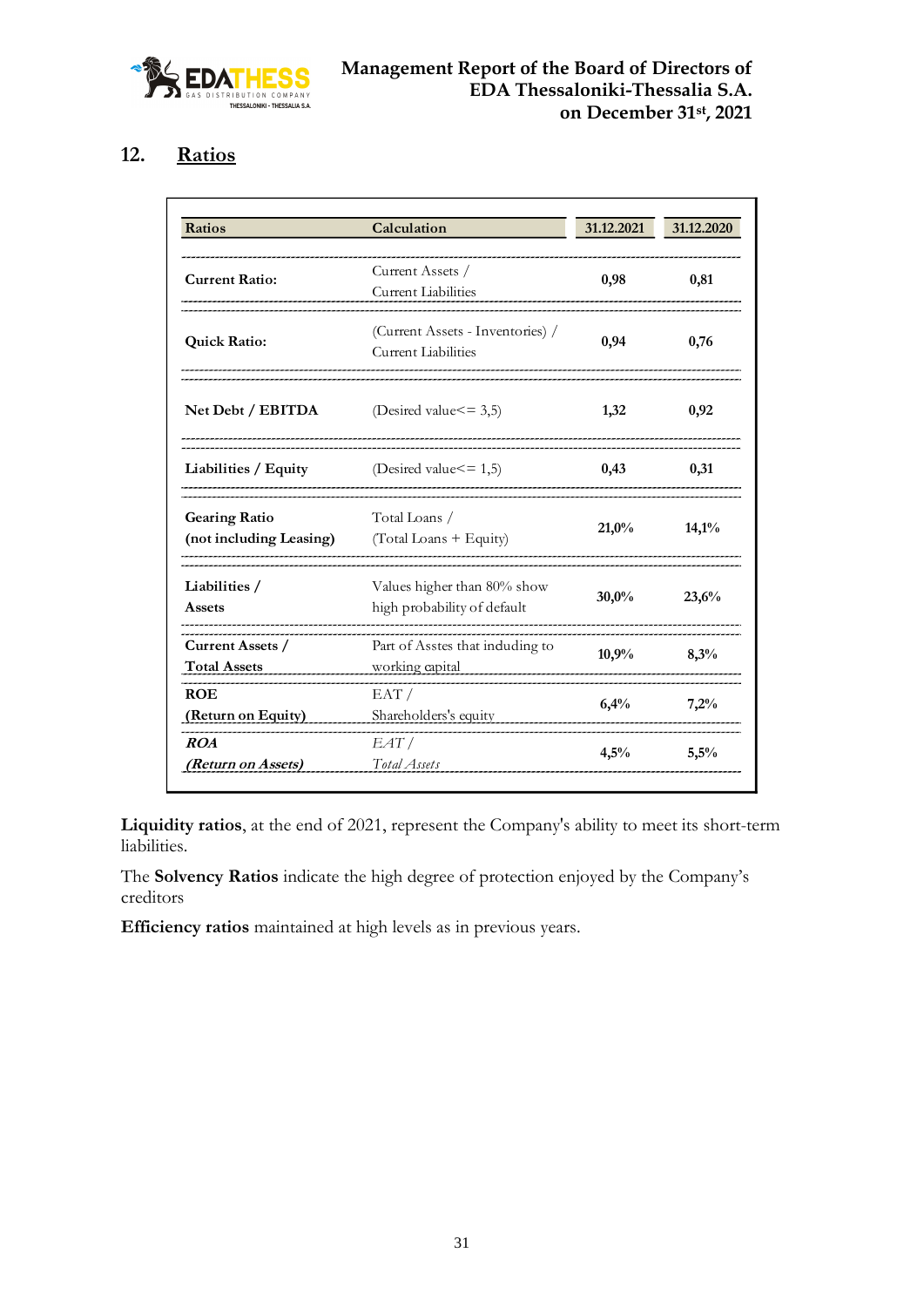

## <span id="page-31-0"></span>**13. Financial Risk management**

#### **Financial risk management factors**

The Company is exposed to several financial risks, such as:

- I. market risk (changes in exchange rates, interest rates, market prices)
- II. credit risk; and
- III. liquidity risk.

The Company's overall risk management program focuses on the unpredictability of financial markets and seeks to minimize potential adverse effects on its financial performance.

Management provides guidance and directions for the overall risk management and the specific internal bodies (such as the liquidity and legal committees) ensure the management of specific risks (such as interest rate risk and credit risk).

Financial assets and liabilities of financial position include cash, trade and other receivables and short-and long-term trade and other liabilities.

The Company does not use derivatives to offset risk aversion. The Company is not engaged in financial tools that could expose it to fluctuations in exchange rates of foreign currencies and interest rates.

#### **I. Market risk:**

**Risk of exchange rates**: The Company operates and functions in Greece. The Company's exposure to currency risk is limited in supply of materials and services. Such transactions are not essential to the operation of the Company.

Thus, no financial tool is used to reduce this risk.

**Interest rates risk**: The Company's exposure to risk due to changes in interest rates relates primarily to current liabilities. The Company's policy is to monitor the interest rate trends as well as the Company's financing needs.

Investments include either in time deposits or sight deposits to ensure the Company's liquidity.

The Company finances its investments through bank borrowing resulting in charging its earnings with debit interest. An increase in interest rates (change to Euribor) will have a negative effect on the results, as the Company will incur additional borrowing costs.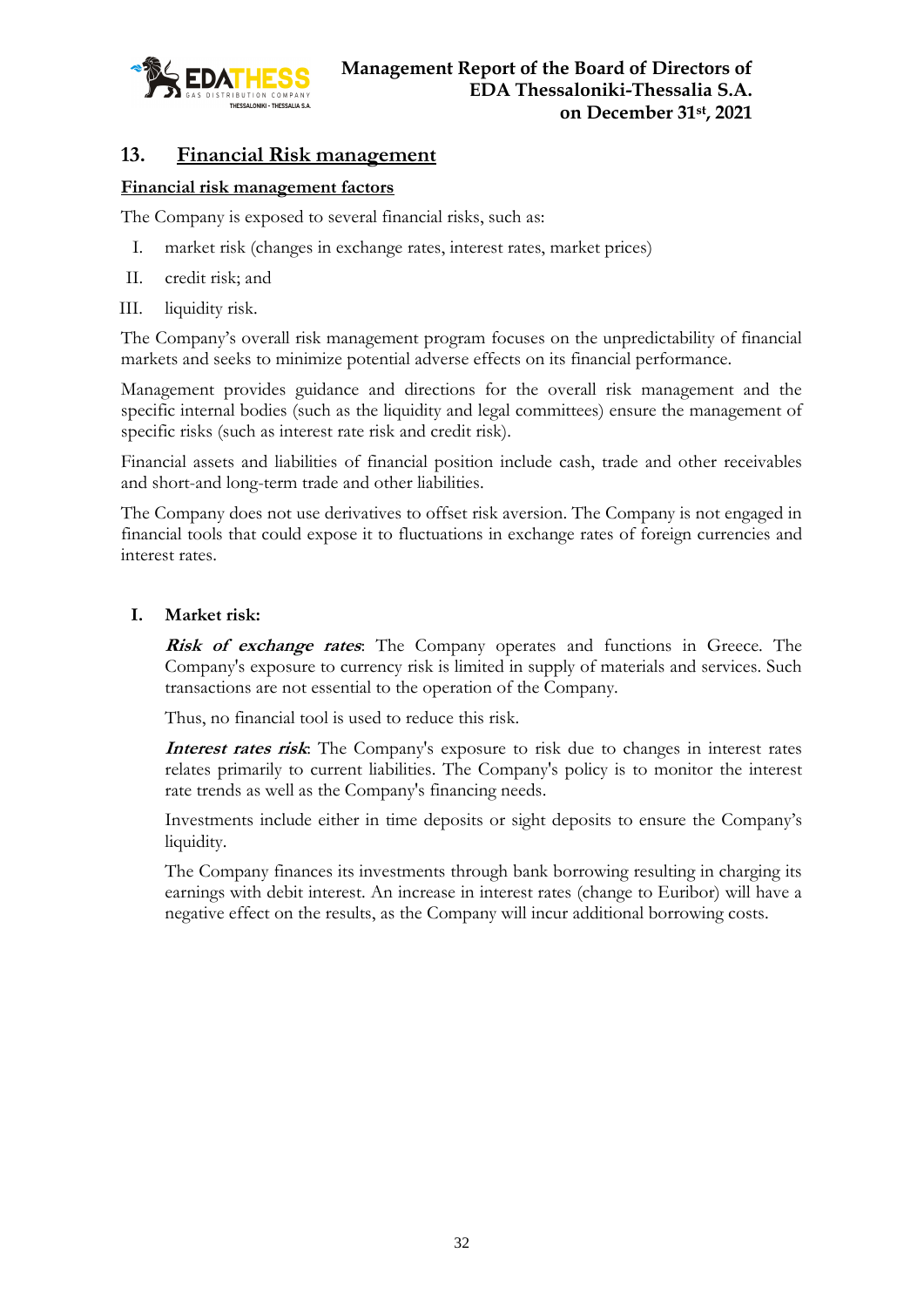

| <b>Interest Rate Sensitivity Analysis</b> |                                         |                                                         |
|-------------------------------------------|-----------------------------------------|---------------------------------------------------------|
|                                           | Interest rate change in<br>basis points | Impact on<br><b>Earnings Before Taxes</b><br>Euro 000's |
| 2021                                      |                                         |                                                         |
| Euro                                      | $+/-1\%$                                | $-7 + 546$                                              |
| 2020                                      |                                         |                                                         |
| Euro                                      | $+/-1\%$                                | $/ + 375$                                               |

#### **II. Credit risk:**

The biggest credit risk (net of the value of collateral or other security) if the contracting parties do not meet their obligations with respect to each class of recognized financial asset is the present value of these requirements, as shown in Balance Sheet less the value of securities/ collateral.

The credit risk due to a possible delay of payment by a Distributor User is minimized as, under the User Contracts, all Users have provided either a Letter of Guarantee or a Cash Guarantee. According to the terms of the Contracts, the guarantee letters may be forfeited immediately.

#### **III. Liquidity risk:**

Prudent liquidity risk management includes the following:

- maintaining sufficient cash and equivalent assets; and
- adequacy of financial facility.

Management monitors the Company's liquidity based on cash inflows and outflows forecasts.

As at December 31, 2021, current liabilities are slightly higher than current assets due to significant expansion of the Company's construction activity during the last months of the closing year.

The following table shows financial liabilities that are allocated according to the date of repayment. The following amounts are presented in their book value, since the present value of discounted future cash flows are not significantly different.

The following table analyzes the Liquidity Risk according to the payment period (31.12.2021 & 31.12.2020) based on the payments resulting from the relevant contracts and agreements, presented in non-discounted values: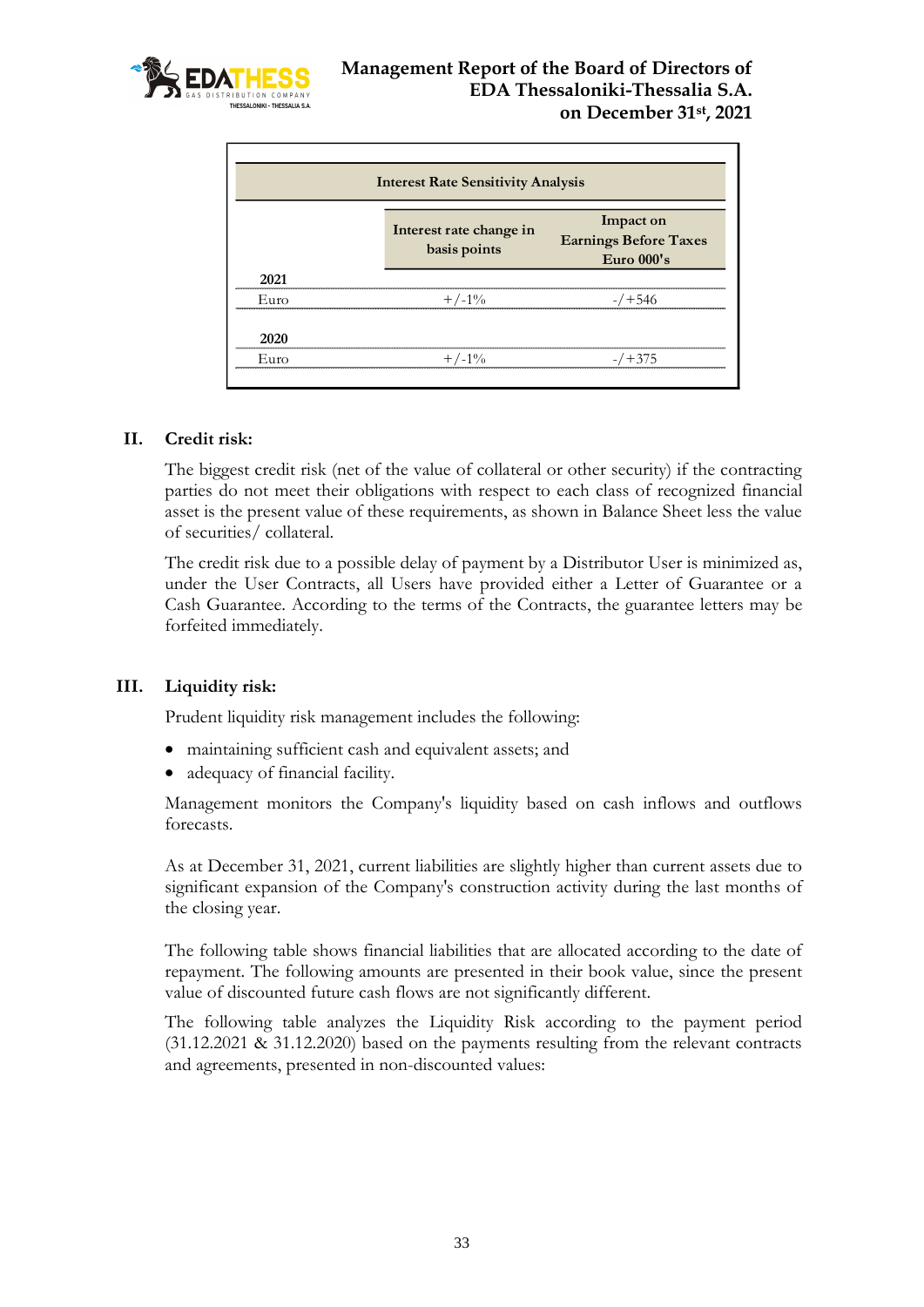

| Liquidity Risk according to the payment<br>period<br>(Amounts in Euro 000's) | Period     | up to<br>2 months | from 2 months<br>to 12 months | over<br>1 year | Total  |
|------------------------------------------------------------------------------|------------|-------------------|-------------------------------|----------------|--------|
| Commercial & other Liabilities at :                                          | 31.12.2021 | 18.321            | 12.936                        | $\theta$       | 31.258 |
| Other long-term liabilities at:                                              | 31.12.2021 | $\theta$          | $\theta$                      | 1.632          | 1.632  |
| Long term loan at:                                                           | 31.12.2021 | 1.925             | 9.244                         | 64.331         | 75.500 |
| Financial liabilities from leases:                                           | 31.12.2021 | 185               | 882                           | 1.140          | 2.206  |
| Commercial & other Liabilities at:                                           | 31.12.2020 | 12.595            | 13.119                        | $\Omega$       | 25.713 |
| Other Long term liabilities at:                                              | 31.12.2020 | $\theta$          | $\theta$                      | 1.182          | 1.182  |
| Long term loan at:                                                           | 31.12.2020 | 1.925             | 8.175                         | 37,000         | 47.100 |
| Financial liabilities from leases:                                           | 31.12.2019 | 183               | 850                           | 2.038          | 3.070  |

## **IV. Exogenous factors / COVID – 19**

As presented in the income statement, the operating results as well as the results before and after taxes have not been affected by the pandemic. Management monitors the Government's announcements that may affect the operation of the Company and adjusts its decisions based on the conditions that are formed. At the same time, the Management has taken all necessary measures to protect public health and the health of its employees.

#### <span id="page-33-0"></span>**14. Foreseeable development of Company**

Given the nature of the regulated activities and the healthy financial position of the Company, it is expected that its profitable direction, will be maintained by implementing the investments under the Budget approved by the Board of Directors for the year 2022.

Additionally, as the impact of COVID-19 continues to grow rapidly, it is difficult to accurately predict the extent and duration of its business and economic implications, and the range of possible outcomes for the global economy is impossible to predict.

Also, due to the energy crisis, with article 33 of Law No. 4872 (ΟGG A' 247/10.12.2021), gas suppliers may reimburse the Gas Distribution Network operators the amounts of charges corresponding to their customers and concern the period of natural gas consumption from 01.11.2021 to 31.12.2021 with a settlement which will be completed by July 2022.

Given that the phenomenon is in full swing and in a conjunction with the energy crisis, a reliable assessment of its overall impact on revenues, results and cash flows at the end of the next closing period cannot be made.

## <span id="page-33-1"></span>**15. Related Party Transactions and Balances**

Income Statement comprises income and expenses arising from transactions between the Company and related parties.

Such transactions mainly consist of sales and purchases of goods and services in the ordinary course of business and are analysed as follows: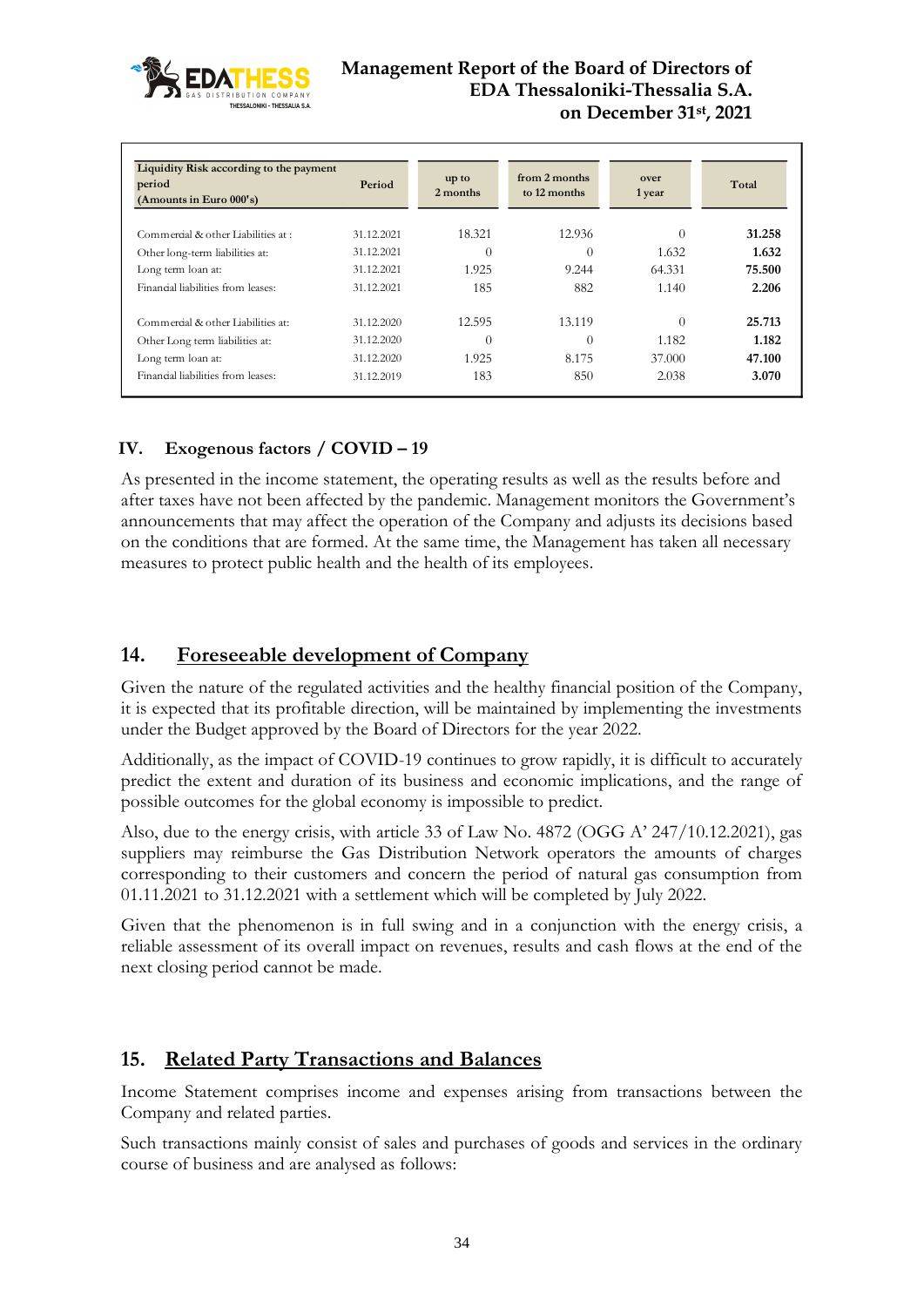

| <b>Related Party Transactions</b> | $01.01.2021 -$ | 01.01.2020- |
|-----------------------------------|----------------|-------------|
| (Amounts in Euro 000's)           | 31.12.2021     | 31.12.2020  |
| Sales of services                 | 51.485         | 53.702      |
| <b>Gas Network Transfer</b>       | 299            | 740         |
| <b>Purchases of Services</b>      | 719            | 982         |
| <b>Board of Directors Fees</b>    |                |             |

| Closing Balances coming from sales and purchases of<br>goods and services | 31.12.2021 | 31.12.2020 |
|---------------------------------------------------------------------------|------------|------------|
| (Amounts in Euro 000's)                                                   |            |            |
| Due from Related Parties                                                  | 15.075     | 14.271     |
| Due to Related Parties                                                    | 53         |            |
| Amount due to the Board of Directors                                      | 10         |            |

The open balances at the end of the fiscal period have no collaterals and the settlement is performed in cash.

It is also underlined that there are no specific agreements or co-operations between the Company and its related parties and any transactions between them are carried out based on the usual terms, within the context and the specificities of each market.

#### <span id="page-34-0"></span>**16. Regulated Asset Base**

The calculation of the Regulated Asset Base is based on the following:

- I. The financial statements for the fiscal year ended 31.12.2021.
- II. The Tariff Regulation of the Basic Natural Gas Distribution Activity of the distribution networks of Attiki, Thessaloniki, Thessaly and Rest of Greece (RAE Decision 421/2021, OGG Β' 3727/12.08.2021) from which is derived the method of calculating the Regulated Asset Base (RAB).
- III. Statement with the calculation of Deferred Income from Connection and Extension Fees taken into account in the calculation of Regulated Asset Base (RAB).
- IV. Statement with the calculation of Participation by Distribution Network Users or End Customers taken into account in the calculation of Regulated Asset Base (RAB).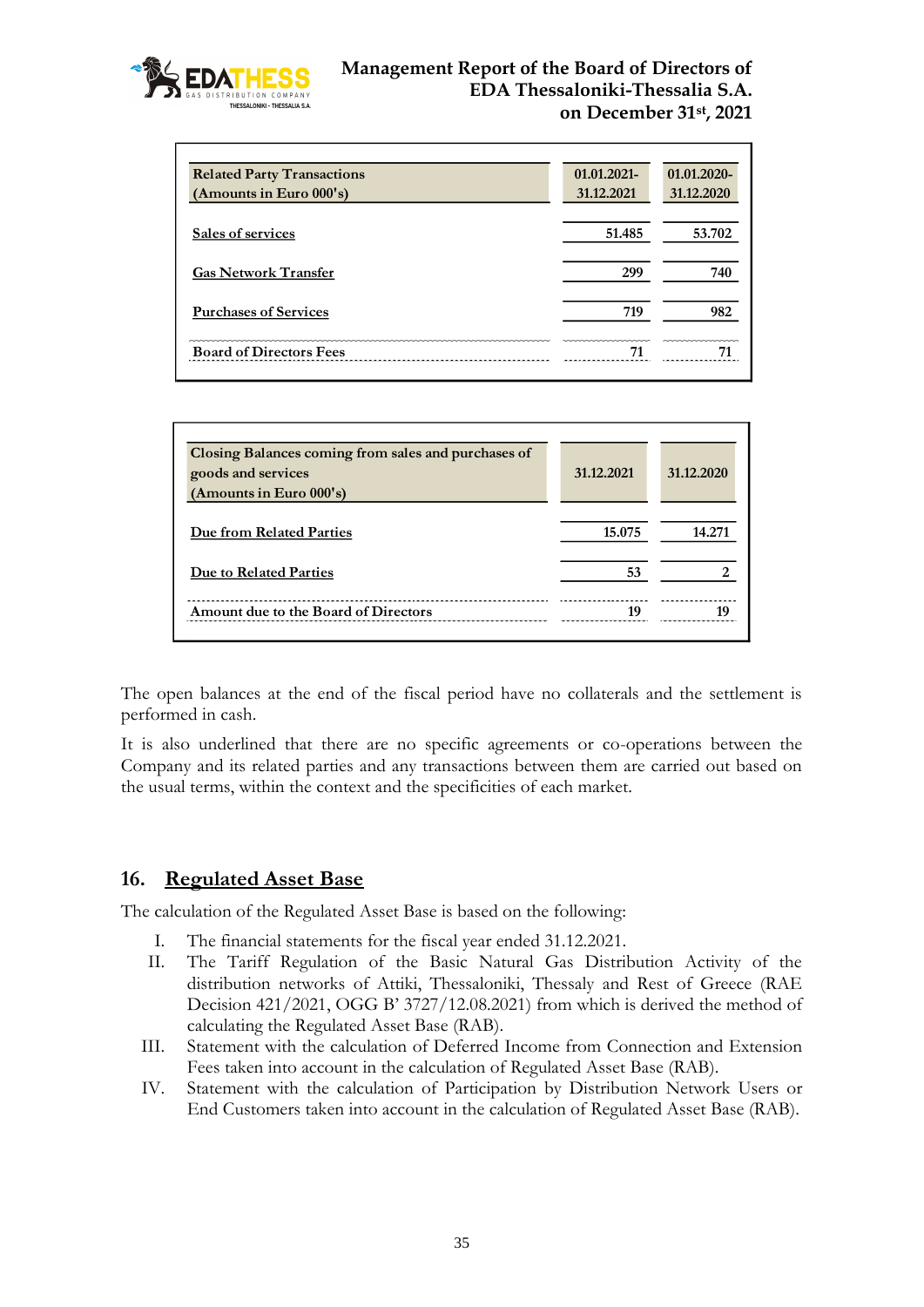

The following table presents the calculation of the Regulated Asset Base (RAB), prepared as of December 31<sup>st</sup>, 2021, per Distribution Network (Thessaloniki and Thessaly) and cumulative for the Company.

| Regulated Asset Base, RAB - Thessaloniki<br>(Amounts in Euro $000$ 's)  | 31.12.2021 |
|-------------------------------------------------------------------------|------------|
|                                                                         |            |
| Depredated value of intangible assets                                   | 158.058    |
| Depredated value of tangible assets                                     | 78.727     |
| Depredated value of leased assets (IFRS 16)                             | 1.019      |
| Fixed assets closing balance                                            | 237.804    |
| Grants                                                                  | $-2.708$   |
| Deferred Income from Connection or Extension Fees                       | $-26.742$  |
| Participation by Distribution Network Users or End Customers            | $-1$       |
| <b>Regulated Asset Base pre - Working Capital</b>                       | 208.353    |
| Working Capital used for the RAB calculation (based on FS of each year) | 1.850      |
| <b>Regulated Asset Base post - Working Capital</b>                      | 210.203    |

| Regulated Asset Base, RAB - Thessalia<br>(Amounts in Euro 000's)        | 31.12.2021 |
|-------------------------------------------------------------------------|------------|
|                                                                         |            |
| Depredated value of intangible assets                                   | 72.199     |
| Depredated value of tangible assets                                     | 50.230     |
| Depredated value of leased assets (IFRS 16)                             | 1.126      |
| Fixed assets closing balance                                            | 123.554    |
| Grants                                                                  | $-6.365$   |
| Deferred Income from Connection or Extension Fees                       | $-14.309$  |
| Participation by Distribution Network Users or End Customers            | $-()$      |
| <b>Regulated Asset Base pre - Working Capital</b>                       | 102.881    |
| Working Capital used for the RAB calculation (based on FS of each year) |            |
| <b>Regulated Asset Base post - Working Capital</b>                      | 102.881    |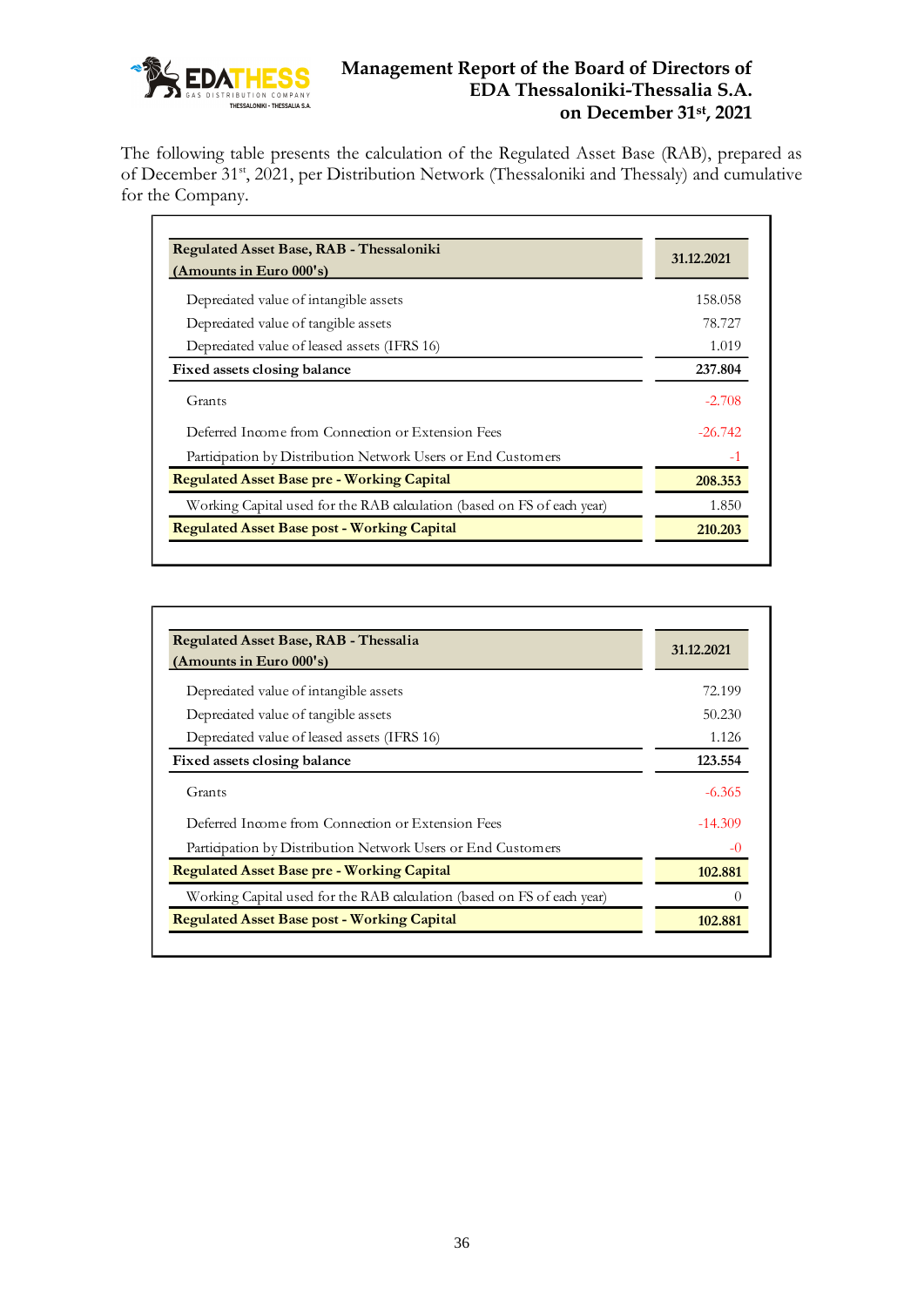

| <b>Regulated Asset Base, RAB - EDA Thess</b>                            |           |
|-------------------------------------------------------------------------|-----------|
| (Amounts in Euro $000$ 's)                                              |           |
| Depredated value of intangible assets                                   | 230.257   |
| Depredated value of tangible assets                                     | 128.957   |
| Depredated value of leased assets (IFRS 16)                             | 2.144     |
| Fixed assets closing balance                                            | 361.358   |
| Grants                                                                  | $-9.073$  |
| Deferred Income from Connection or Extension Fees                       | $-41.050$ |
| Participation by Distribution Network Users or End Customers            | $-1$      |
| <b>Regulated Asset Base pre - Working Capital</b>                       | 311.234   |
| Working Capital used for the RAB calculation (based on FS of each year) | 1.850     |
| <b>Regulated Asset Base post - Working Capital</b>                      | 313.084   |

# <span id="page-36-0"></span>**17. Dividends**

In compliance with Greek law, each year, companies ought to distribute to their Shareholders 35% of profits after tax and withholding for statutory reserves.

The Ordinary General Assembly of Shareholders on September 2<sup>nd</sup>, 2021, approved the dividend distribution from 2020 profit of Euro 19.540 k (Euro 0,0790 per share)

The Earnings After Taxes for the Company, according to the Income Statement for the year ended 31.12.2021, amount to Euro 18.347 k. The Board of Directors of the Company proposes the transfer of the amount of Euro 917 k to statutory reserve and the distribution of dividend of the amount of Euro 18.569 k (Euro 0,0751 per share) including amounts arising from the change in accounting policy as detailed in the notes to the financial statements, amounting to Euro 1.139 k, including the change in other comprehensive income for the year 2021. The proposal is subject to the approval of the Annual General Assembly.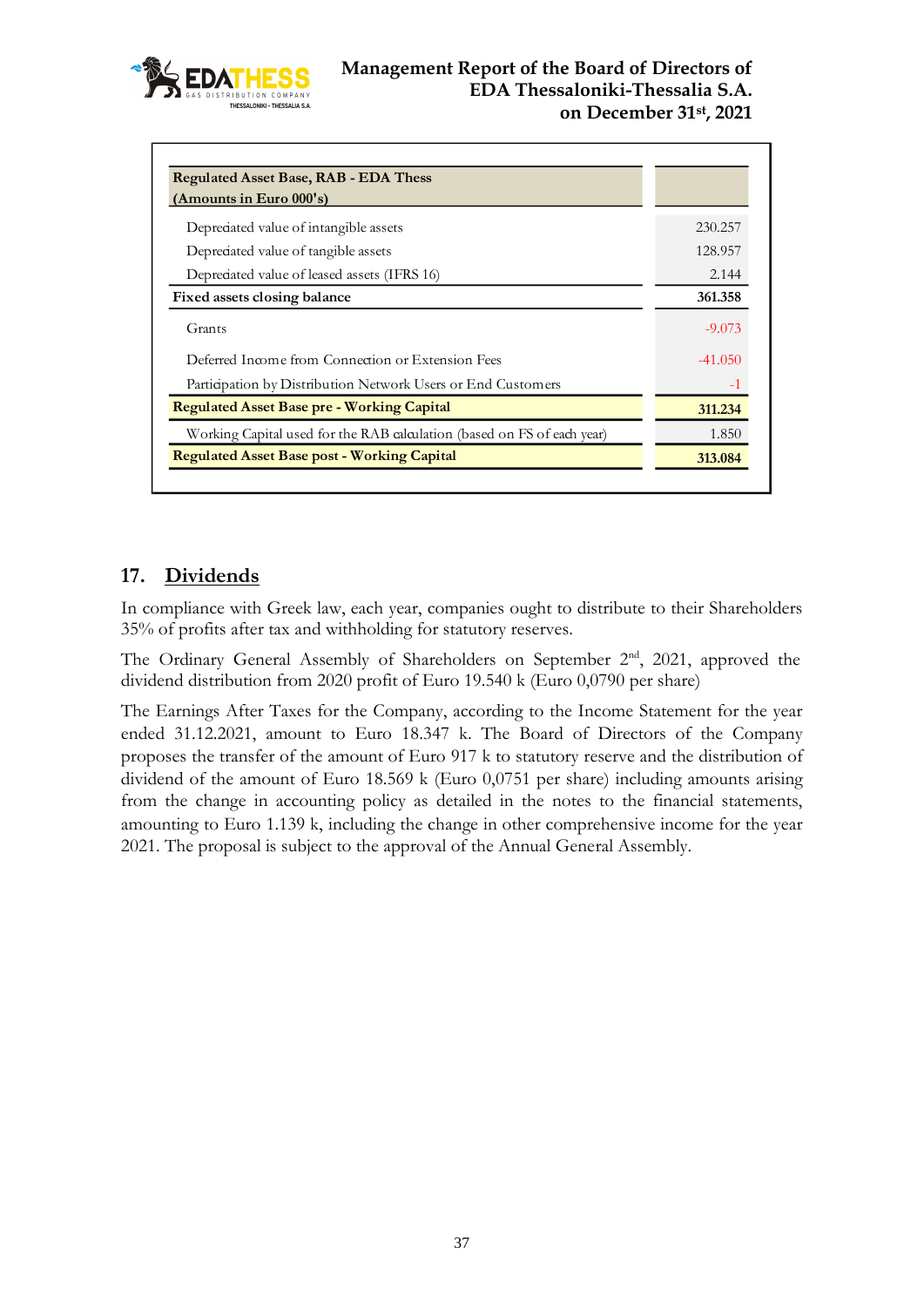

# <span id="page-37-0"></span>**18. Subsequent events following the Financial Statements**

There were no events subsequent to the date of the Financial Statements of December 31<sup>st</sup>, 2021, that would have a significant impact on the understanding of these Financial Statements and should be either disclosed or adjusted to the Financial Statements.

Thessaloniki, March 10<sup>th</sup>, 2021

For the Board of Directors The Chairman of The Board of Directors

> Tsitsopoulos Ioannis ID Card Number. ΑO 091840